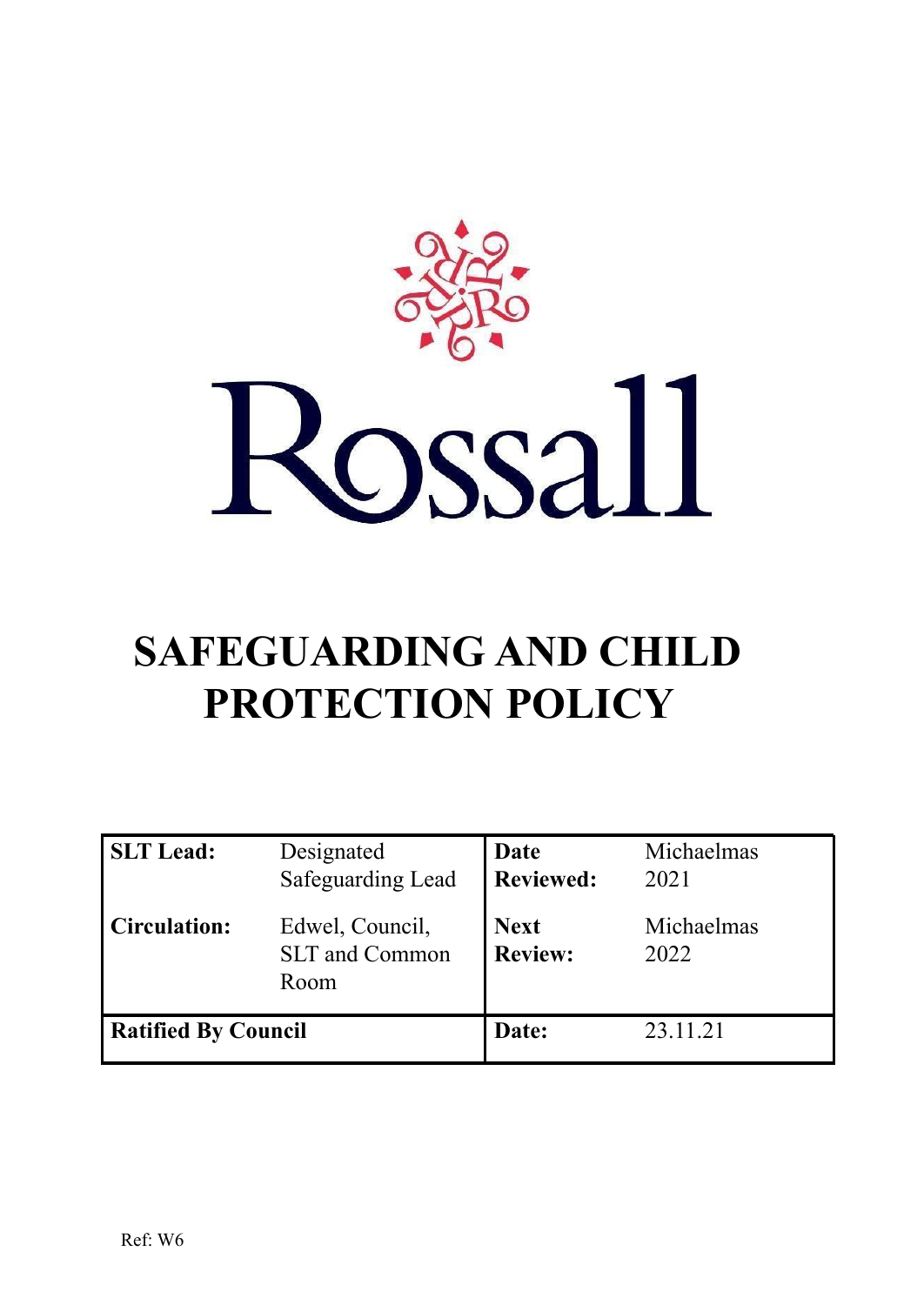# **ROSSALL SCHOOL**

# **SAFEGUARDING AND CHILD PROTECTION POLICY**

# **Contents**

| 1. Policy Statement                                                           | 4  |
|-------------------------------------------------------------------------------|----|
| 1.1 Safeguarding and Child Protection Policy                                  | 4  |
| 1.2 Creating a Culture of Safeguarding                                        | 5  |
| 1.3 Early Years Foundation Setting                                            | 7  |
| <b>Implementation Procedures</b><br>1.4                                       | 8  |
| 1.5 Boarding                                                                  | 8  |
| 1.6 Special Educational Needs or Disability (SEND) or other health conditions | 8  |
| 2. Aims                                                                       | 8  |
| 3. Identifying Abuse                                                          | 10 |
| 3.4. Abuse                                                                    | 10 |
| 3.4.1 Physical abuse                                                          | 10 |
| 3.4.2 Emotional abuse                                                         | 11 |
| 3.4.3 Sexual abuse                                                            | 11 |
| 3.4.4 Neglect                                                                 | 12 |
| 3.4.5 Who are the Abusers?                                                    | 12 |
| 3.4.6 Child Sexual Exploitation (CSE)                                         | 12 |
| 3.4.7 Female Genital Mutilation (FGM)                                         | 13 |
| 3.4.8 Missing Children                                                        | 14 |
| 3.4.9 The Prevent Duty                                                        | 14 |
| 3.4.10 Peer on Peer Abuse                                                     | 15 |
| 3.4.11 Child on child sexual violence and sexual harassment                   | 19 |
| 3.4.12 Upskirting                                                             | 20 |
| 3.1.13 Sharing nudes and semi-nude images                                     | 20 |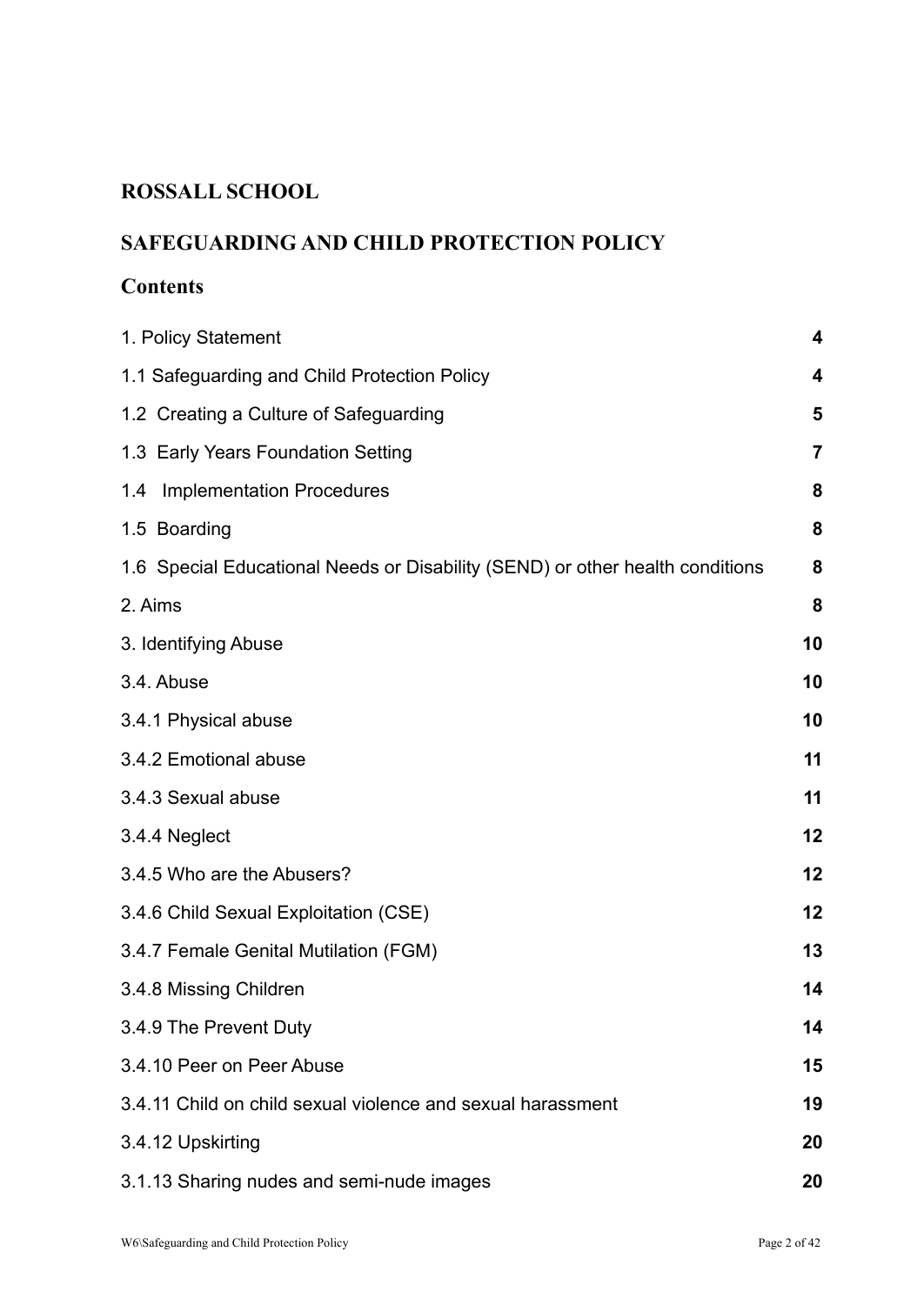| 3.4.14 Online Safety                                      | 22 |
|-----------------------------------------------------------|----|
| 3.4.15 Child criminal exploitation and County Lines       | 23 |
| 3.4.16 Domestic abuse                                     | 24 |
| 3.4.17 Honour Based Abuse (HBA)                           | 25 |
| 3.4.18 Host Families                                      | 25 |
| 3.4.19 Homelessnes                                        | 25 |
| 3.4.20 Children with a Social Worker                      | 26 |
| 3.4.21 Private Fostering                                  | 26 |
| 3.5 Mental Health                                         | 26 |
| 3.6 Serious Violence                                      | 27 |
| 4. Designated Safeguarding Lead                           | 27 |
| 5. Responding to Disclosures of Abuse                     | 28 |
| 6. Concerns about Staff Behaviour                         | 31 |
| 7. Roles and Responsibilities                             | 34 |
| 8. Referring Concerns to Children's Social Care           | 35 |
| 9. Whistle-blowing                                        | 36 |
| 10. Monitoring and Review                                 | 36 |
| 11. Equal Opportunities                                   | 37 |
| 12. Training                                              | 37 |
| 13. Confidentiality of Information                        | 37 |
| 14. Key Contacts                                          | 38 |
| 14.1 School                                               | 38 |
| 14.2 Multi-agency Contacts                                | 39 |
| Appendix A (from Keeping Children Safe in Education 2021) | 41 |
| Appendix B Links to other School Policies and Procedures  | 42 |

**This Policy informs practice in the Senior, Prep, Pre-prep and Nursery Departments of the School, including the Early Years Foundation Stage and is available for parents on the school website.**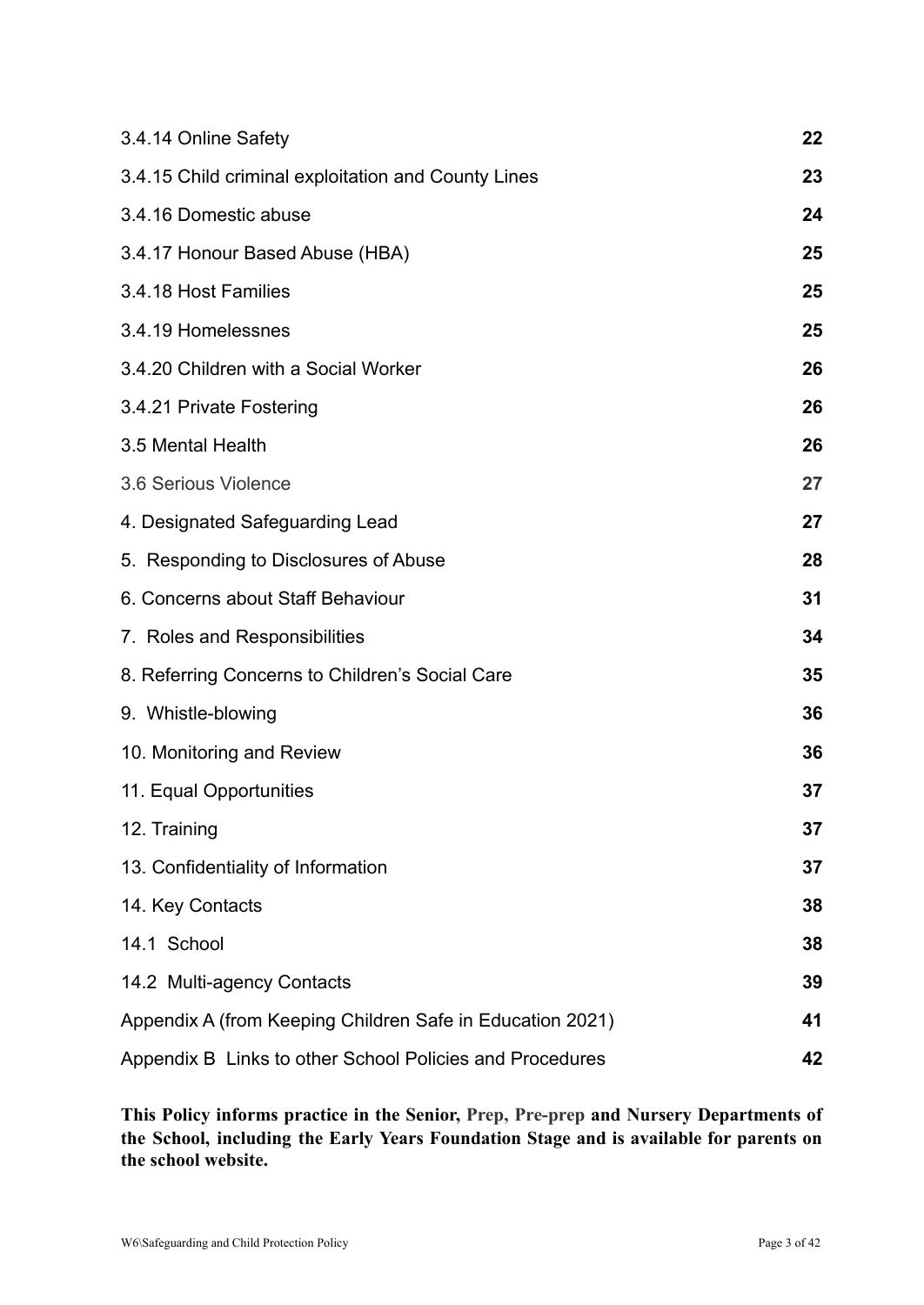# <span id="page-3-0"></span>1. Policy Statement

# <span id="page-3-1"></span>1.1 Safeguarding and Child Protection Policy

Rossall School ("the School") and its Governing body (the "Council") are committed to safeguarding and promoting the welfare of children and believes that all pupils, regardless of age, special needs or disability, racial/cultural heritage, religious belief or sexual orientation have the right to be protected from all types of harm and abuse. This Safeguarding and Child Protection Policy ("this Policy") forms a fundamental part of our approach to providing excellent pastoral care to *all* pupils, including young people who may be over the age of 18 years.

# 1.1.2 Key Documents

This Policy is in accordance with:

- The Education Acts
- Education (Independent Schools Standards) (England) Regulations 2019 (as amended from time to time)
- Safeguarding Vulnerable Groups Act 2006
- The Protection of Freedom Act 2012
- The Children Act 2004
- What to do if you are worried a Child is being Abused, March 2015
- Working Together to Safeguard Children July 2018 (A guide to inter-agency working to safeguard and promote the welfare of children)
- Keeping Children Safe in Education September 2021 Statutory Guidance for Schools and Colleges.
- Information Sharing: Advice for practitioners providing safeguarding services to children, young people, parents and carers, July 2018
- DBS Referral Guidance (as may be amended from time to time)
- Disqualification under the Childcare Act, 2006 (updated August 2018)
- Childcare Disqualifications Regulations 2018
- Handbook for the Inspection of Schools Commentary on the Regulatory Requirements, Sept 2018 (and as amended through updates)
- National Minimum Standards for Boarding Schools April 2015
- Teacher misconduct Disciplinary Procedures for the Teaching Profession April 2018
- Use of reasonable Force in Schools 2013
- The Data Protection Act, 2018 and the General Data Protection Regulation (GDPR), 2018
- Safeguarding women and girls at risk of FGM (January 2017)
- Prevent Duty Compliance for England and Wales, July 2015. The Use of Social Media for Online Radicalisation, July 2015
- The Prevent Duty (Departmental advice for Schools) June 2015
- Mental Health and Behaviour in Schools November 2018
- Children Missing Education (Statutory guidance for Local Authorities) September 2016
- UKCIS Sharing nudes and semi-nudes: advice for education settings working with children and young people (December 2020)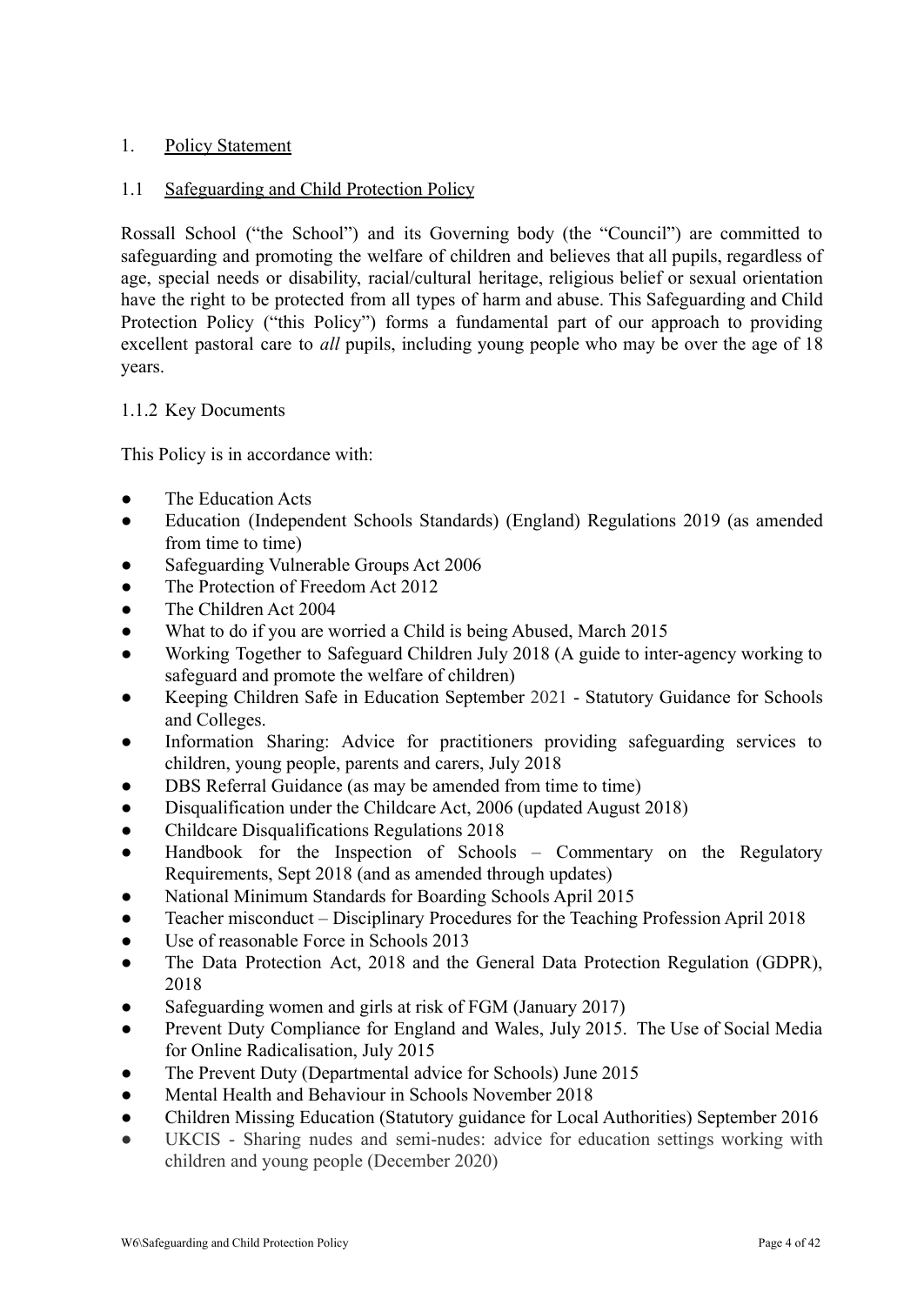- Sexual violence and sexual harassment between children in schools and colleges December 2017 - Updated September 2021.
- Teaching online safety in schools, June 2019.

1.1.3 The School recognises and acts upon the legal duties set out in the above statutes, regulations and guidance, to protect its pupils (and staff) from harm, and to cooperate with other agencies in carrying out those duties and responding to safeguarding concerns.

1.1.4 This Policy is used in accordance with locally agreed inter-agency procedures, and specifically in accordance with Lancashire Children's Safeguarding Assurance Partnership (CSAP) guidance.

1.1.5 This Policy is addressed to all members of staff, members of Council and volunteers at the School (temporary or permanent). Adherence to this Policy is mandatory for **all** staff, peripatetic teachers and volunteers and its use is not subject to discretion. This Policy applies whenever staff or volunteers are working with pupils including where this is away from the School, for example at another institution, school visits and trips, as well as sporting and cultural activities.

1.1.6 This Policy is available to all parents, staff and volunteers on the School's website. A paper copy of this Policy is also available to parents upon request to the School office.

1.1.7 Pupils are taught about safeguarding, including online, through various teaching and learning opportunities as part of a broad and balanced curriculum. Pupils are taught to recognise when they are at risk and how to get help when they need it. Pupils are made aware of this Policy through their programme of PSHE and other means of sharing information appropriate to their age and understanding. Teaching about safety and relationships as part of the PSHE programme contributes towards the safeguarding of pupils. It helps pupils to identify when they and others are at risk and equips them with the skills, strategies and language which they need to take appropriate action. The topics covered include areas such as bullying, emotional health, body issues, relationships and e-safety.

1.1.8 Each House or day area displays notices directing students to people and organisations that they can talk to; this includes the identity of the Designated Safeguarding Leads, the Chaplaincy Team, Independent Listener as well as external agencies including the Children's Commissioner and ChildLine. The school also has Student and Boarding Councils who meet on a regular basis where students' views can be put across in a wider forum.

# <span id="page-4-0"></span>1.2 Creating a Culture of Safeguarding

1.2.1 The School recognises that safeguarding covers much more than child protection and so this Policy will operate in conjunction with other related policies and procedures, covering areas such as Anti-Bullying, Behaviour, ICT Acceptable User, online safety and Missing Pupils.

1.2.2 'Safeguarding' is broader than 'child protection'. As well as protecting children from harm, 'safeguarding' widens the responsibility to preventing harm and promoting the well-being of children.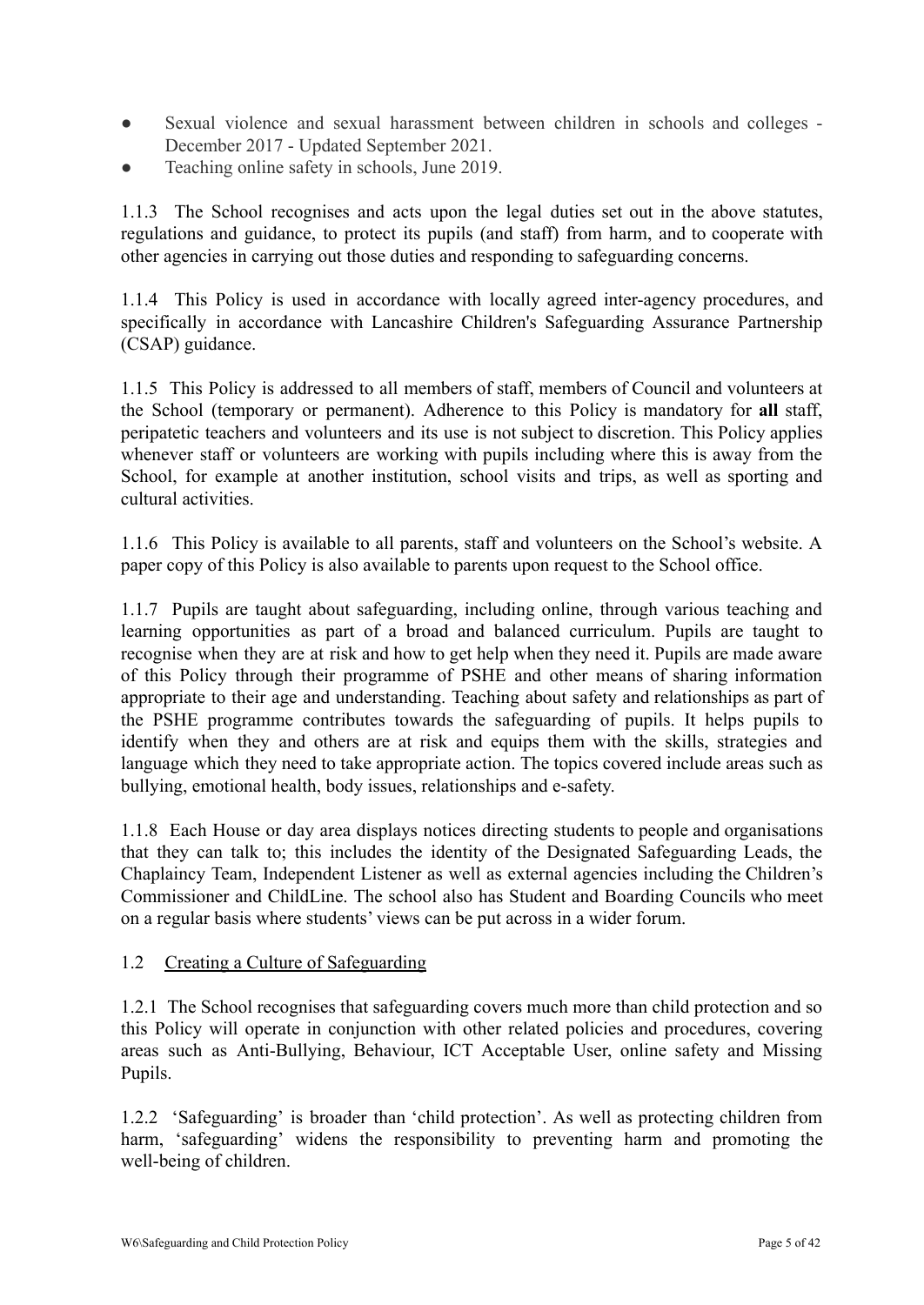It is recognised that safeguarding and promoting the welfare of children includes:

- Protecting children from maltreatment
- Preventing the impairment of children's mental and physical health or development
- Ensuring that children are growing up in circumstances consistent with the provision of safe and effective care.
- Taking action to enable all children to have the best outcomes.

1.2.3 The School takes its responsibilities very seriously. As well as ensuring the School's policies and procedures support its safeguarding responsibilities, the School will work with pupils, their families, Children's Social Care, the Police and other relevant agencies to ensure the risk of harm to children is minimised.

1.2.4 The School is committed to working in partnership with parents, Children's Social Care, Police and diverse communities, to continuously develop and improve the safeguarding culture within our School.

1.2.5 The School considers Contextual Safeguarding and assesses the risks and issues in the wider community when considering the well-being and safety of its pupils.

1.2.6 The School has systems to:

- Prevent unsuitable people working with pupils
- Identify pupils who are at risk of and/or are likely to suffer significant harm and take appropriate action with the aim of making sure they are safe
- Promote safe practice and challenge poor practice and unsafe practice
- Ensure that staff do not, through their actions, place pupils at risk of harm, or themselves at risk from an allegation of harm ("The Allegation of Abuse Policy" provides guidance on areas such as 1-1 tuition, sports coaching, conveying by car, inappropriate electronic communication).

1.2.7 The School encourages the pupils in its care to raise any concerns that they might have and ensure that these are taken seriously. The School also encourages pupils to contribute their own ideas, according to their age and understanding, about how their safety and welfare could be further improved. The school Monitors have been trained in safeguarding and types of abuse and that they must report any concerns about a student to the Designated Safeguarding Leads.

1.2.8 While the primary requirement is to notify the Local Authority Designated Officer (LADO)/Children's Social Care, the School will also notify the Chair of Council of any safeguarding issues in the following circumstances:

- The issue involves an allegation against a member of staff, a volunteer or the Headmaster
- The issue relates to concerns about the education provided to the pupil
- The issue involves referral to external agencies
- The issue could result in a claim against the School or affect the School's reputation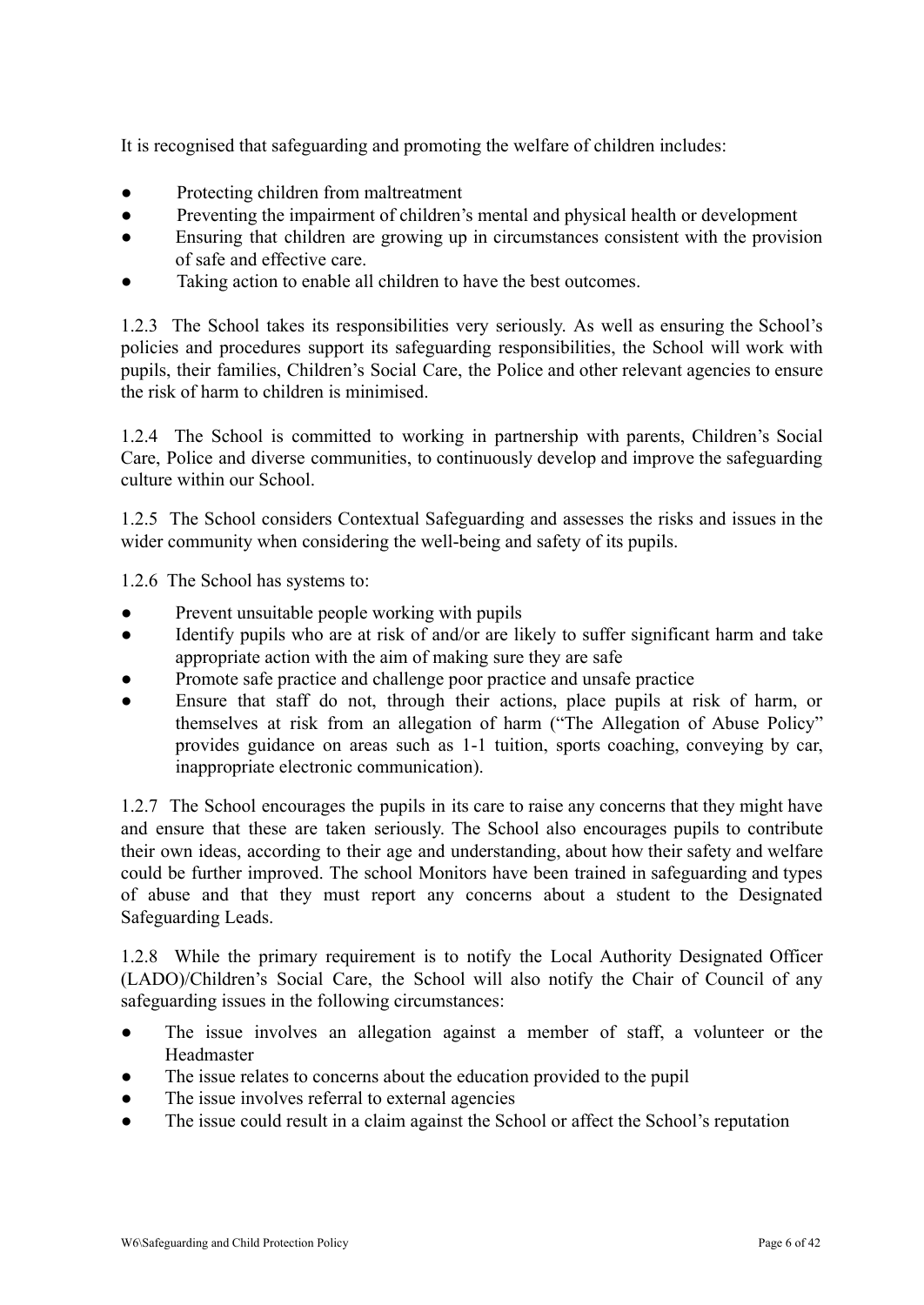The School will seek legal advice in any other case where guidance or advice is felt to be needed.

1.2.9 All staff are required to adhere to the ICT Acceptable Use Agreement, and specifically to ensure that any images taken of pupils are appropriate and stored and managed safely.

# <span id="page-6-0"></span>1.3 Early Years Foundation Setting

1.3.1 This Policy applies to the School's provision for the Early Years Foundation Setting ('EYFS'). The identity of and contact details for the Designated Safeguarding Lead/s with lead responsibility for safeguarding within this setting are set out in Section 4.1 and 14.1.

1.3.2 Use of mobile phones and cameras: everyone who works in Early Years will keep their personal mobile phones locked in staff lockers in the staff room. Only school cameras and school iPad/tablets are to be used in EYFS and these are not to be removed from school. These school devices are locked away overnight. All staff in the EYFS are required to adhere to the ICT Acceptable Use Agreement, and specifically to ensure that any images taken of pupils are appropriate and stored and managed safely.

1.3.3 Parents are made aware of the fact that photographs and video cannot be taken in an EYFS setting. Notices remind parents of this and a reminder of this fact is announced at any school event involving Early Years children.

1.3.4 Safeguarding training for staff in the EYFS will include guidance on identifying signs of possible abuse and neglect (such as significant changes in a pupil's behaviour, deterioration in wellbeing, physical indications, or comments which give cause for concern) and on how to respond in a timely and appropriate way to such signs or to inappropriate behaviour in other members of staff or any other person working with children (Statutory Framework for the EYFS (2017) Section 3.6).

1.3.5 Ofsted will be informed of any allegations of serious harm or abuse by any person living, working, or looking after children at the premises (whether the allegations relate to harm or abuse committed on the premises or elsewhere). Ofsted will also be informed of the action taken in respect of the allegations. These notifications must be made as soon as is reasonably practicable, but at the latest within 14 days of the allegations being made.

1.3.6 The Childcare (Disqualification) Regulations 2018 made under section 75 of the Childcare Act 2006 provides that a person who is disqualified under the 2018 Regulations may not provide relevant childcare provision or be directly concerned in the management of such provision. Regulation 9 of the 2018 Regulations also provides that a person may not be employed to provide early years childcare if they live in the same household as someone who has been disqualified. Every member of staff who provides early years childcare at Rossall School is asked to complete an annual Self Declaration Form. Further information can be found at: <https://www.safeguardinginschools.co.uk/disqualification-by-association-september-2018/>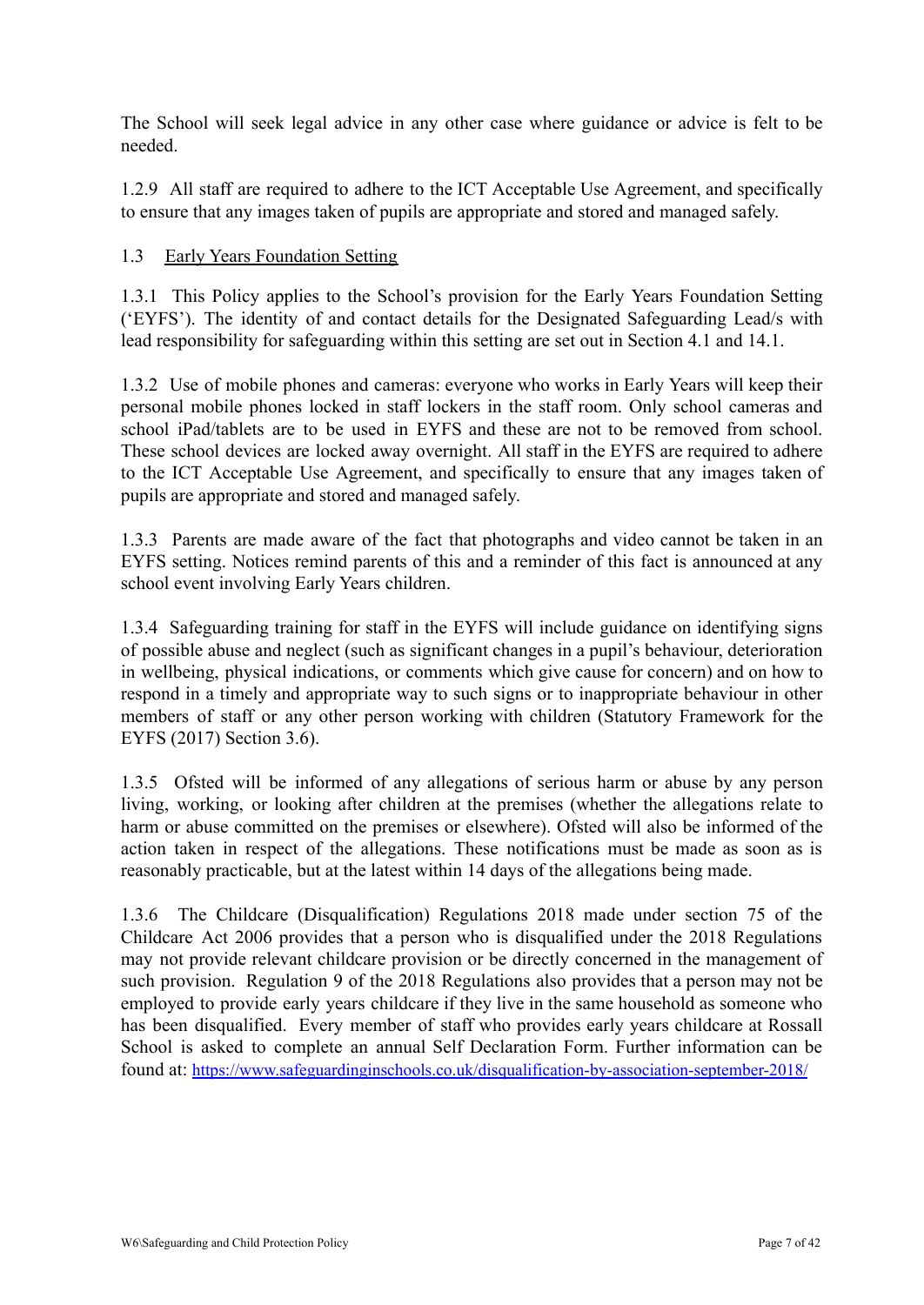# <span id="page-7-0"></span>1.4 Implementation Procedures

1.4.1 The School has implementation procedures to assist staff and volunteers when handling safeguarding concerns. All staff receive a *Safeguarding Children Guidelines* card which details good practice.

1.4.2 Information on these procedures is available to all staff and volunteers at the School and the procedures must be followed at all times.

## <span id="page-7-1"></span>1.5 Boarding

1.5.1 Within the boarding context, relationships may develop. The School forbids sexual acts between pupils. The School aims to keep such incidents confidential from other pupils, but will refer concerns to Children's Social Care for advice and guidance.

1.5.2 Where there is a suspicion of abuse between pupils, the School recognises the importance of moving swiftly (notwithstanding its duty to refer concerns without delay to Children's Social Care) and the protection of all parties involved. This may require separation and additional supervision. By promoting an open atmosphere of mutual trust within the boarding community; experienced boarding staff and supervision; access to people that can help, including the Independent Listener we hope to minimise the possibility of peer on peer abuse.

#### <span id="page-7-2"></span>1.6 Special Educational Needs or Disability (SEND) or other health conditions

1.6.1 Children with special educational needs or disabilities (SEND) or other health conditions can face additional safeguarding challenges. The School acknowledges that additional barriers can exist when recognising signs of abuse and neglect in this group of children. This can include:

- assumptions that indicators of possible abuse such as behaviour, mood and injury relate to the child's disability with further exploration
- being more prone to peer group isolation or bullying (including prejudice-based bullying) than other students
- the potential for children with SEND or certain medical conditions being disproportionately impacted by behaviours such as bullying, without outwardly showing any signs
- communication barriers and difficulties in managing or reporting these barriers

1.6.2 The DSL will work closely with the SENCO to ensure that robust and appropriate pastoral support is provided for students with SEND or other health conditions, along with ensuring any appropriate support for communication is in place by having allocated adult contact points for each student and their parents/guardians.

#### <span id="page-7-3"></span>2. Aims

2.1 Our aims are to:

create an environment in our School which is safe and secure for all pupils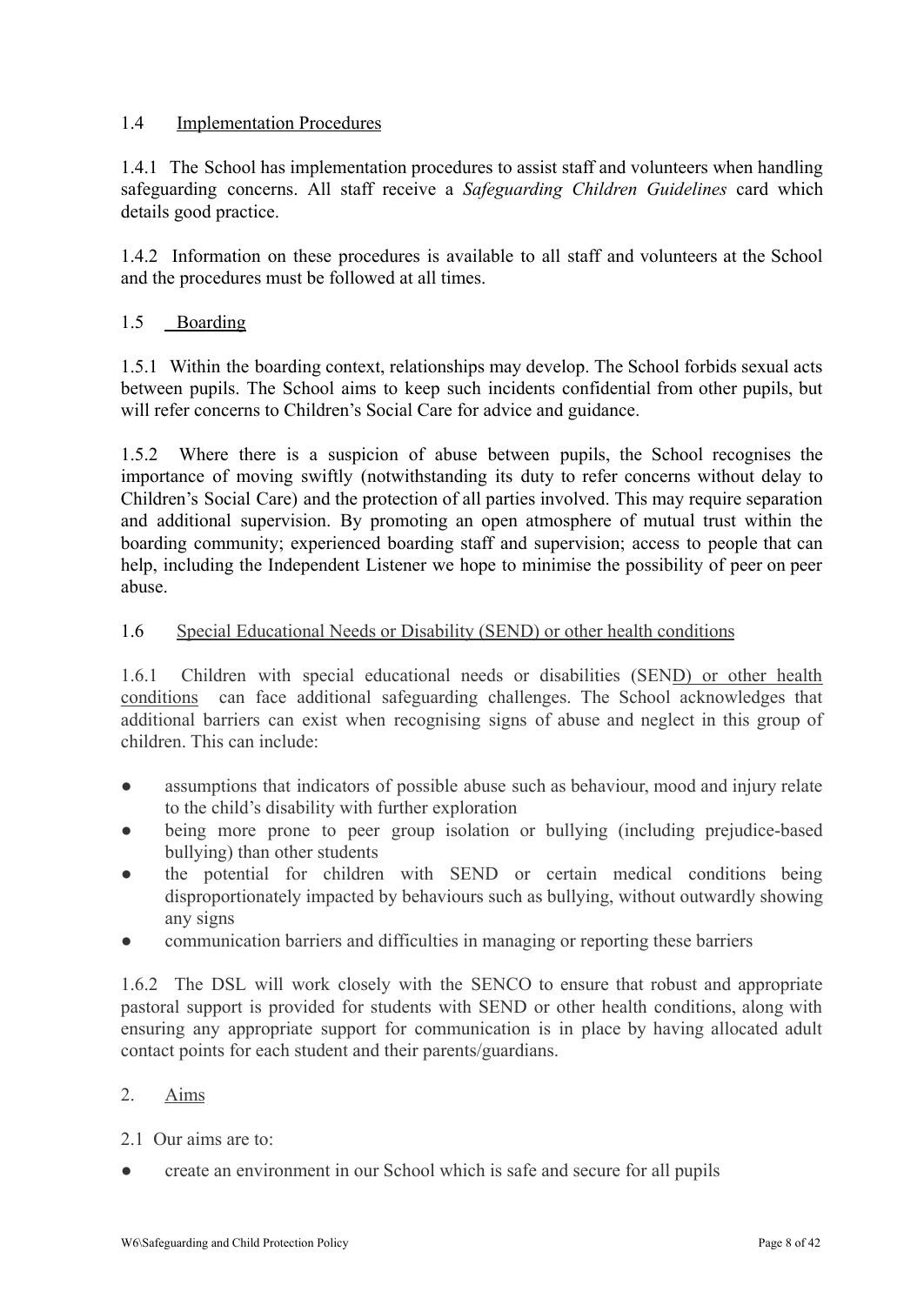- encourage our pupils to establish satisfying relationships within their families, with peers and with other adults
- encourage children to develop a sense of autonomy and independence
- work with parents to build their understanding of and commitment to the welfare of all pupils.

2.2 In order to fulfil these aims the Headmaster will take the necessary steps to ensure that:

2.2.1 All staff and volunteers receive training in Safeguarding Children as part of their induction. All supply staff and temporary staff also receive training in Safeguarding.

2.2.2 All staff, volunteers, council members and the Headmaster receive updated safeguarding training every year. All teaching staff receive termly training on key safeguarding issues.

2.2.3 The school operates safe recruitment procedures which are in accordance with the Independent School Standards Regulations. This includes ensuring that at least one member of any recruitment panel involved in all stages of the recruitment process has undertaken the appropriate training in Safer Recruitment, and carrying out all required checks on the suitability of all staff and volunteers to work with children and young people in accordance with the guidance and regulations set out in paragraph 1.1.2 Enhanced DBS disclosures will be obtained for all those involved in regulated activity. Appropriate supervision arrangements are put in place if staff start work before their DBS disclosure has been obtained and a Barred List Check will have been undertaken. Further information can be found in the School's DBS Policy and Safer Recruitment Policy.

2.2.4 The school obtains assurance that appropriate child protection checks are carried out and procedures apply to any staff or volunteer of another organisation who work with the School's pupils on another site (for example, in a separate institution).

2.2.5 The school carries out the mandated checks on the suitability of all people who serve on our School Governing Body, who are the body registered with the DfE as the body responsible for management of the School, in accordance with the guidance and regulations set out in paragraph 1.1.2.

2.2.6 Any supply agency used by the school for the appointment of supply staff are expected to provide confirmation to the school that appropriate checks have been carried out as detailed above. In addition to this, the school will also conduct its own identity check and retain a copy of the DBS Disclosure.

2.2.7 Where the school ceases to use the services of any person -staff (including agency staff), peripatetic teacher, volunteer or any other person - because it is considered that the person may be unsuitable to work with children, a referral will be made to the Disclosure and Barring Service [\(customerservices@dbs.gov.uk,](mailto:customerservices@dbs.gov.uk) helpline: 03000 200 190) promptly and in any event within 28 days in accordance with its legal duty. With reference to teaching staff, where a dismissal does not reach the threshold for DBS referral, a separate consideration will be given to a referral to the Teaching Regulation Agency (TRA).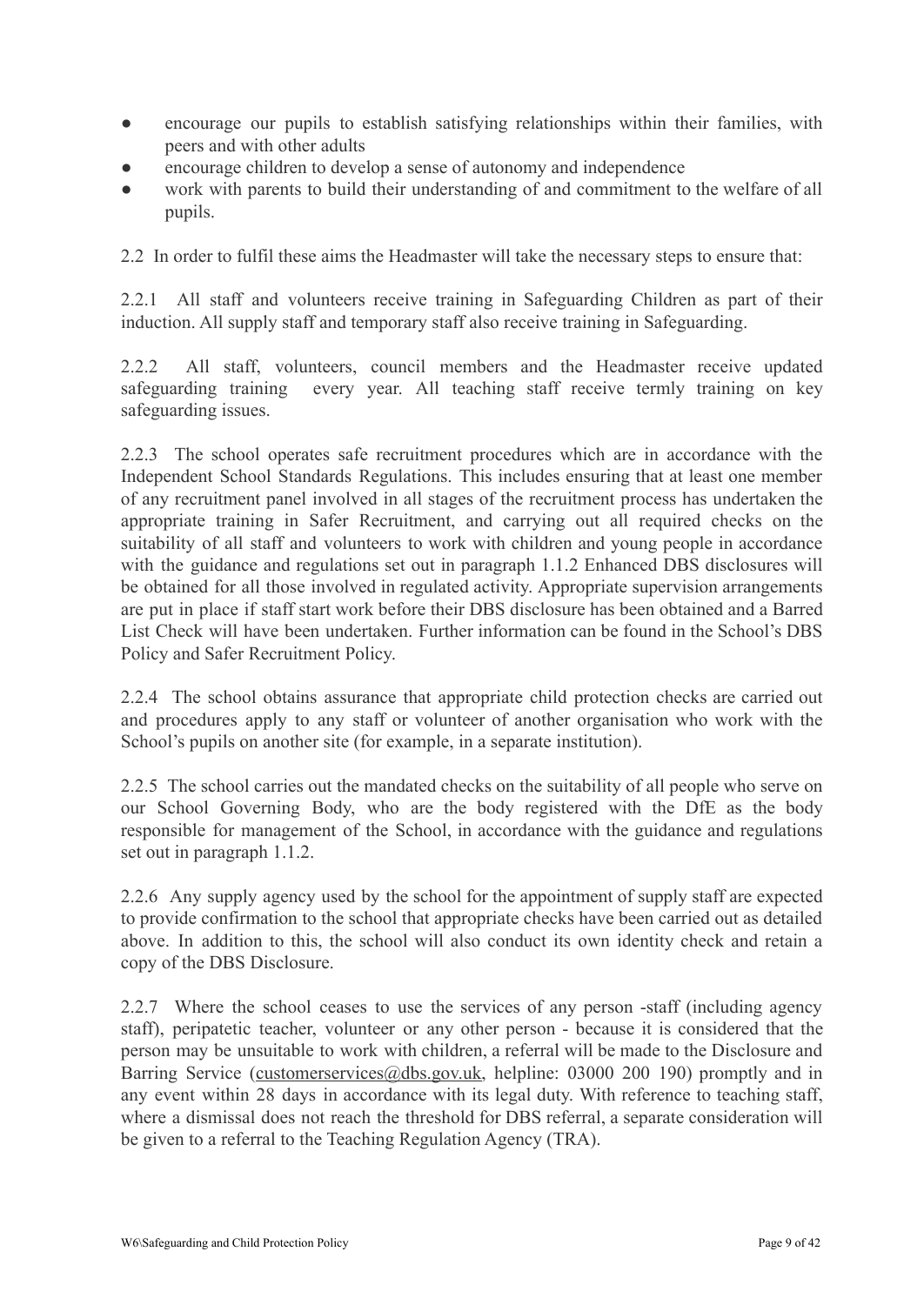2.2.8 All School staff are alert to signs of abuse and neglect (appropriate to their role) and all staff know to whom they should report concerns or suspicions of abuse or neglect.

2.2.9 All School staff keep themselves updated on safeguarding issues and child protection procedures by accessing advice, guidance and training as appropriate to their role.

2.3 This Policy is compatible with and meets all applicable requirements of Lancashire LSCB. The school ensures that it has positive communication with our LSCB to ensure compliance with any changes in local protocol and access to relevant support. The contact details for the LSCB are set out in paragraph 14.2 below.

# <span id="page-9-0"></span>3. Identifying Abuse

3.1 Staff who have day-to-day contact with pupils are particularly well placed to observe outward signs of abuse such as changes in behaviour or developmental concerns. A child protection concern may come to the attention of School staff or volunteers in a variety of ways, such as pupil disclosure, third party disclosure or staff suspicion.

3.2 Any suspicion, allegation or incident of abuse must be reported to the Designated Safeguarding Lead immediately either in person or via CPOMS.

3.3 It is not the responsibility of the School to investigate suspected or alleged abuse; this is the role of the Police and Children's Social Care.

#### <span id="page-9-1"></span>3.4. Abuse

A form of maltreatment of a child. Somebody may abuse or neglect a child by inflicting harm or by failing to act to prevent harm. Children may be abused in a family or in an institutional or community setting by those known to them or, more rarely, by others. Abuse can take place wholly online, or technology may be used to facilitate offline abuse. Children may be abused by an adult or adults or by another child or children.

#### <span id="page-9-2"></span>3.4.1 Physical abuse

A form of abuse which may involve hitting, shaking, throwing, poisoning, burning or scalding, drowning, suffocating or otherwise causing physical harm to a child. Physical harm may also be caused when a parent or carer fabricates the symptoms of, or deliberately induces, illness in a child.

Signs of physical abuse:

- **●** Unexplained injuries/ burns
- Untreated injuries
- Bruises/abrasion around the face
- Bi-lateral injuries e.g. two bruised eyes
- Bite marks
- Bruising abrasions to lips, cheeks, outer ear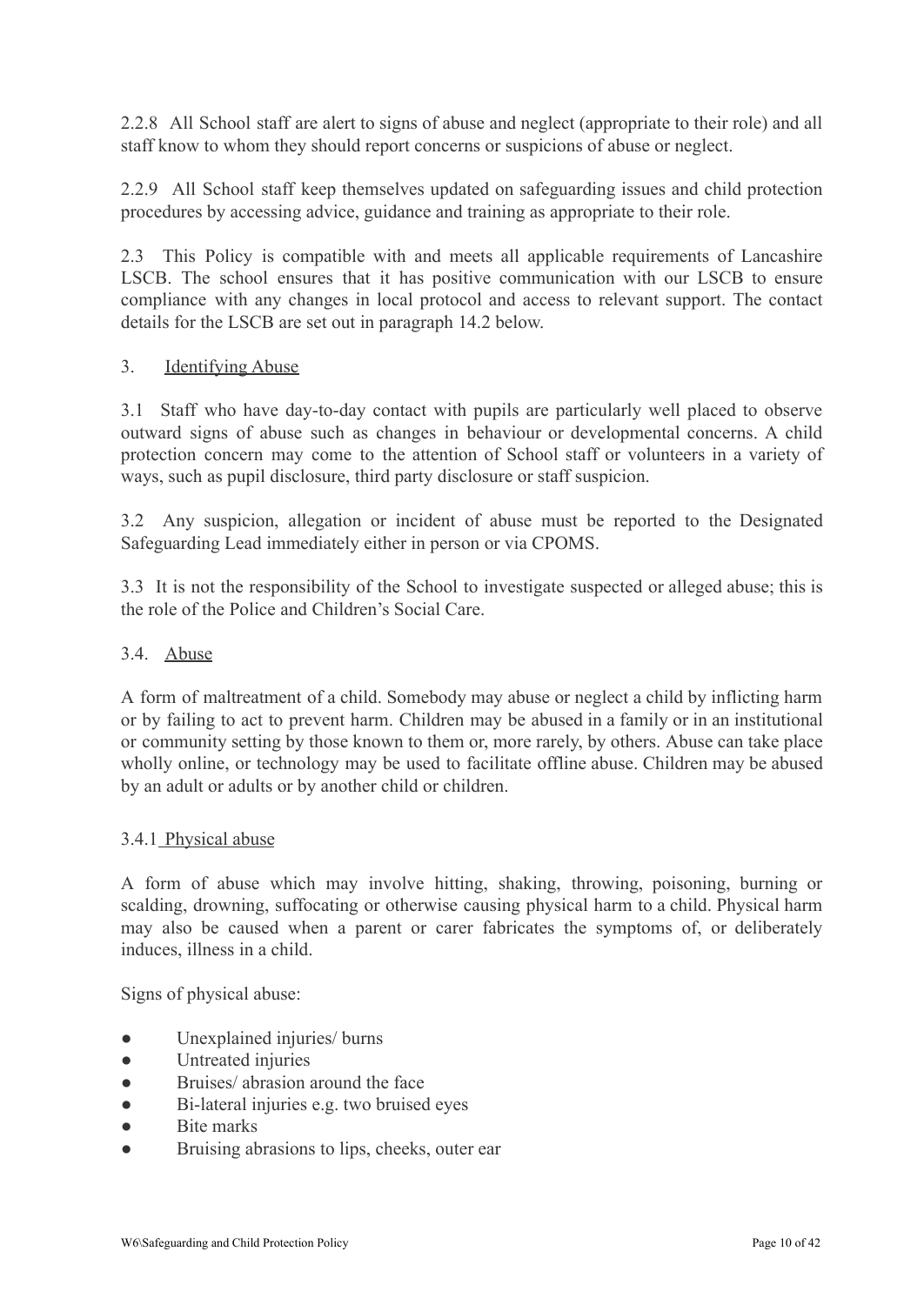#### <span id="page-10-0"></span>3.4.2 Emotional abuse

The persistent emotional maltreatment of a child such as to cause severe and adverse effects on the child's emotional development. It may involve conveying to a child that they are worthless or unloved, inadequate, or valued only insofar as they meet the needs of another person. It may include not giving the child opportunities to express their views, deliberately silencing them or 'making fun' of what they say or how they communicate. It may feature age or developmentally inappropriate expectations being imposed on children. These may include interactions that are beyond a child's developmental capability as well as overprotection and limitation of exploration and learning, or preventing the child from participating in normal social interaction. It may involve seeing or hearing the ill-treatment of another. It may involve serious bullying (including cyberbullying), causing children frequently to feel frightened or in danger, or the exploitation or corruption of children. Some level of emotional abuse is involved in all types of maltreatment of a child, although it may occur alone.

Signs of emotional abuse:

- Excessive overreaction to mistakes
- Continual self-deprecation
- Excessive rocking, thumb sucking, hair twisting
- Extreme compliance/aggression
- Drug, alcohol and substance misuse
- Significant peer relationship difficulties

# <span id="page-10-1"></span>3.4.3 Sexual abuse

Involves forcing or enticing a child or young person to take part in sexual activities, not necessarily involving a high level of violence, whether or not the child is aware of what is happening. The activities may involve physical contact, including assault by penetration (for example rape or oral sex) or non-penetrative acts such as masturbation, kissing, rubbing and touching outside of clothing. They may also include non-contact activities, such as involving children in looking at, or in the production of, sexual images, watching sexual activities, encouraging children to behave in sexually inappropriate ways, or grooming a child in preparation for abuse. Sexual abuse can take place online, and technology can be used to facilitate offline abuse. Sexual abuse is not solely perpetrated by adult males. Women can also commit acts of sexual abuse, as can other children. The sexual abuse of children by other children is a specific safeguarding issue in education (see section 3.4.11).

Signs of sexual abuse:

- Sexual awareness inappropriate to child's age, including provocative sexual behaviour
- Self harm
- Pregnancy
- Sexually transmitted diseases
- Sudden changes in behaviour or school performance
- Fear of undressing for gym
- Depression/withdrawal
- Drug, alcohol, substance abuse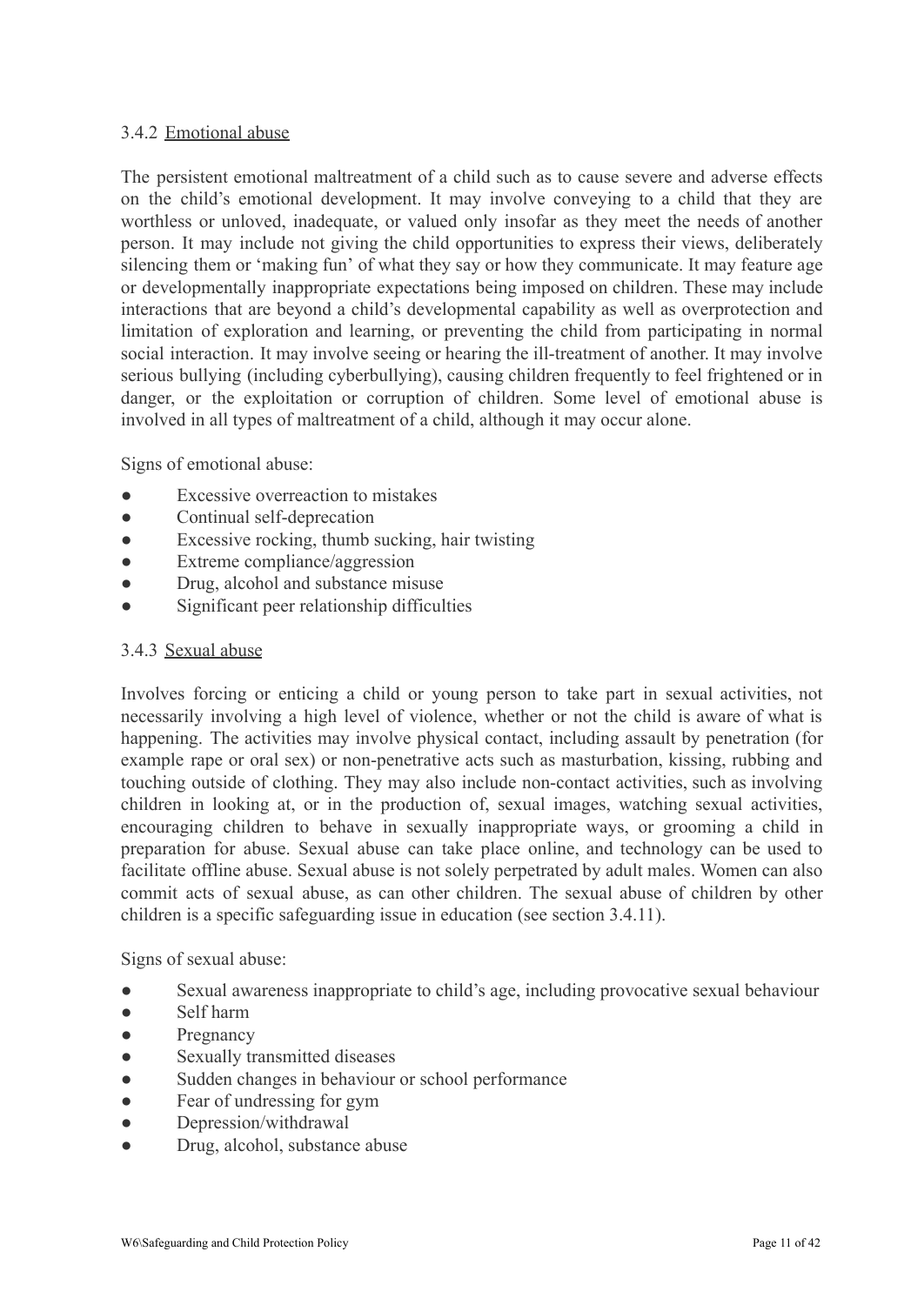## <span id="page-11-0"></span>3.4.4 Neglect

The persistent failure to meet a child's basic physical and/or psychological needs, likely to result in the serious impairment of the child's health or development. Neglect may occur during pregnancy, for example, as a result of maternal substance abuse. Once a child is born, neglect may involve a parent or carer failing to: provide adequate food, clothing and shelter (including exclusion from home or abandonment); protect a child from physical and emotional harm or danger; ensure adequate supervision (including the use of inadequate care-givers); or ensure access to appropriate medical care or treatment. It may also include neglect of, or unresponsiveness to, a child's basic emotional needs.

Signs of neglect:

- Constant hunger, tiredness and/or poor personal hygiene
- Untreated medical problems
- Destructive tendencies
- Social isolation
- Poor self-esteem and/or relationship with peers
- **●** Excessive rocking, hair twisting, thumb sucking

#### <span id="page-11-1"></span>3.4.5 Who are the Abusers?

Abusers can be parents or carers, siblings or members of the extended family, neighbours, teachers, strangers or other pupils; in short, an abuser could be anyone.

#### <span id="page-11-2"></span>3.4.6 Child Sexual Exploitation (CSE)

Child sexual exploitation is a form of child sexual abuse. It occurs where an individual or group takes advantage of an imbalance in power to coerce, manipulate or deceive a child or young person under the age of 18 into sexual activity (a) in exchange for something the victim needs or wants, and/or (b) for the financial advantage or increased status of the perpetrator or facilitator. The victim may have been sexually exploited even if the sexual activity appears consensual. Child sexual exploitation does not always involve physical contact; it can also occur through the use of technology. Whilst age may be the most obvious, this power imbalance can also be due to a range of other factors including gender, sexual identity, cognitive ability, physical strength, status, and access to economic or other resources. In some cases, the abuse will be in exchange for something the victim needs or wants and/or will be to the financial benefit or other advantage (such as increased status) of the perpetrator or facilitator. The abuse can be perpetrated by individuals or groups, males or females, and children or adults. The abuse can be a one-off occurrence or a series of incidents over time, and range from opportunistic to complex organised abuse. It can involve force and/or enticement-based methods of compliance and may, or may not, be accompanied by violence or threats of violence. It should be noted exploitation as well as being physical can be facilitated and/or take place online.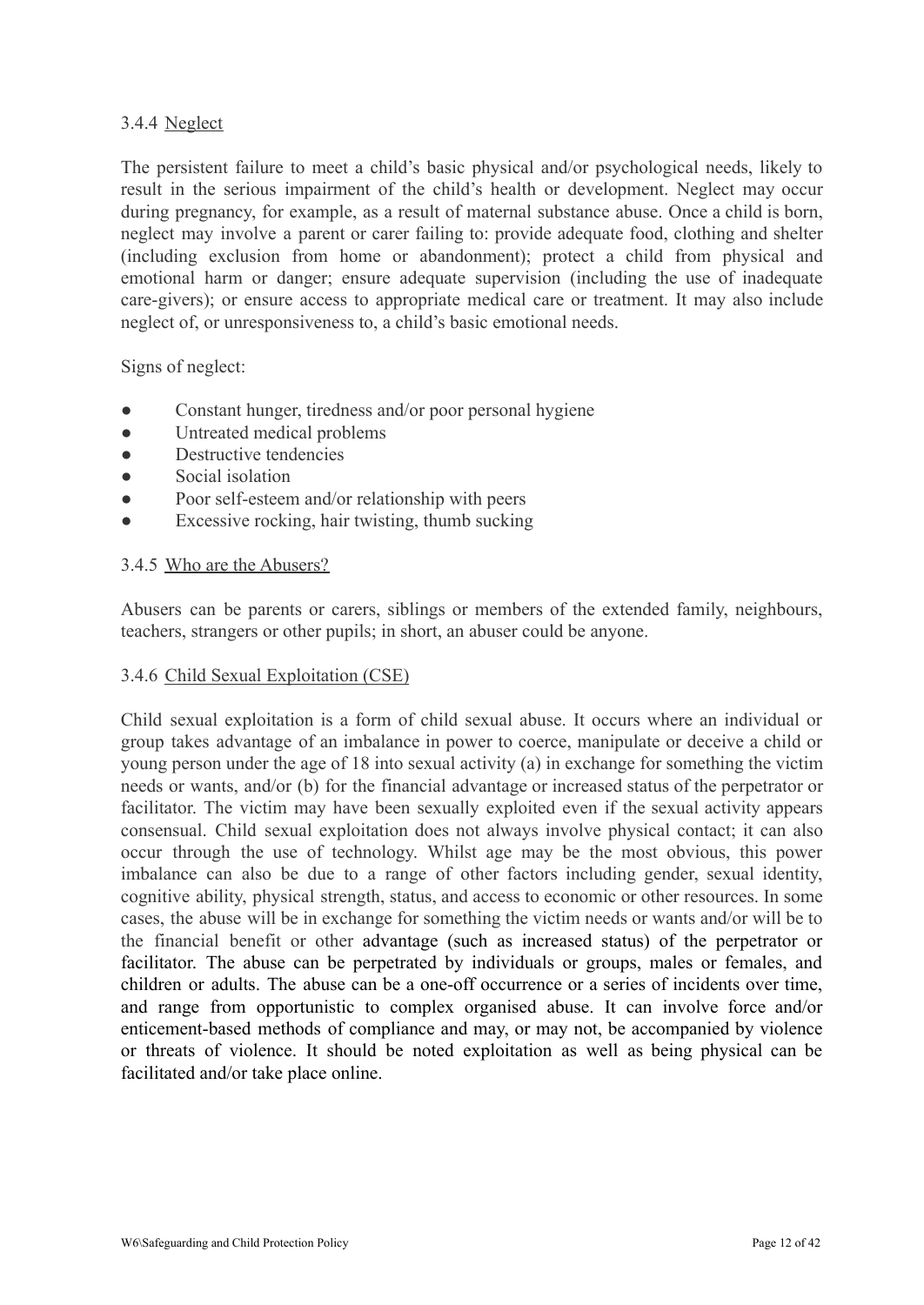# <span id="page-12-0"></span>3.4.7 Female Genital Mutilation (FGM)

Female genital mutilation refers to procedures that intentionally alter or cause injury to the female genital organs for non-medical reasons. The practice is illegal in the UK. FGM typically takes place between birth and around 15 years old; however, it is believed that the majority of cases happen between the ages of 5 and 8.

Professionals in all agencies, and individuals and groups in relevant communities, need to be alert to the possibility of a girl being at risk of FGM, or already having suffered FGM. There is a range of potential indicators that a child or young person may be at risk of FGM, which individually may not indicate risk but if there are two or more indicators present this could signal a risk to the child or young person. Victims of FGM are likely to come from a community that is known to practise FGM. It should be noted that girls at risk of FGM may not yet be aware of the practice or that it may be conducted on them, so sensitivity should always be shown when approaching the subject.

Symptoms of FGM:

FGM may be likely if there is a visiting female elder, there is talk of a special procedure or celebration to become a woman, or parents wish to take their daughter out-of-school to visit an 'at-risk' country (especially before the summer holidays), or parents who wish to withdraw their children from learning about FGM. Staff should not assume that FGM only happens outside the UK.

Indications that FGM may have already taken place may include:

- difficulty walking, sitting or standing and may even look uncomfortable.
- spending longer than normal in the bathroom or toilet due to difficulties urinating.
- spending long periods of time away from a classroom during the day with bladder or menstrual problems.
- frequent urinary, menstrual or stomach problems.
- prolonged or repeated absences from school or college, especially with noticeable behaviour changes (e.g. withdrawal or depression) on the girl's return
- reluctance to undergo normal medical examinations.
- confiding in a professional without being explicit about the problem due to embarrassment or fear.
- talking about pain or discomfort between her legs

**There is a statutory duty upon teachers to report to the police where they discover (either through disclosure by the victim or visual evidence) that FGM appears to have been carried out on a girl under 18. Those failing to report such cases will face disciplinary sanctions.** It will be rare for teachers to see visual evidence, and they should not be examining pupils, but the same definition of what is meant by "to discover that an act of FGM appears to have been carried out" is used for all professionals to whom this mandatory reporting duty applies. Unless the teacher has a good reason not to, they should still consider and discuss any such case with the school's designated safeguarding lead and involve children's social care as appropriate.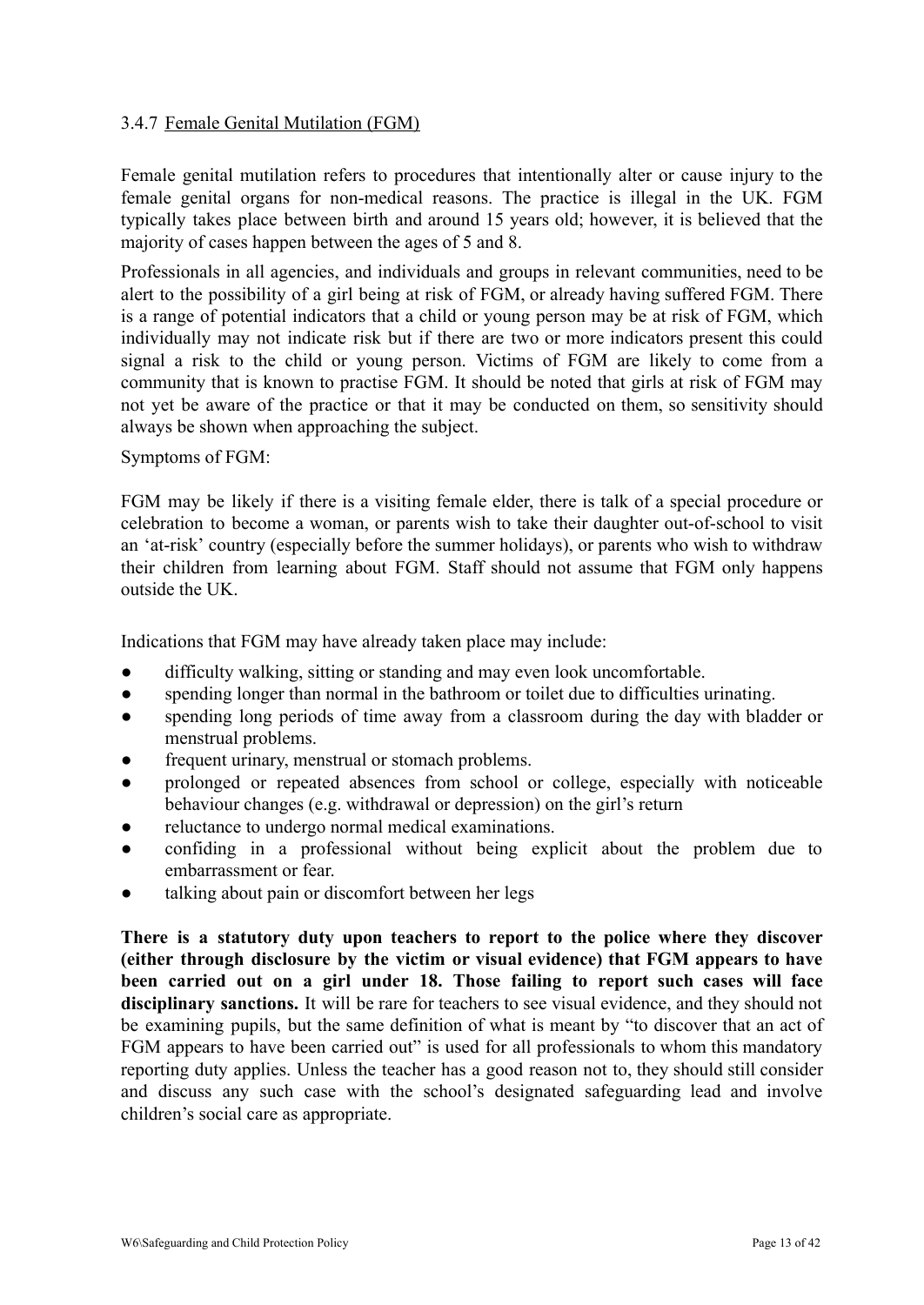# <span id="page-13-0"></span>3.4.8 Missing Children

Should a child go missing or be unaccounted for, the School's Missing Child Policy will come into effect.

All children, regardless of their circumstances, are entitled to a full time education which is suitable to their age, ability, aptitude and any special educational needs they may have. Local authorities have a duty to establish, as far as it is possible to do so, the identity of children of compulsory school age who are missing education in their area.

A child going missing from education is a potential indicator of abuse or neglect. The School will liaise with the Local Authority (Lancashire Children Missing Education Officer) for children that go missing from education for 10 or more school days without permission or on repeat occasions, to help identify the risk of abuse and neglect, including sexual exploitation, and to help prevent the risks of their going missing in the future.

The school will inform the Local Authority of any pupil who is going to be deleted from the admission register where they:

- have been taken out of school by their parents and are being educated outside the school system e.g. home education
- have ceased to attend school and no longer live within reasonable distance of the school at which they are registered
- have been certified by the school doctor as unlikely to be in a fit state of health to attend school before ceasing to be of compulsory school age, and neither he/she nor his/her parent has indicated the intention to continue to attend the school after ceasing to be of compulsory school age
- are in custody for a period of more than four months due to a final court order and the proprietor does not reasonably believe they will be returning to the school at the end of that period
- have been permanently excluded.

The Local Authority will be notified as soon as the grounds for deletion are met, but no later than deleting the pupil's name from the register.

All staff have a responsibility to help identify children that may be missing from education and should notify the DSL or Senior Deputy Head in the Senior School or the Head of Prep, Pre-prep and Nursery if they have concerns that a child may be missing from education. It should never be assumed that the matter is being dealt with.

# <span id="page-13-1"></span>3.4.9 The Prevent Duty

As part of the Counter Terrorism and Security Act 2015, schools have a duty to 'prevent people being drawn into terrorism'. This has become known as the 'Prevent Duty'.

Where staff are concerned that children and young people are developing extremist views or show signs of becoming radicalized, they should discuss this with the Designated Safeguarding Lead.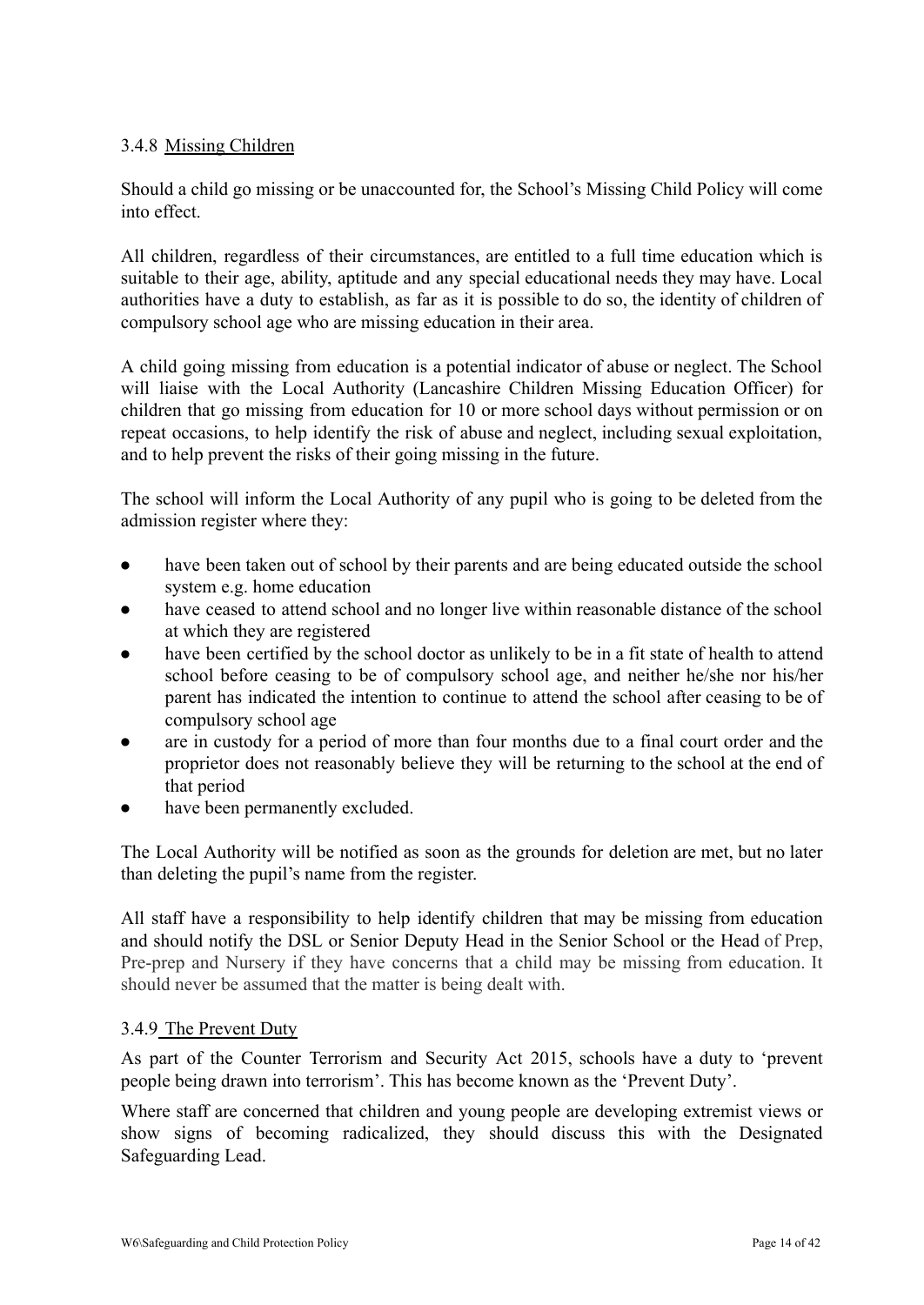The Designated Safeguarding Lead has received training about the Prevent Duty and tackling extremism and is able to support staff with any concerns they may have.

We use the curriculum to ensure that children and young people understand how people with extreme views share these with others, especially using the internet.

Staff should be alert to changes in children's behaviour, which could indicate that they may be in need of help or protection. Staff should use their judgement in identifying children who might be at risk of radicalisation and act proportionately which may include the designated safeguarding lead (or deputy) making a Prevent referral.

We are committed to ensuring that our pupils are offered a broad and balanced curriculum that aims to prepare them for life in modern Britain. Teaching the school's core values alongside the fundamental British Values supports quality teaching and learning, whilst making a positive contribution to the development of a fair, just and civil society.

Early indicators of radicalisation or extremism may include:

- glorifying violence, especially to other faiths or cultures
- showing sympathy for extremist causes
- making remarks or comments about being at extremist events or rallies outside school
- evidence of possessing illegal or extremist literature
- advocating messages similar to illegal organisations or other extremist groups
- out of character changes in dress, behaviour and peer relationships (but there are also very powerful narratives, programmes and networks that young people can come across online so involvement with particular groups may not be apparent.)
- secretive behaviour
- online searches or sharing extremist messages or social profiles
- intolerance of difference, including faith, culture, gender, race or sexuality
- graffiti, art work or writing that displays extremist themes
- attempts to impose extremist views or practices on others
- verbalising anti-Western or anti-British views
- advocating violence towards others

Contact details for agency involvement can be found in Section 14.2

#### <span id="page-14-0"></span>3.4.10 Peer on Peer Abuse

Staff should recognise that children are capable of abusing their peers and that this can manifest itself in many ways. It is important to note that abuse is abuse and should never be tolerated or passed off as "banter", "part of growing up" or "just having a laugh". Staff should be aware that some groups are potentially more at risk. Evidence shows that girls, children with SEND and LGBTQ children are more at risk. The School will take advice from Children's Social Care on the investigation of allegations of peer abuse and will take all appropriate action to ensure the safety and welfare of all pupils involved including the victim of the abuse, pupil or pupils accused of abuse; all of whom are treated as being 'at risk'. All pupils will be supported and, subject to the advice of Children's Social Care and/or the police, parents will be informed as soon as possible.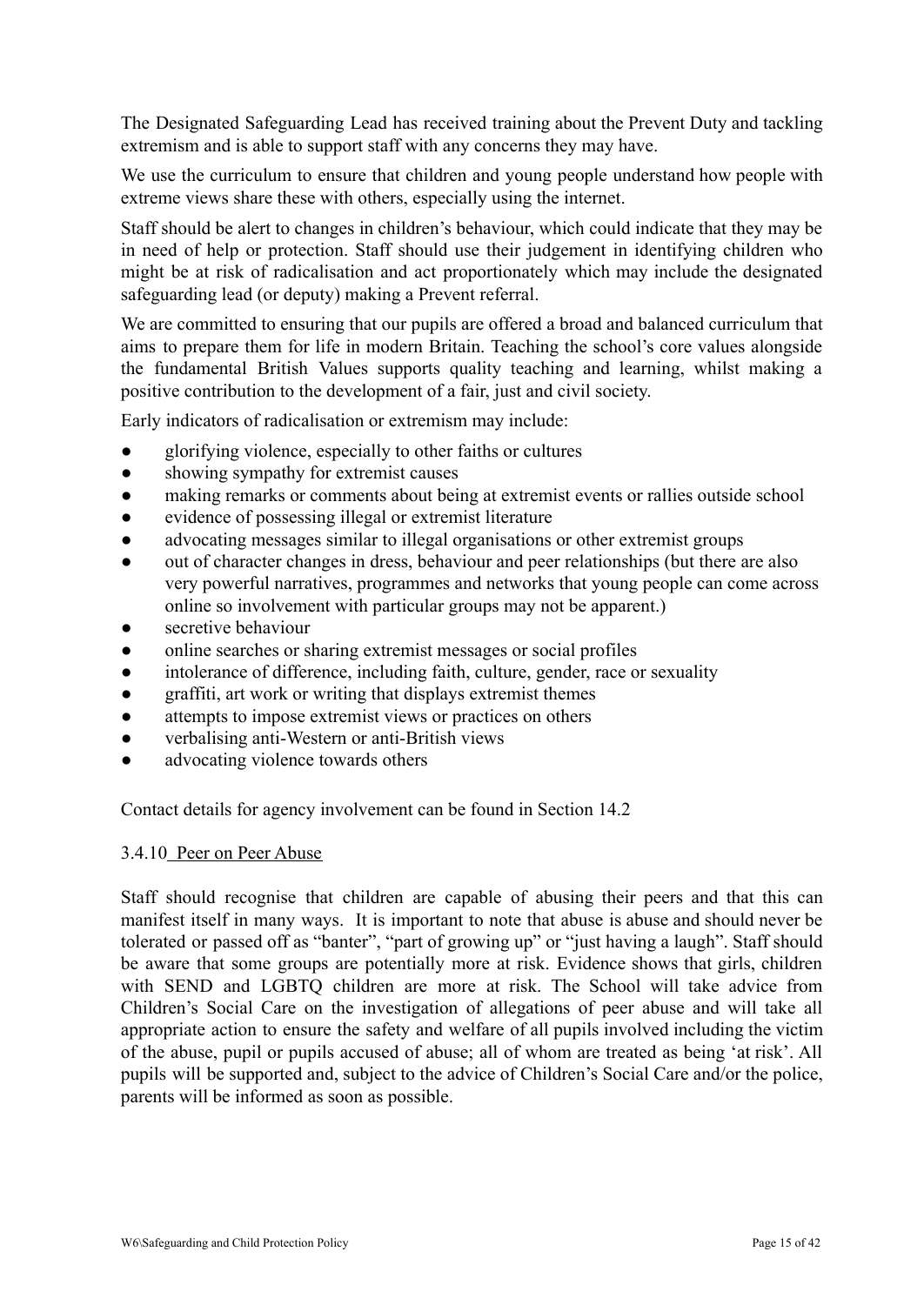Peer on peer abuse can take many forms and can include (but is not limited to) bullying (including cyberbullying), sexual violence and sexual harassment, upskirting, physical abuse such as hitting, kicking, shaking, biting, hair pulling or causing physical harm, sharing of nude or semi-nude images and initiation/hazing type violence or rituals.

The School actively seeks to raise awareness of and prevent peer-on-peer abuse by educating Council Members, the Senior Leadership Team, staff and volunteers, pupils and parents about the nature, prevalence and effect of peer-on peer abuse, and how to prevent, identify and respond to it. This includes contextual safeguarding, the identification and classification of specific behaviours and the importance of taking seriously all forms of peer-on-peer abuse.

- Pupils are educated about the nature and prevalence of peer-on peer abuse via PSHE and the wider curriculum. Pupils are frequently told what to do if they witness or experience such abuse, the effect that it can have on those who experience it and the possible reasons for it. They are regularly informed about the School's approach to such issues, including its zero-tolerance policy towards all forms of peer-on-peer abuse.
- Parents are communicated with on this issue, both in groups and, as appropriate, on a one-to-one basis and seeking their views about the perceived risks and areas for improvement.

As a school we:

- ensure all peer-on-peer abuse issues are fed back to the DSL so they can spot and address any concerning trends and identify any pupils who may be in need of support;
- challenge the attitudes that underlie such abuse;
- promote positive values and encourage a culture of tolerance and respect amongst all members of the School community;
- create conditions in which pupils can aspire to and realise safe and healthy relationships;
- create a culture in which pupils feel able to share their concerns openly, in a non-judgemental environment, and have them listened to;
- respond to cases of peer and peer abuse promptly and appropriately.

#### *Response to concerns or allegations of peer on peer abuse:*

It is essential that all concerns/allegations of peer-on-peer abuse are handled sensitively, appropriately and promptly.

Any response should:

- include a thorough investigation of the concerns/allegations and the wider context in which they may have occurred (as appropriate);
- treat all children involved as being at potential risk while the child allegedly responsible for the abuse may pose a significant risk of harm to other children, s/he may also have considerable unmet needs and be at risk of harm themselves.
- take into account: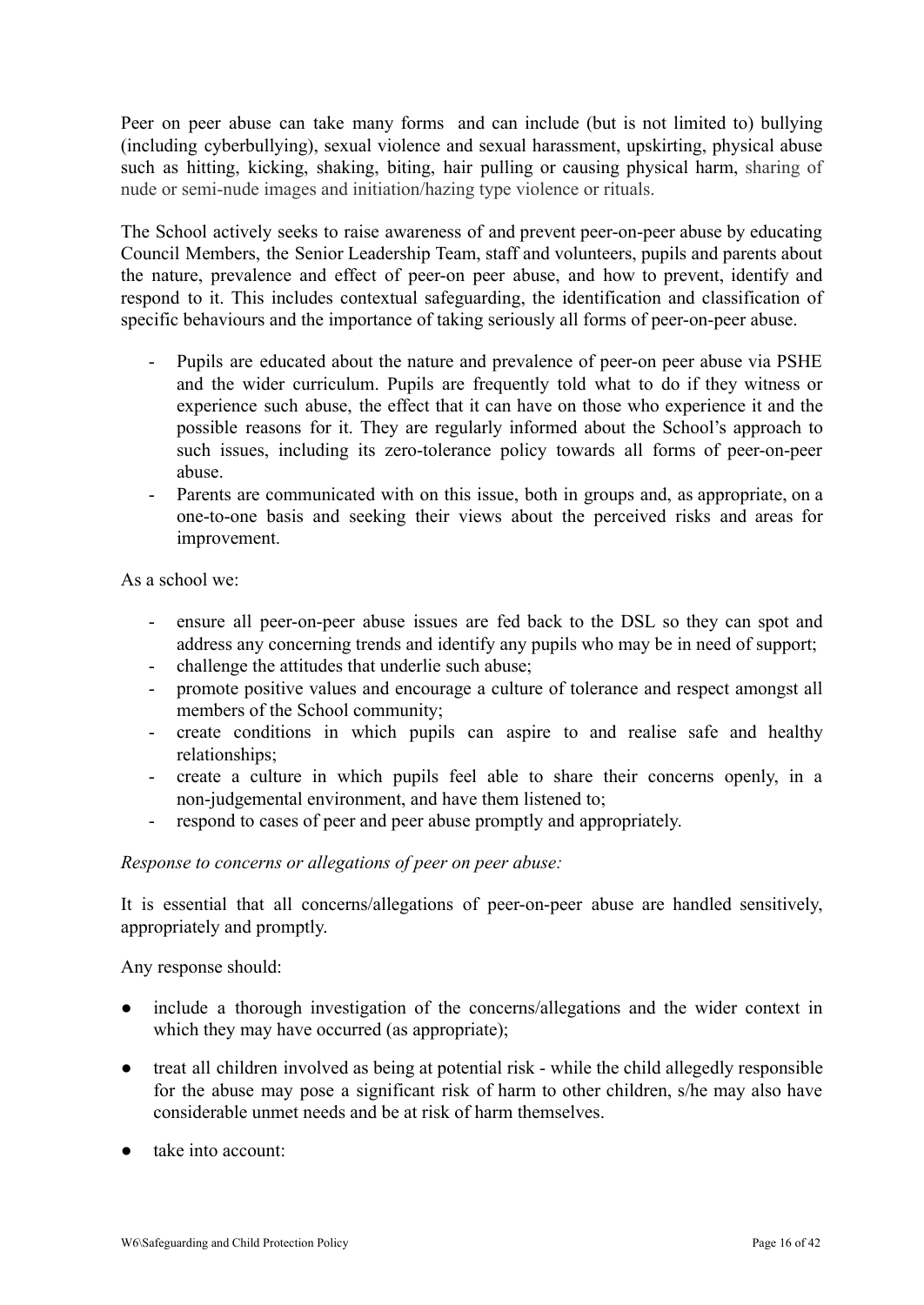- that the abuse may indicate wider safeguarding concerns for any of the children involved, and consider and address the effect of wider socio-cultural contexts - such as the child's/children's peer group (both within and outside the School); family; the School environment; their experience(s) of crime and victimisation in the local community; and the child/children's online presence;

- the potential complexity of peer-on-peer abuse and of children´s experiences and consider the interplay between power, choice and consent. While children may appear to be making choices, if those choices are limited they are not consenting;

- the views of the child/children affected. Unless it is considered unsafe to do so (for example, where a referral needs to be made immediately), the DSL should discuss the proposed action with the child/children and their parents and obtain consent to any referral before it is made. The School should manage the child/children's expectations about information sharing, and keep them and their parents informed of developments, where appropriate and safe to do so.

# What should staff do if you suspect either that a child may be at risk of or experiencing abuse *by their peer(s), or that a child may be at risk of abusing or may be abusing their peer(s)?*

If a pupil is in immediate danger, or at risk of significant harm, a referral to Children's Social Care (if the pupil is aged under 18) and/or the police should be made immediately. Anyone can make a referral. Where referrals are not made by the DSL, the DSL should be informed as soon as possible that a referral has been made.

If a member of staff thinks for whatever reason that a child may be at risk of or experiencing abuse by their peer(s), or that a child may be at risk of abusing or may be abusing their peer(s), they should discuss their concern with the DSL without delay so that a course of action can be agreed.

If a child speaks to a member of staff about peer-on-peer abuse that they have witnessed or are a part of, the member of staff should listen to the child and use open language that demonstrates understanding rather than judgement.

All concerns will be logged on CPOMS.

*How will the School respond to concerns or allegations of peer-on-peer abuse?*

The DSL will discuss the concerns or allegations with the member of staff who has reported them and will, where necessary, take any immediate steps to ensure the safety of the child/all children affected.

DSLs should always use their professional judgement to determine whether it is appropriate for alleged behaviour to be dealt with internally and, if so, whether any external specialist support is required. In borderline cases the DSL may wish to consult with Children's Social Care and/or any other external agencies on a no-names basis to determine the most appropriate response. Where the DSL considers or suspects that the behaviour in question might be abusive (as opposed to inappropriate or problematic), the DSL should contact the LSAL (Lancashire Safeguarding Advice Line) on 01772 531196 or as otherwise in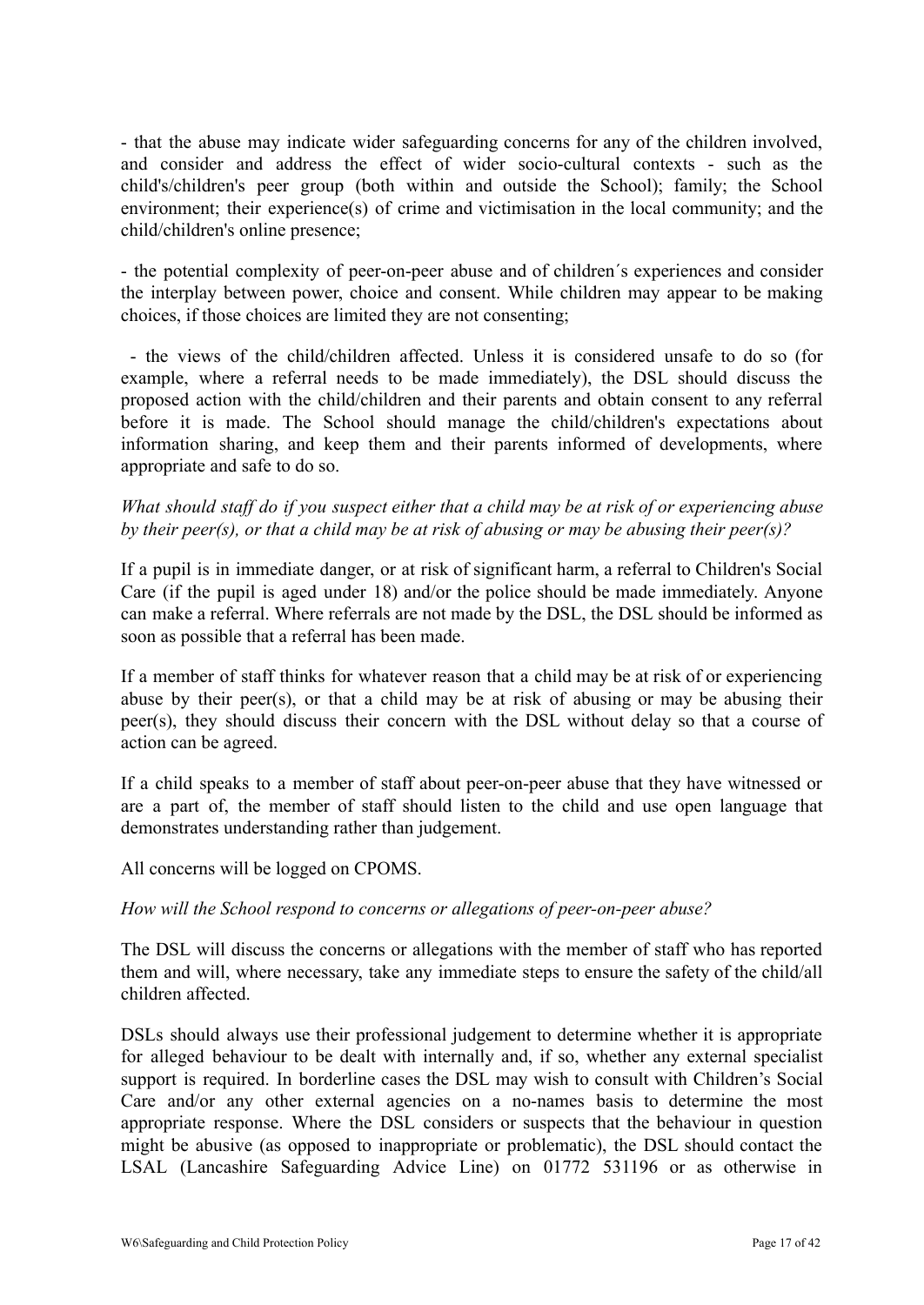accordance with the CSAP's procedures immediately, and in any event, within 24 hours of the DSL becoming aware of it. The DSL will discuss the allegations/concerns with the LSAL or as otherwise in accordance with the CSAP's procedures and agree on a course of action.

#### *Individual risk and needs assessment*

Where there is an incident of peer-on-peer abuse, the School would carry out a robust risk and needs assessment in respect of each child affected by the abuse. These risk assessments would:

i) assess and address the nature and level of risks that are posed and/or faced by the child;

ii) engage the child's parents and draw upon local services and agencies to ensure that the child's needs are met in the long-term. Consider whether any targeted interventions are needed to address the underlying attitudes or behaviour of any child; and

iii) be reviewed at regular intervals in light of the child's on-going needs to ensure that real progress is being made which benefits the child.

#### *Disciplinary action*

The School will consider whether disciplinary action may be appropriate for any child/children involved – any such action should address the abuse, the causes of it, and attitudes underlying it. Disciplinary action may sometimes be appropriate, including

(a) to ensure that the child/children take(s) responsibility for and realise(s) the seriousness of their behaviour;

(b) to demonstrate to the child/children and others that peer-on-peer abuse can never be tolerated; and

(c) to ensure the safety and wellbeing of other children. However, these considerations must be balanced against the child's/children's own potential unmet needs and any safeguarding concerns.

Before deciding on appropriate action, the School will always consider its duty to safeguard all children from harm; the underlying reasons for a child's behaviour; any unmet needs, or harm or abuse suffered by the child; the risk that the child may pose to other children; and the severity of the peer-on-peer abuse and the causes of it.

The School will, where appropriate, consider the potential benefit, as well as challenge, of using managed moves or exclusion as a response, and not as an intervention, recognising that even if this is ultimately deemed to be necessary, some of the measures referred to in this policy may still be required. Exclusion will usually only be considered as a last resort and only where necessary to ensure the safety and wellbeing of the other children in the School. Disciplinary interventions alone are rarely able to solve issues of peer-on-peer abuse, and the School will always consider the wider actions that may need to be taken, and any lessons that may need to be learnt going forwards, as set out above and below.

*On-going proactive work to a contextual whole-school approach*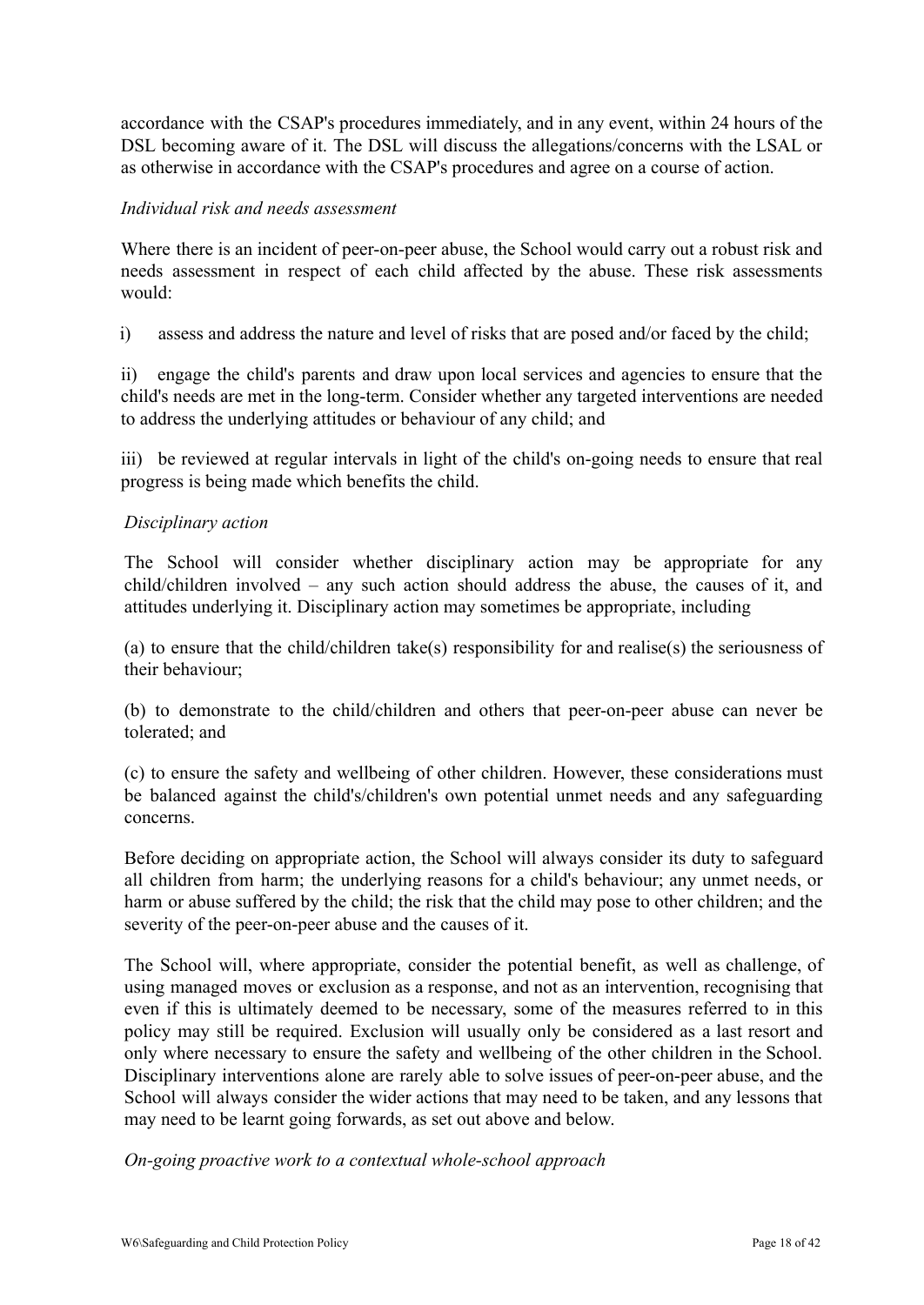The School's response to concerns/allegations of peer-on-peer abuse should be part of on-going proactive work by the School to embed best practice and take a contextual whole-school approach to such abuse. As such the School's response can become part of its wider prevention work. This response may include the School asking itself a series of questions about the context in which an incident of peer-on-peer abuse occurred in the School, the local community in which the School is based, and the wider physical and online environment.

For further information on peer-on-peer abuse please see the separate [Peer-on-Peer](https://www.rossall.org.uk/wp-content/uploads/2021/06/Peer-on-Peer-Abuse-Policy-pending-governor-approval.pdf) Abuse [Policy.](https://www.rossall.org.uk/wp-content/uploads/2021/06/Peer-on-Peer-Abuse-Policy-pending-governor-approval.pdf)

#### <span id="page-18-0"></span>3.4.11 Child on child sexual violence and sexual harassment

Sexual violence and sexual harassment can occur between two children of any age and sex. It can also occur through a group of children sexually assaulting or sexually harassing a single child or group of children.

Children who are victims of sexual violence and sexual harassment will likely find the experience stressful and distressing. This will, in all likelihood, adversely affect their educational attainment. Sexual violence and sexual harassment exist on a continuum and may overlap, they can occur online and offline (both physically and verbally) and are never acceptable.

All staff working at the School should maintain an attitude of 'it could happen here'. Addressing inappropriate behaviour (even if it appears to be relatively innocuous) can be an important intervention that helps prevent problematic, abusive and/or violent behaviour in the future.

Whilst any report of sexual violence or sexual harassment should be taken seriously, staff should be aware it is more likely that girls will be the victims of sexual violence and sexual harassment and more likely it will be perpetrated by boys. But it is essential that all victims are reassured that they are being taken seriously and that they will be supported and kept safe. A victim should never be given the impression that they are creating a problem by reporting sexual violence or sexual harassment. Nor should a victim ever be made to feel ashamed for making a report

Reports of sexual violence and sexual harassment are extremely complex to manage. It is essential that victims are protected, offered appropriate support and every effort is made to ensure their education is not disrupted. It is also important that other children, adult students and school and college staff are supported and protected as appropriate.

Sexual violence is defined in law by the Sexual Offences Act 2003 and includes rape, assault by penetration and sexual assault.

Sexual harassment consists of 'unwanted conduct of a sexual nature' that can occur online and offline. Behaviour of this nature is not tolerated at Rossall School and will not be dismissed as an inevitable part of growing up or as "banter" or "just having a laugh". Behaviour including sexual comments or jokes, sexual taunting, inappropriate physical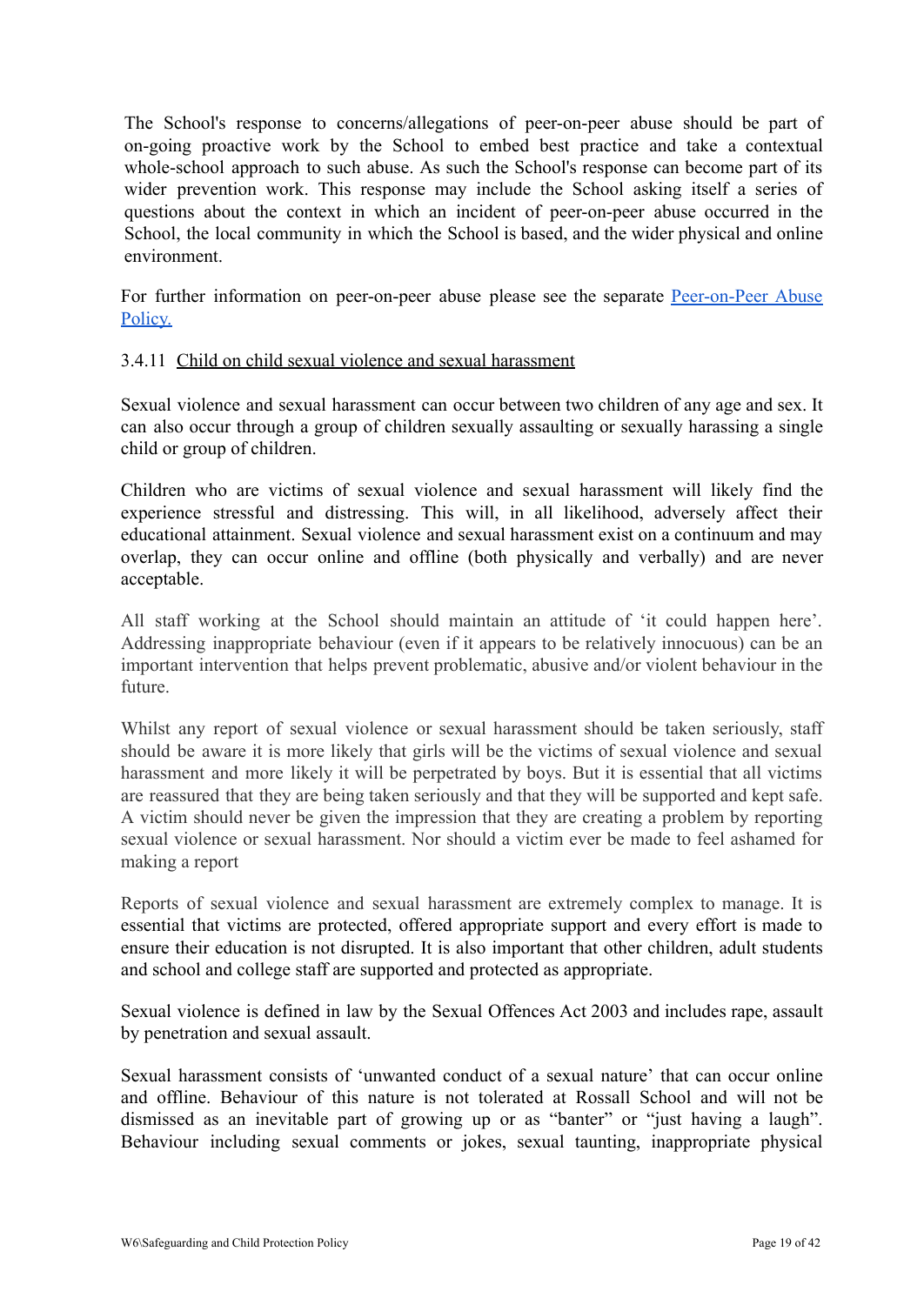touching, displaying pictures or photos of a sexual nature and online sexual harassment could all constitute possible cases of sexual harassment.

The initial response to a report of sexual violence or harassment is important and it is essential that all victims are reassured that they are being taken seriously and will be supported and kept safe. All staff are expected to follow the same protocol for responding to an allegation of abuse as detailed in Section 5.

The school will follow its normal safeguarding principles as outlined in this policy and will, where appropriate, involve the police and/or children's social care.

When there has been a report of sexual violence or sexual harassment, the DSL will make an immediate risk and needs assessment which will consider the victim, the alleged perpetrator and any other children or, where appropriate, staff. This assessment will, where appropriate, work with children's social care and specialist services to ensure that the school fully supports and protects all involved as well as following any advice from the Police if they are involved. Immediate consideration will be given as to how best to support the victim, the alleged perpetrator and any other children involved / impacted. The wishes of the victim, the nature of an allegation and the protection of all children in the school will be especially important when considering any immediate actions.

# <span id="page-19-0"></span>3.4.12 Upskirting

Upskirting typically involves taking a picture under a person's clothing without them knowing, with the intention of viewing their genitals or buttocks to obtain sexual gratification, or to cause the victim humiliation, distress or alarm. It is now a criminal offence. Where there has been a report of upskirting, the DSL will make an immediate risk and needs assessment which will consider the victim, the alleged perpetrator and any other children or staff. The police will be informed and the school will follow any advice from the Police. As with all safeguarding cases, consideration will be given as to how best support all parties involved and the wishes of the victim will be especially important when considering any immediate actions.

#### <span id="page-19-1"></span>3.1.13 Sharing nudes and semi-nude images

Sharing nudes and semi-nude images is defined as the sending or posting of nude or semi-nude images, videos or live streams online by young people under the age of 18. This could be via social media, gaming platforms, chat apps or forums. It could also involve sharing between devices via services like Apple's AirDrop which works offline.

The term 'nudes' is used as it is most commonly recognised by young people and more appropriately covers all types of image sharing incidents. Alternative terms used by children and young people may include 'dick pics' or 'pics'.

The motivations for taking and sharing nude and semi-nude images, videos and live streams are not always sexually or criminally motivated. Such images may be created and shared consensually by young people who are in relationships, as well as between those who are not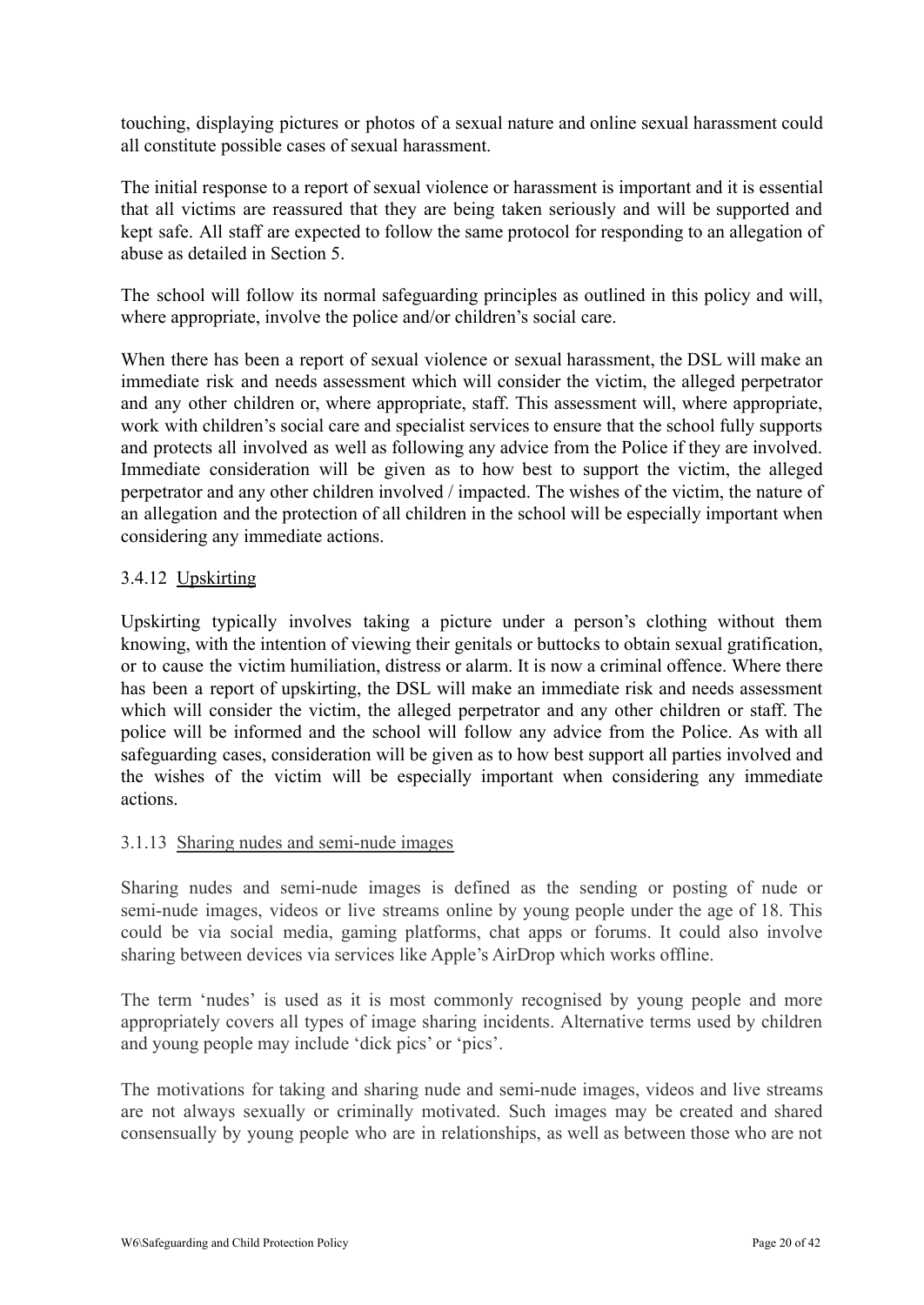in a relationship. It is also possible for a young person in a consensual relationship to be coerced into sharing an image with their partner.

If an incident comes to your attention:

- Report it to the DSL immediately.
- Never view, copy, print, share, store or save the imagery yourself, or ask a colleague to share or download it - this is illegal.
- If you have already viewed the images by accident, report this to the DSL and seek support.
- Do not delete the imagery or ask the young person to delete it.
- Do not ask the young person who is involved in the incident to disclose any information regarding the imagery (this is the responsibility of the DSL)
- Do not share information about the incident with other members of staff, the young person(s) it involves or their, or other, parents and/or carers.
- Do not say or do anything to blame or shame any young people involved.
- Do explain to them that you need to report it and reassure them that they will receive support and help from the DSL.

When an incident involving the sharing of nude or semi-nude images is brought to the school's attention, the school will follow guidance contained within the document  $U\overline{K}$ Council for Internet Safety (UKCIS) Guidance: Sharing nudes and [semi-nudes](https://www.gov.uk/government/publications/sharing-nudes-and-semi-nudes-advice-for-education-settings-working-with-children-and-young-people/sharing-nudes-and-semi-nudes-advice-for-education-settings-working-with-children-and-young-people) (December [2020\).](https://www.gov.uk/government/publications/sharing-nudes-and-semi-nudes-advice-for-education-settings-working-with-children-and-young-people/sharing-nudes-and-semi-nudes-advice-for-education-settings-working-with-children-and-young-people)

- the DSL will hold an initial review meeting with appropriate staff. This may include the staff member(s) who heard the disclosure and the safeguarding team who deal with safeguarding concerns
- there will be subsequent interviews with the children or young people involved (if appropriate)
- parents and carers will be informed at an early stage and involved in the process in order to best support the child or young person unless there is good reason to believe that involving them would put the child or young person at risk of harm
- a referral will be made to children's social care and/or the police immediately if there is a concern that a child or young person has been harmed or is at risk of immediate harm at any point in the process.

The decision to view imagery will be taken by the DSL and/or Headmaster and they should be satisfied that viewing the imagery is:

- the only way to make a decision about whether to involve other agencies
- necessary to report the image to a website / app or reporting agency to have it taken down or to support a student in making a report
- unavoidable because a student has presented the image directly to a member of staff or the image has been found on a school device or network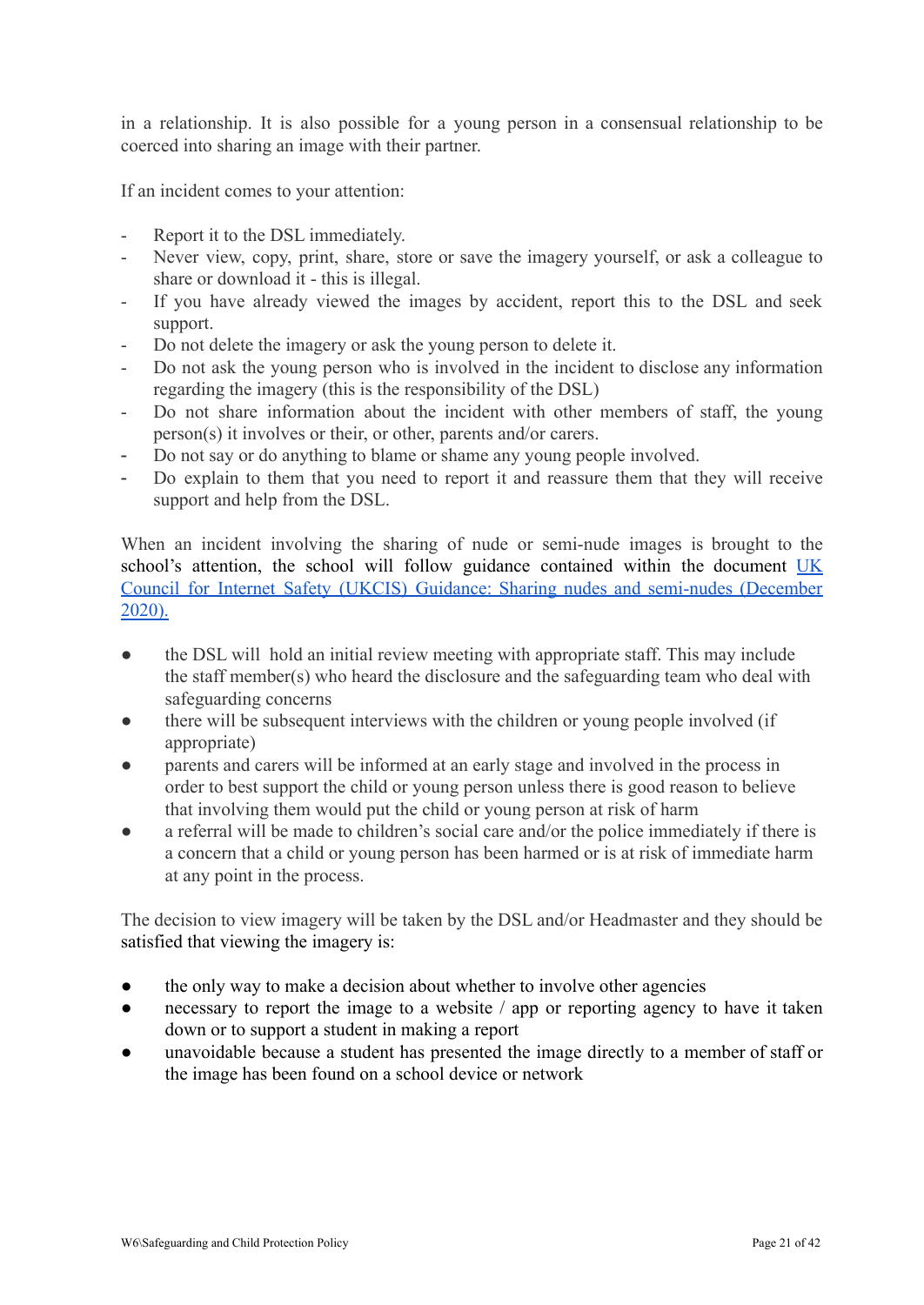# <span id="page-21-0"></span>3.4.14 Online Safety

The use of technology has become a significant component of many safeguarding issues. Child sexual exploitation, radicalisation, sexual predation, sexting and peer on peer abuse are some of the specific areas where technology can provide a platform that facilitates harm.

It is important to recognise that abuse can take place wholly online but also that technology may facilitate offline abuse

Online safety contains a considerable breadth of issues but these can normally be categorised into four areas of risk:

- content being exposed to illegal, inappropriate of harmful material (eg pornography, fake news, racist or radical and extremist views)
- contact being subjected to harmful online interaction with other users
- conduct personal online behaviour that increases the likelihood of, or causes harm (eg) making, sending and receiving explicit images or online bullying)
- commerce being exposed to gambling, inappropriate advertising, phishing and scams.

Staff need to be mindful of student's use of technology and whilst the school has a robust filtering system for devices connected to the school's wireless network, it needs to be acknowledged that children can also use a 4G/5G connection to connect to the internet and that this connection may not afford the same safeguards as the school system. This access means some children, whilst at school, may sexually harass their peers via their mobile and smart technology, share indecent images: consensually and non-consensually (often via large chat groups), and view and share pornography and other harmful content. In view of this, it is important that all staff make the DSL aware if they become aware or concerned about any inappropriate use of technology.

Students will be supported through the PSHE and Tutorial programmes to help them manage their lives online and keep safe. The School will also, whenever appropriate, address groups of students and/or parents on specific online issues should the need arise.

The DSL acts as the online safety coordinator and will work with members of the IT Department to ensure that the school is up-to-date with its online provision and protection.

Platforms for online learning have an appropriate level of security. Wherever possible, staff should use school devices and contact pupils only via the pupil school email address / log in. This ensures that the setting's filtering and monitoring software is enabled. Consideration should be made as to accessibility within the family home, the mental health and wellbeing of children, including screen time, the potential for inappropriate behaviour by staff or pupils, and staff access to the technology required. Virtual lessons are timetabled and senior staff, DSL and / or heads of department are able to drop in to any virtual lesson at any time.

Staff engaging in online learning should display the same standards of dress and conduct that they would in the real world; they should also role model this to pupils and parents.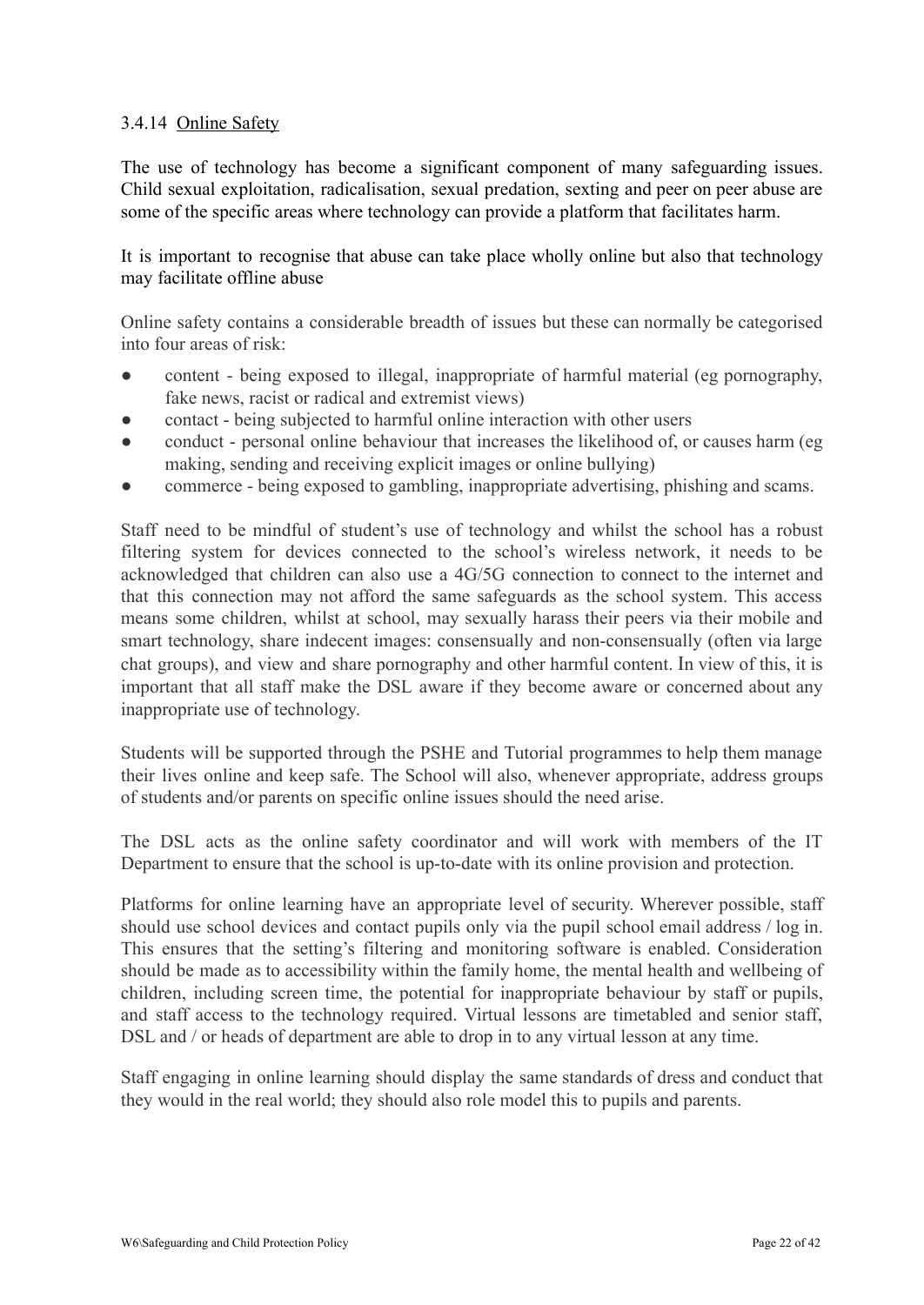The following points should be considered:-

- think about the background; photos, artwork, identifying features, mirrors ideally the backing should be blurred
- $\bullet$  staff and pupils should be in living / communal areas no bedrooms
- staff and pupils should be fully dressed
- filters at a child's home may be set at a threshold which is different to the school
- resources / videos must be age appropriate the child may not have support immediately to hand at home if they feel distressed or anxious about content
- It is the responsibility of the staff member to act as a moderator; raise any issues of suitability (of dress, setting, behaviour) with the child and / or parent immediately and end the online interaction if necessary

Recording lessons does not prevent abuse. If staff wish to record the lesson they are teaching, consideration should be given to data protection issues; e.g., whether parental / pupil consent is needed and retention / storage. If a staff member believes that a child or parent is recording the interaction, the lesson should be brought to an end or that child should be logged out immediately.

# <span id="page-22-0"></span>3.4.15 Child criminal exploitation and County Lines

CCE is where an individual or group takes advantage of an imbalance of power to coerce, control, manipulate or deceive a child into any criminal activity (a) in exchange for something the victim needs or wants, and/or (b) for the financial or other advantage of the perpetrator or facilitator and/or (c) through violence or the threat of violence. The victim may have been criminally exploited even if the activity appears consensual. CCE does not always involve physical contact; it can also occur through the use of technology.

Some of the following can be indicators of CCE:

- children who appear with unexplained gifts or new possessions;
- children who associate with other young people involved in exploitation;
- children who suffer from changes in emotional well-being;
- children who misuse drugs and alcohol;
- children who go missing for periods of time or regularly come home late; and
- children who regularly miss school or education or do not take part in education.

County lines is a term used to describe gangs and organised criminal networks involved in exporting illegal drugs (primarily crack cocaine and heroin) into one or more importing areas [within the UK], using dedicated mobile phone lines or other form of "deal line".'

Exploitation is an integral part of the county lines offending model with children and vulnerable adults exploited to move [and store] drugs and money. Offenders will often use coercion, intimidation, violence (including sexual violence) and weapons to ensure compliance of victims.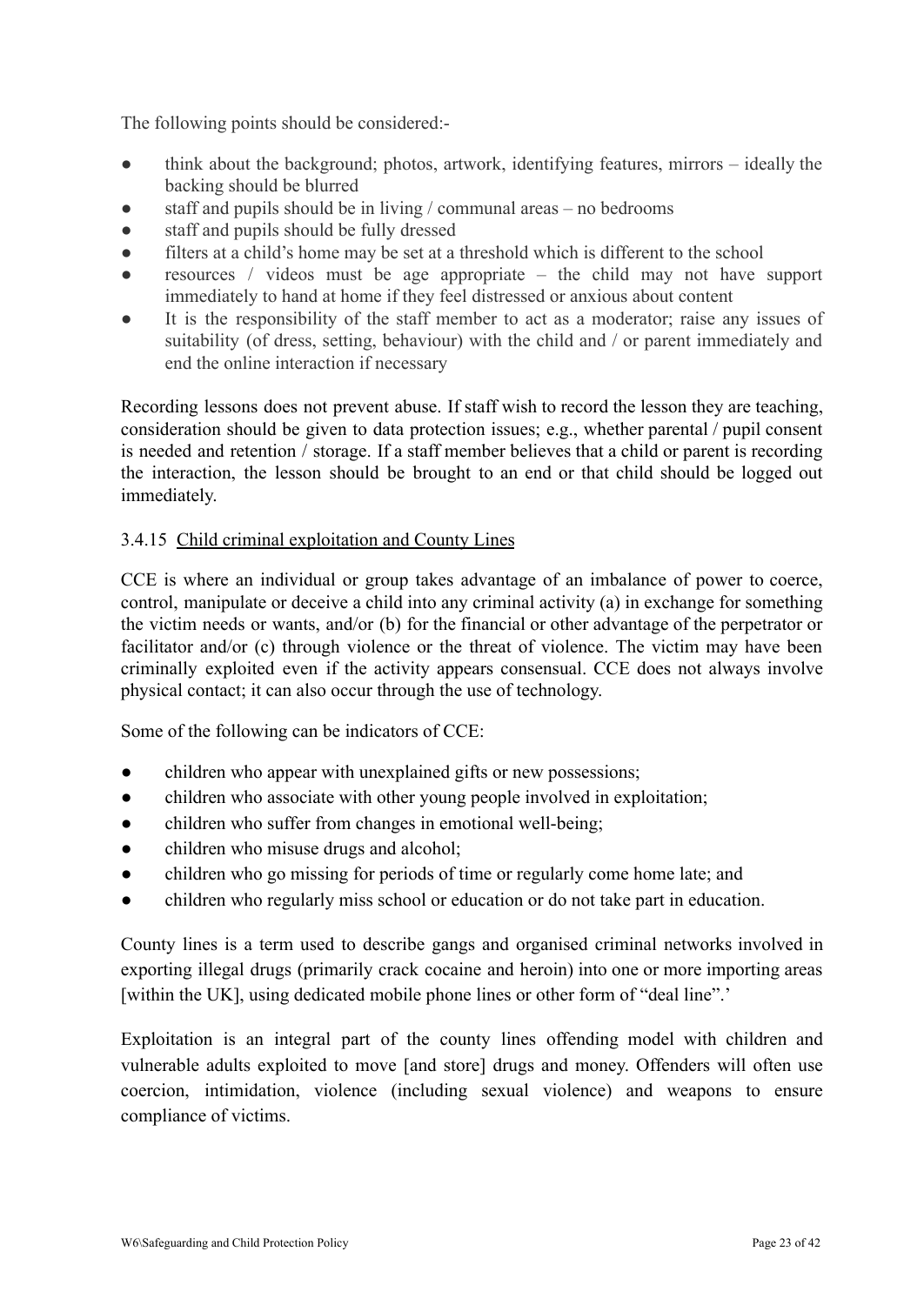Children can easily become trapped by this type of exploitation as county lines gangs create drug debts and can threaten serious violence and kidnap towards victims (and their families) if they attempt to leave the county lines network.

# <span id="page-23-0"></span>3.4.16 Domestic abuse

The Domestic Abuse Act 2021 (Part 1) defines domestic abuse as any of the following behaviours, either as a pattern of behaviour, or as a single incident, between two people over the age of 16, who are 'personally connected' to each other:

(a) physical or sexual abuse;

(b) violent or threatening behaviour;

(c) controlling or coercive behaviour;

(d) economic abuse (adverse effect of the victim to acquire, use or maintain money or other property; or obtain goods or services); and

(e) psychological, emotional or other abuse.

People are 'personally connected' when they are, or have been married to each other or civil partners; or have agreed to marry or become civil partners. If the two people have been in an intimate relationship with each other, have shared parental responsibility for the same child, or they are relatives.

The definition of Domestic Abuse applies to children if they see or hear, or experience the effects of, the abuse; and they are related to the abusive person.

Types of domestic abuse include intimate partner violence, abuse by family members, teenage relationship abuse and child/adolescent to parent violence and abuse. Anyone can be a victim of domestic abuse, regardless of sexual identity, age, ethnicity, socio-economic status, sexuality or background and domestic abuse can take place inside or outside of the home.

The School is part of Operation Encompass. This is a police and education early information safeguarding partnership enabling schools to offer immediate support to children experiencing domestic abuse. Information is shared with the DSL prior to the start of the next school day after officers have attended a domestic abuse incident. This sharing of information enables appropriate support to be given, dependent upon the needs and wishes of the child.

Children are negatively impacted by experiencing domestic abuse and without early intervention and support this negative impact can last through a child's life course. Domestic abuse can impact upon social, psychological, physical, emotional and behavioural outcomes with an often negative impact upon a child's academic success. Experiencing domestic abuse has been identified as an Adverse Childhood Experience.

The National Domestic Abuse helpline can be called free of charge and in confidence, 24 hours a day on 0808 2000 247.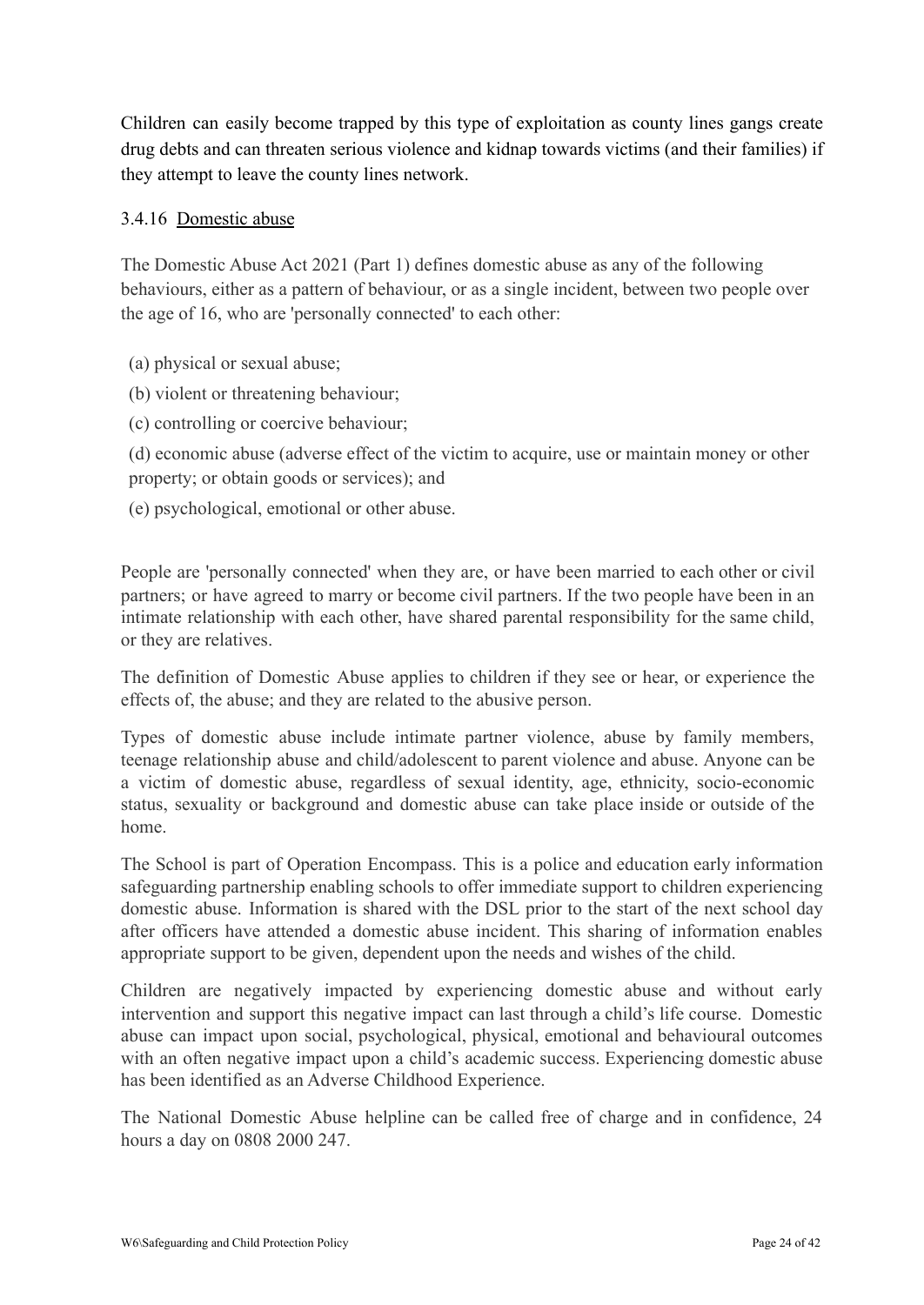## <span id="page-24-0"></span>3.4.17 Honour Based Abuse (HBA)

Honour-based' abuse (HBA) encompasses crimes which have been committed to protect or defend the honour of the family and/or the community, including Female Genital Mutilation (FGM), forced marriage, and practices such as breast ironing. All forms of so-called HBA are abuse (regardless of the motivation) and should be handled and escalated as such. Where staff are concerned that a child might be at risk of HBA, they must contact the Designated Safeguarding Lead as a matter of urgency.

#### <span id="page-24-1"></span>3.4.18 Host Families

The School often makes arrangements for children to take part in exchange visits. These exchanges can benefit learning across the curriculum, particularly in foreign languages. The School has a duty to safeguard and promote children's welfare and this extends to considering their safety and how best to minimise risk of harm to those children during an exchange visit organised by the school and when organising for the care and accommodation of a child with a host family.

When arranging a homestay, the School will consider the suitability of the adults in the respective families who will be responsible for the visiting child during the stay. To help inform that assessment, the school will obtain a DBS enhanced certificate with barred list information. This check will help to allow the School to consider whether the family would be a suitable host for a child.

Whilst it is not possible for the school to obtain criminality information from the DBS about adults who provide homestays abroad, the School will liaise with partner schools abroad, to establish a shared understanding of, and agreement to the arrangements in place for the visit to satisfy the School that the arrangements are appropriate and sufficient to safeguard every child taking part in an exchange.

If a child's parent themselves arrange their own homestay, this represents a private arrangement and the school would not, in this case, be acting as the regulated activity provider.

# <span id="page-24-2"></span>3.4.19 Homelessnes

Being homeless or being at risk of being homeless presents a real risk to a child's welfare. Indicators that a family may be at risk of homelessness include household debt, rent arrears, domestic abuse and anti-social behaviour. The school, through the DSL, will work with families and agencies including the local housing authority and children's social care should it become aware of a family becoming homeless or at risk of becoming homeless. This may include a referral to these authorities should the school consider a child has been harmed or is at risk of harm.

It should be recognised that some older teenagers (over the age of 16) could be living independently of their parents or guardians, for example through their exclusion from the family home and this will require a different level of intervention and support. The school,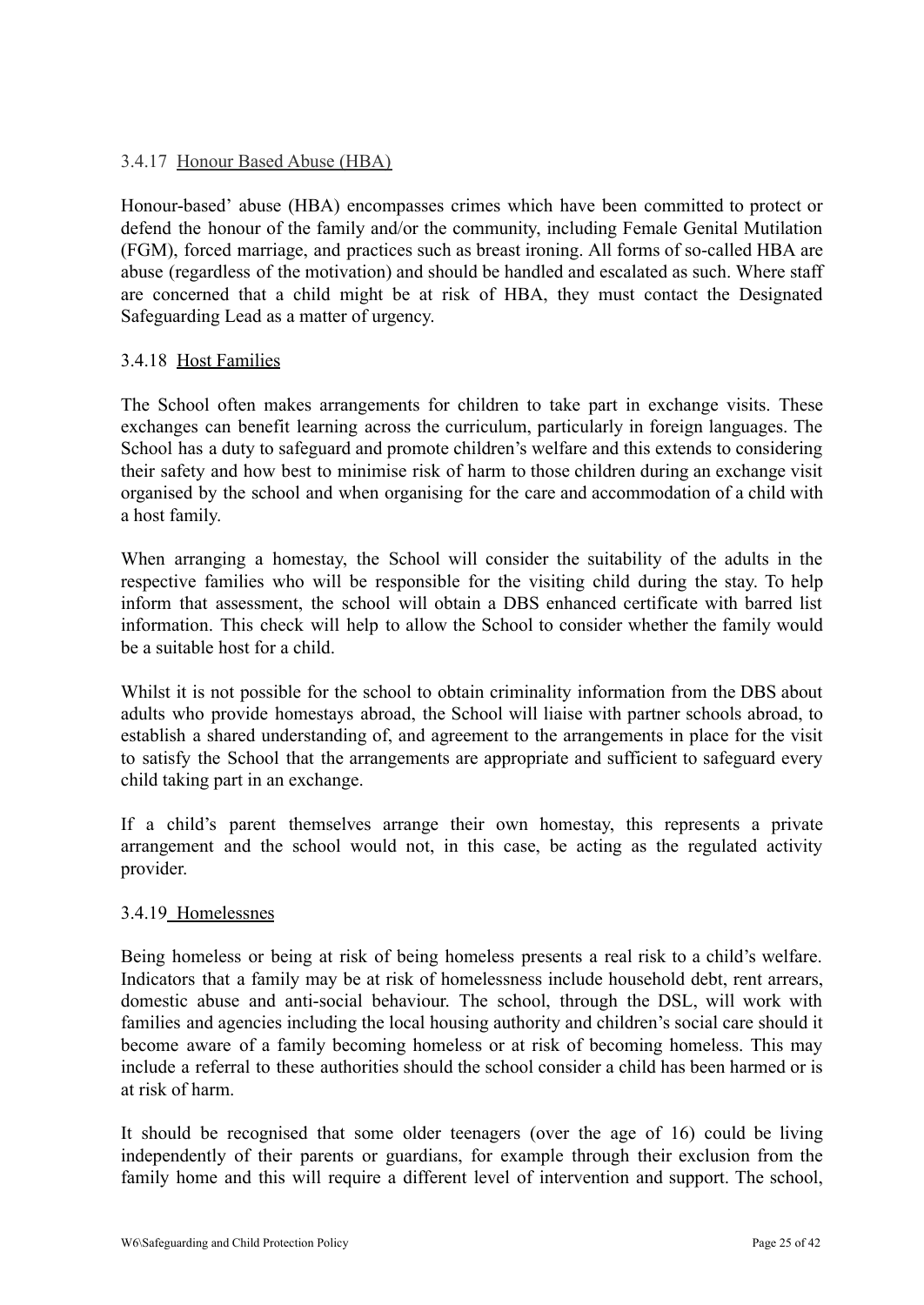through the DSL, will work with Children's services, who should act as the lead agency for these young people.

# <span id="page-25-0"></span>3.4.20 Children with a Social Worker

The School recognises that when a child has a social worker, it is an indicator that the child is more at risk than most pupils.This may mean that they are more vulnerable to further harm, as well as facing educational barriers to attendance, learning, behaviour and poor mental health.

#### <span id="page-25-1"></span>3.4.21 Private Fostering

A private fostering arrangement is one that is made privately (without the involvement of a local authority) for the care of a child under the age of 16 years (under 18, if disabled) by someone other than a parent or close relative, in their own home, with the intention that it should last for 28 days or more.

A close family relative is defined as a 'grandparent, brother, sister, uncle or aunt' and includes half-siblings and step-parents; it does not include great-aunts or uncles, great grandparents or cousins.

Parents and private foster carers both have a legal duty to inform the relevant local authority at least six weeks before the arrangement is due to start; not to do so is a criminal offence.

Whilst most privately fostered children are appropriately supported and looked after, they are a potentially vulnerable group who should be monitored by the local authority, particularly when the child has come from another country. In some cases privately fostered children are affected by abuse and neglect, or be involved in trafficking, child sexual exploitation or modern-day slavery.

Schools have a mandatory duty to report to the local authority where they are aware or suspect that a child is subject to a private fostering arrangement. Although schools have a duty to inform the local authority, there is no duty for anyone, including the private foster carer or social workers to inform the school. However, it should be clear to the school who has parental responsibility.

School staff should notify the designated safeguarding lead when they become aware of private fostering arrangements. The designated safeguarding lead will speak to the family of the child involved to check that they are aware of their duty to inform the LA. The school itself has a duty to inform the local authority of the private fostering arrangements. On admission to the school, we will take steps to verify the relationship of the adults to the child who is being registered.

#### <span id="page-25-2"></span>3.5 Mental Health

All staff at the School are aware that mental health problems can, in some cases, be an indicator that a child has suffered or is at risk of suffering abuse, neglect or exploitation.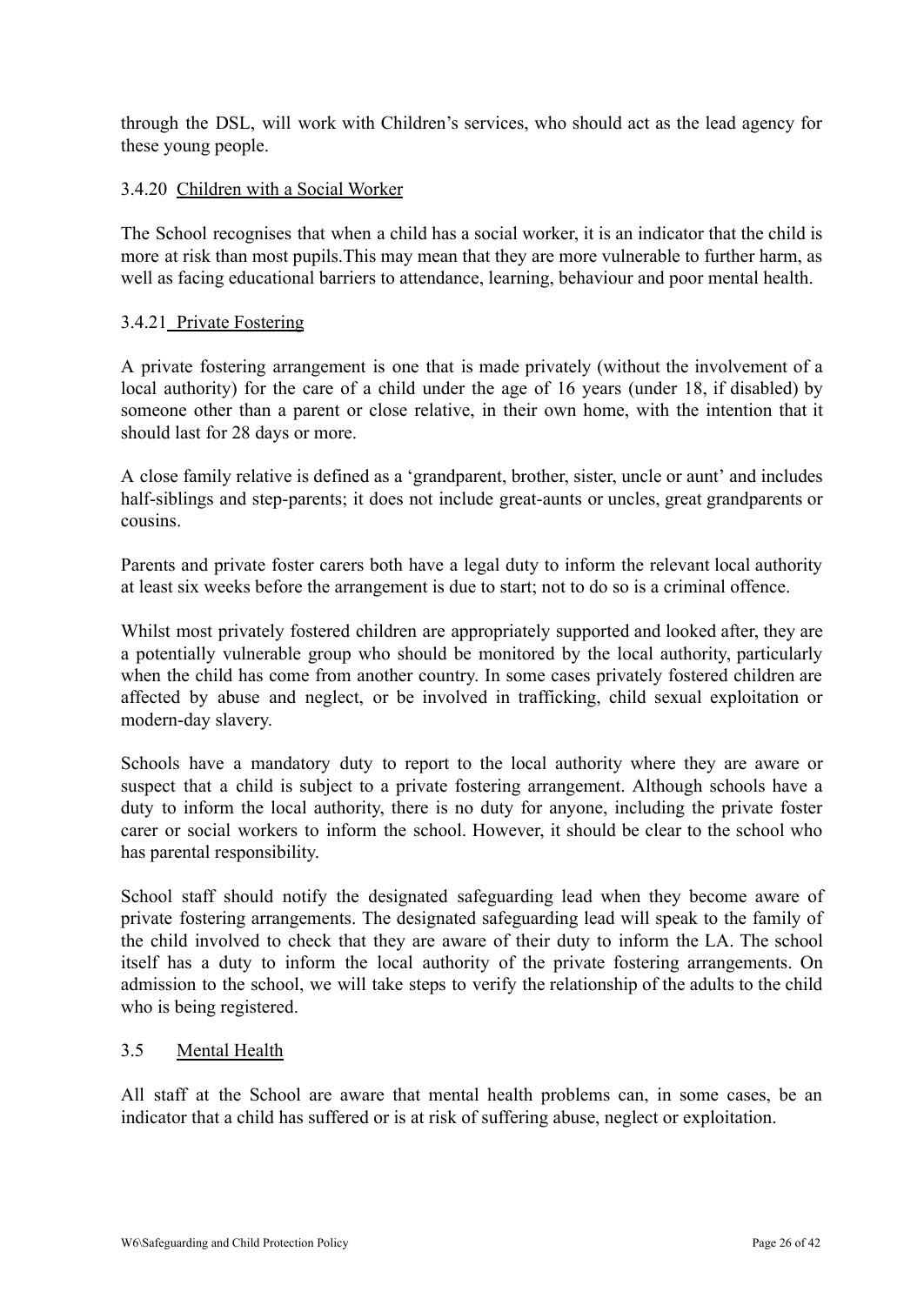Director of Health and Well-Being Gemma Turner, who is a fully qualified mental health nurse, offers a triage service to help signpost students in need of mental health support appropriately. Gemma works closely with Heads of Year, Houseparents, SENCO and Head of PSHE to identify students who need early intervention or more intensive support. Staff and Senior Students will also be trained in Mental Health First Aid for the first time this year.

Only appropriately trained professionals should attempt to make a diagnosis of a mental health problem. Staff however, are well placed to observe children day-to-day and identify those whose behaviour suggests that they may be experiencing a mental health problem or be at risk of developing one.

Where children have suffered abuse and neglect, or other potentially traumatic adverse childhood experiences, this can have a lasting impact throughout childhood, adolescence and into adulthood. It is key that staff are aware of how these children's experiences can impact on their mental health, behaviour and education.

If staff have a mental health concern about a child that is also a safeguarding concern, immediate action should be taken by speaking to the designated safeguarding lead or a deputy or raising a concern on CPOMS.

Public Health England has produced a range of resources to promote positive health, wellbeing and resilience among young people including its guidance "Promoting children and young people's emotional health and wellbeing". Its resources include social media, forming positive relationships, smoking and alcohol.

# <span id="page-26-0"></span>3.6 Serious Violence

All staff at the School are made aware of the indicators, which may signal children are at risk from, or are involved with serious violent crime. These may include increased absence from school, a change in friendships or relationships with older individuals or groups, a significant decline in performance, signs of self-harm or a significant change in wellbeing, or signs of assault or unexplained injuries. Unexplained gifts or new possessions could also indicate that children have been approached by, or are involved with, individuals associated with criminal networks or gangs and may be at risk of criminal exploitation (see section 3.4.15).

All staff are made aware of the range of risk factors which increase the likelihood of involvement in serious violence, such as being male, having been frequently absent or permanently excluded from school, having experienced child maltreatment and having been involved in offending, such as theft or robbery.

Further guidance can be found in the Home Office's Preventing youth violence and gang involvement and its Criminal exploitation of children and vulnerable adults: county lines guidance.15.

#### <span id="page-26-1"></span>4. Designated Safeguarding Lead

4.1 The School has appointed a Designated Safeguarding Lead and a person to contact in their absence. The Designated Safeguarding Lead is a member of the School's Senior Leadership Team with the necessary status and authority to take responsibility for child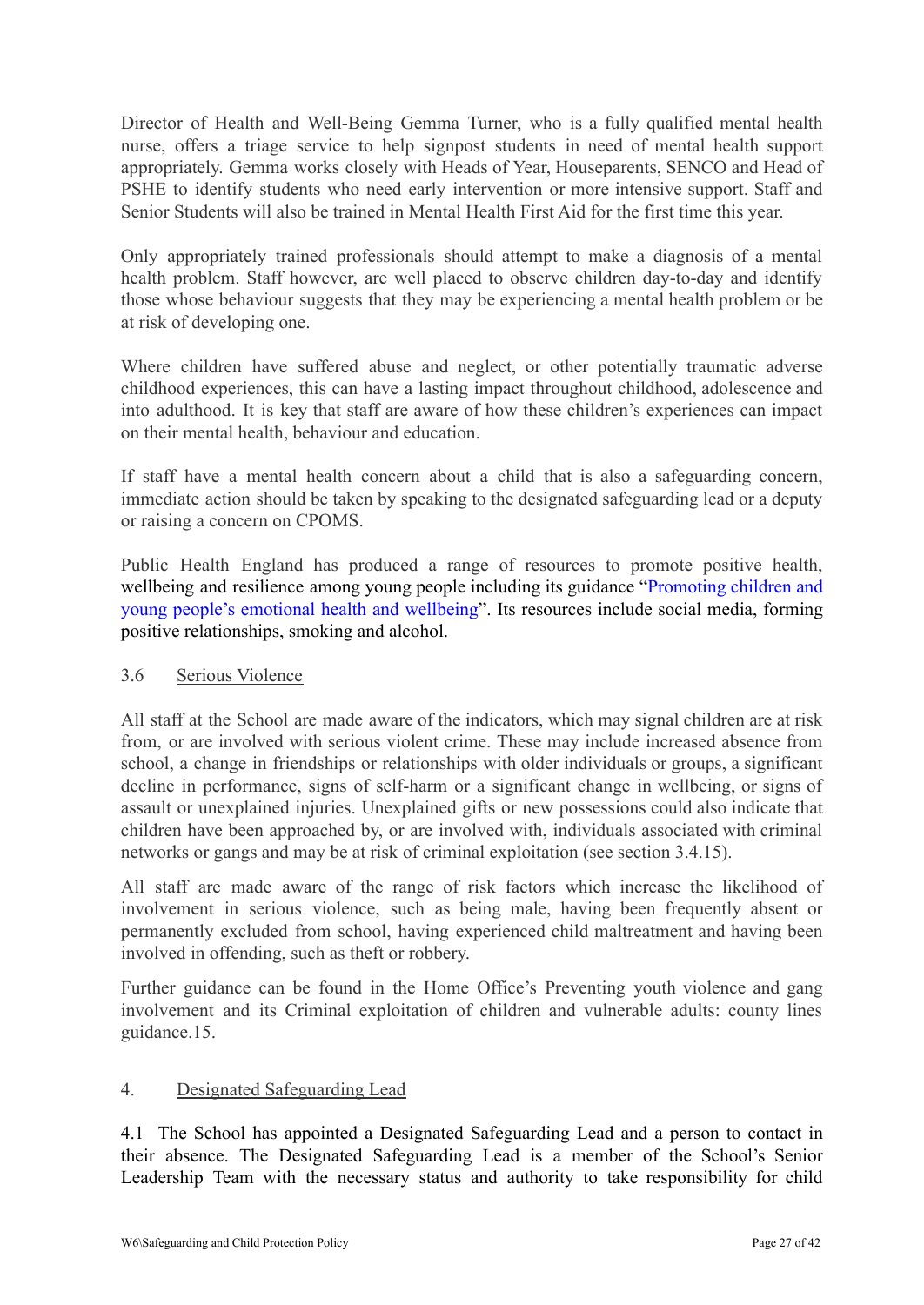protection matters. The Designated Safeguarding Lead in the Senior School (Years  $7 - 13$ ) is Mrs Emma Williams (Head of Boarding and Safeguarding). The Designated Safeguarding Lead in Prep, Pre-Prep and Nursery School (including EYFS) is Mr Matt Turner (Head of Prep School). In the absence of the relevant Designated Safeguarding Leads, any other Safeguarding Lead should be contacted. The Headmaster (Mr Jeremy Quartermain) and any of the Deputy Safeguarding Leads can also be contacted. One Designated Safeguarding Lead is resident on campus during term time and there will always be one of the Safeguarding team contactable throughout the holiday periods via the emergency Safeguarding contact number. Contact details are listed at the end of this policy.

4.2 The members of Council with specific Safeguarding responsibility are Mr David Ewart, assisted by Mr Andrew Potts. These members of Council meet at least once each term with the Designated Safeguarding Lead to receive briefs and updates, as well as having the opportunity to ask questions. In addition, during the course of the school year, they make written and verbal reports to Council about Safeguarding checks which they have undertaken in school during the previous months.

4.3 The Designated Safeguarding Lead is responsible for safeguarding and child protection at the School. The key role of the Designated Safeguarding Lead is to:

- manage referrals from school staff or any others from outside the school;
- work with external agencies and professionals on matter of safety and safeguarding;
- undertake training:
- raise awareness of safeguarding and child protection amongst the staff and parents;
- ensure that child protection information is transferred to the pupil's new school
- be aware of pupils who have a social worker;
- help promote educational outcomes by sharing the information about the welfare, safeguarding and child protection issues with teachers and school and college leadership staff.
- understand the unique risks associated with online safety and have the capability required to keep children safe whilst they are online at school.

# <span id="page-27-0"></span>5. Responding to Disclosures of Abuse

5.1 Children are more likely to be abused by someone they know and trust than by a stranger.

5.2 Staff and volunteers should make themselves available to listen and demonstrate to the pupil that what they are saying is being taken seriously and without criticism and should respond in a supportive, calm manner and avoid asking detailed questions. The role of the staff or volunteer is to listen, record and report; not to investigate. Staff and volunteers should take care that their behaviour and actions do not place pupils or themselves at risk of harm.

5.3 If a pupil reports abuse from another pupil or pupils, staff should follow the procedures in this section. The Designated Safeguarding Lead will liaise with local agencies in relation to handling any such cases which arise. A bullying incident will be regarded as a child protection concern where there is reasonable cause to suspect that a child is suffering, or is likely to suffer, significant harm. See the Anti-bullying Policy.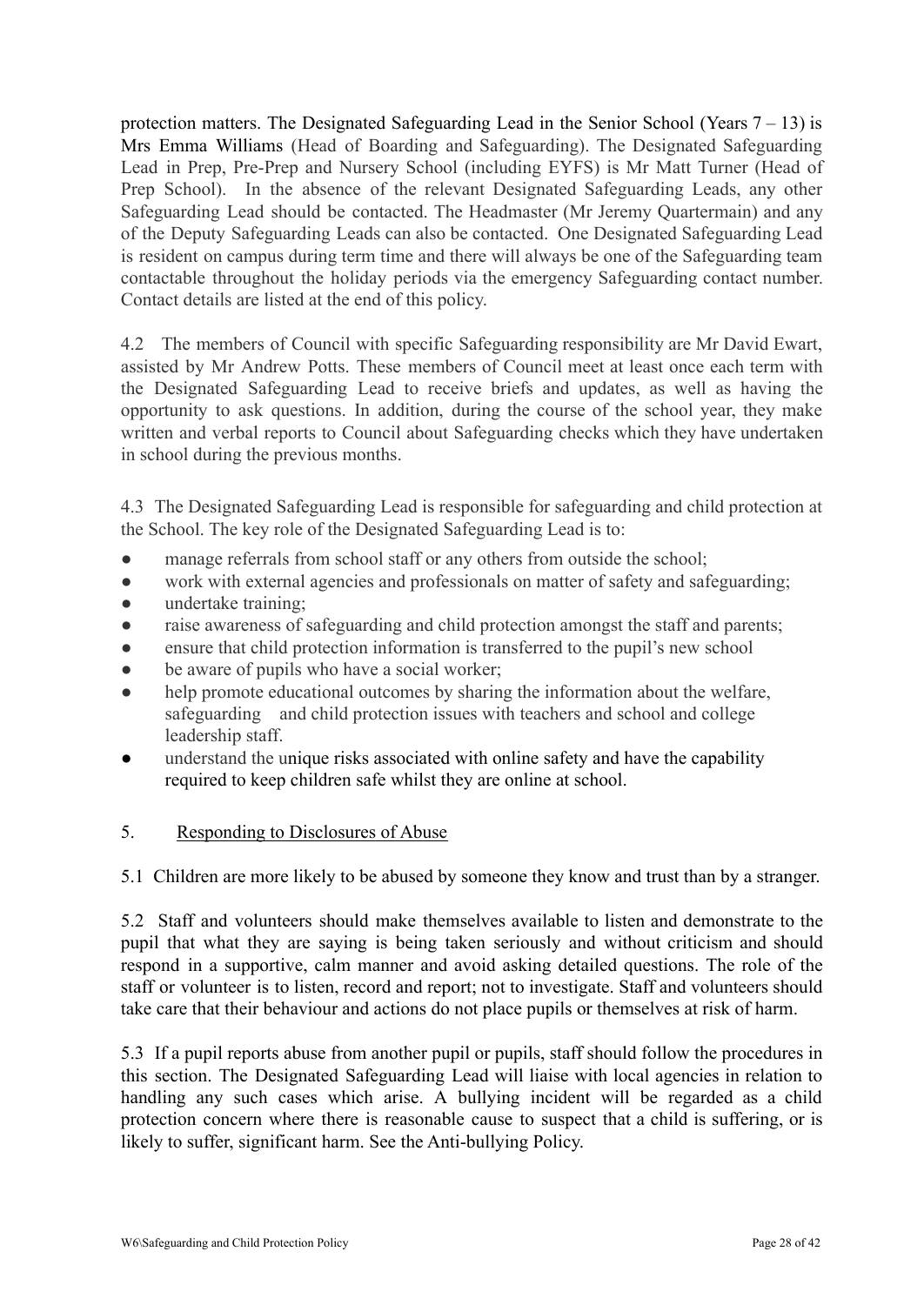5.3.1 It is important to note that in cases of reported abuse by one or more pupils against another that all children involved, whether perpetrator or victim should be treated as being at risk.

#### 5.4 Immediate Response

If a disclosure is made, the member of staff or volunteer **should**:

- 5.4.1 allow the pace of the conversation to be dictated by the pupil
- 5.4.2 ask neutral questions which encourage the pupil to talk such as "can you tell me what happened?"
- 5.4.3 accept what the pupil says and do not ask for further detail
- 5.4.4 acknowledge how hard it was for them to tell you and show by voice tone and/or facial expression that you are taking their concerns seriously
- 5.4.5 note carefully any clearly visible external signs of possible injury or neglect (but note paragraph 5.5.4 below)
- 5.4.6 reassure the pupil that they have done the right thing, explain whom you will have to tell (the Designated Safeguarding Lead) and why.
- 5.5 The member of staff or volunteer **should not**:
- 5.5.1 burden the pupil with guilt by asking questions such as "why didn't you tell me before?"
- 5.5.2 interrogate or pressure the pupil to provide information
- 5.5.3 ask any potentially leading questions such as those that start with the words, how, what, when, where and why
- 5.5.4 undress the child or examine clothed parts of the child's body in an attempt to determine the nature of any such injuries/neglect
- 5.5.5 criticise the perpetrator, this may be someone they love
- 5.5.6 promise confidentiality (see paragraph 5.6 and 5.7)
- 5.5.7 make promises that they cannot keep such as "I'll stay with you all the time" or "it will be alright now"
- 5.5.8 put words into the child's mouth (i.e. finish their sentences)
- 5.5.9 jump to conclusions or speculate about what happened or might have happened, or make accusations
- 5.5.10 show an overtly emotional reaction, such as expressing disgust, shock or disbelief
- 5.5.11 attempt to investigate the allegations

5.6 If a pupil confides in a member of staff or volunteer and requests that the information is kept secret, staff/volunteers *must not make promises about confidentiality.* Staff must tell the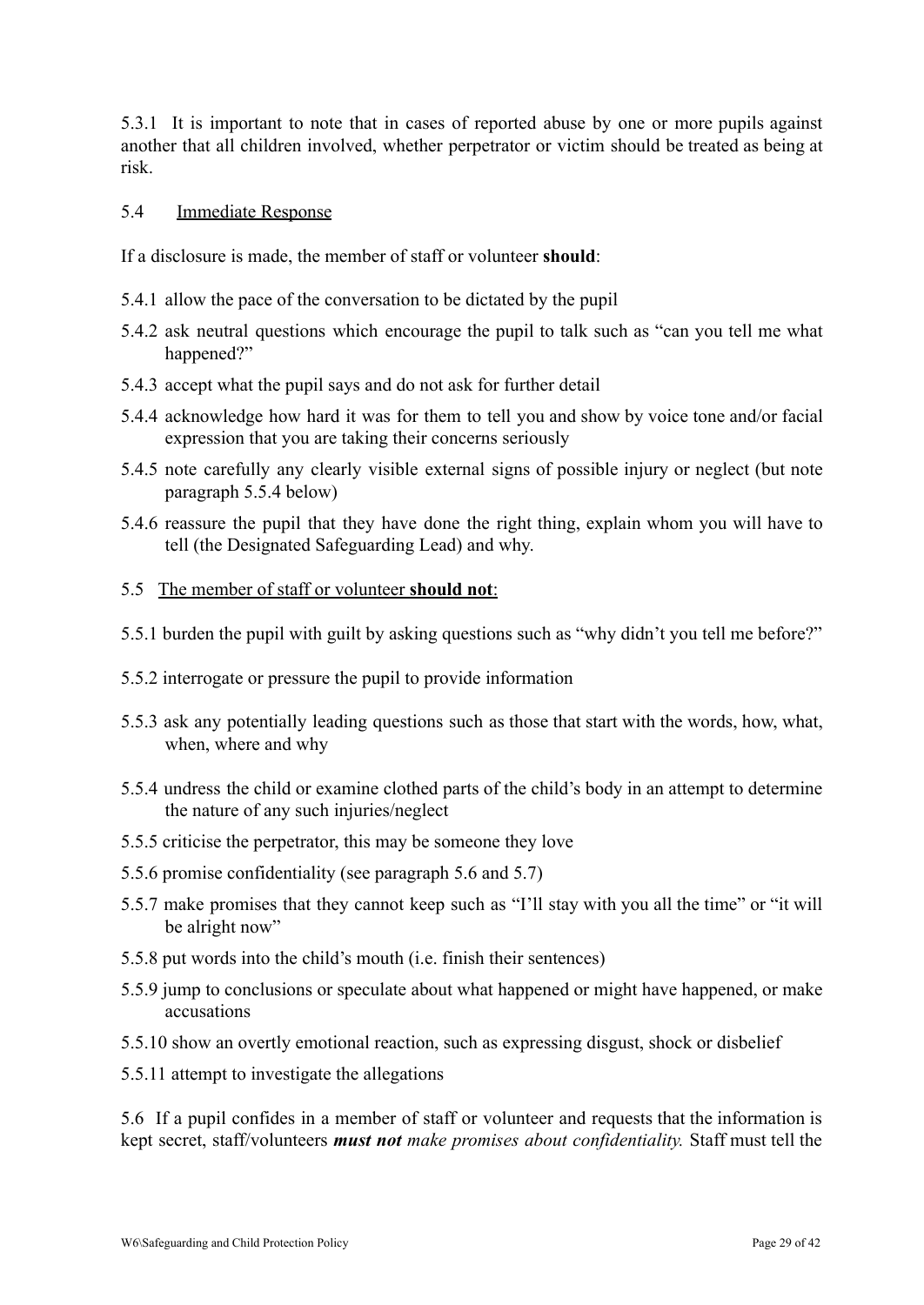pupil sensitively that they have a responsibility to tell the named Designated Safeguarding Lead (see paragraph 4) so that the child can be helped to stay safe and feel better.

5.7 In every case, the staff/volunteer should explain that they need to share the information with the Designated Safeguarding Lead and reassure them that the information will *only be disclosed* to other people who *need to know.*

5.8 The School recognises that a child who is abused may feel helpless and humiliated, may blame themselves, and find it difficult to develop and maintain a sense of self worth. We recognise that the School may provide the only stability in the lives of children who have been abused or who are at risk of harm.

5.9 The School will provide continuing support to a pupil who has disclosed abuse through promoting a caring and safe environment within the School and encouraging self-esteem and self-assertiveness through the curriculum and through relationships. In doing so, the Schools will act in accordance with guidance from the relevant authorities to ensure that, for example, legal proceedings are not compromised.

5.10 All allegations should be referred to the Local Authority Designated Officer (LADO) for advice before any investigation takes place. In borderline cases, these discussions can be held informally and without naming the individual.

#### 5.11 Recording Information

Staff/volunteers should:

5.11.1 Make brief notes at the time or immediately afterwards, which record the date, time, place and context of the disclosure or concern, and what has actually been said (wherever possible using the child's exact words, even if they seem childish, rude or inappropriate), not assumption or interpretation. Notes must be signed, named and dated

5.11.2 Clearly distinguish between fact, observation, allegation and opinion

- 5.11.3 Record any observed injuries and bruises
- 5.11.4 Note the non-verbal behaviour and the key words in the language used by the pupil (do not translate into "proper terms")

5.11.5 Complete CPOMS concern.

5.11.6 Appreciate that their records may be used in criminal proceedings or disciplinary investigations.

#### 5.12 Reporting to the Designated Safeguarding Lead

5.12.1 Any concerns about pupils must be discussed with a Designated Safeguarding Lead (or in their absence the Deputy Safeguarding Leads or the Headmaster) as soon as possible and at latest by the end of the school day.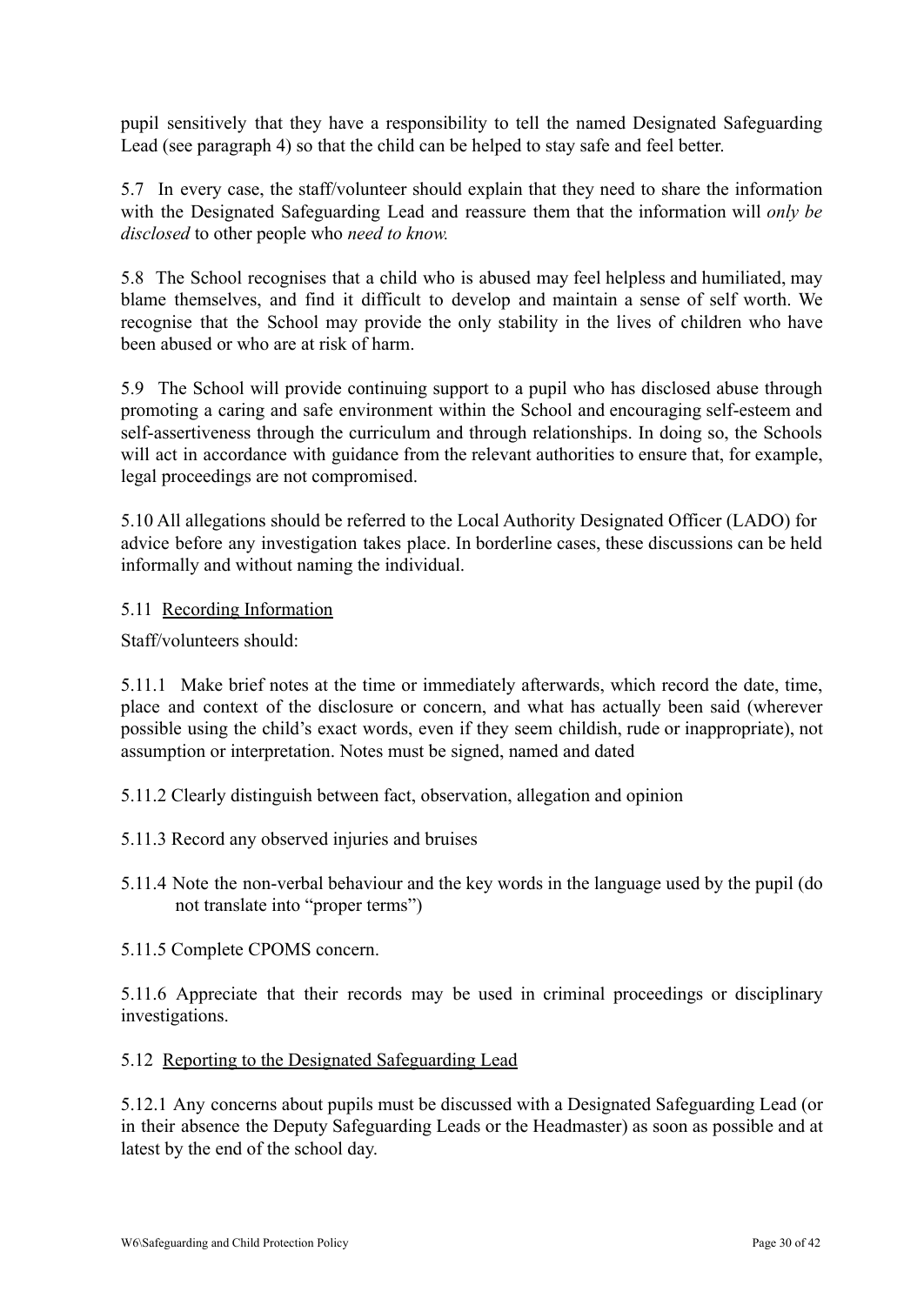5.12.2 Where the disclosure identifies a safeguarding issue, the Designated Safeguarding Lead will:

- where a child in need is identified, decide on the appropriate support from early help, pastoral support or children's social care.
- where a child at risk is identified, will contact social care or the police if a crime has been committed, immediately.

#### <span id="page-30-0"></span>6. Concerns about Staff Behaviour

At Rossall we recognise the possibility that adults working in the school may harm children, including teaching staff, council members, volunteers, support staff, contractors and agency staff. Any concerns about the conduct of any adults in the school should be taken to the Headmaster without delay. Any concerns about the Headmaster should go to the Chair of Council who can be contacted via email at [c.holt@rossall.org.uk.](mailto:c.holt@rossall.org.uk)

Concerns may come from various sources, for example, a suspicion; complaint; or disclosure made by a child, parent or other adult within or outside of the school; or as a result of vetting checks undertaken.

The Headmaster has to decide whether the concern is an allegation or low-level concern. The term 'low-level' concern does not mean that it is insignificant, it means that the behaviour towards a child does not meet the threshold for referral to the Local Authority Designated Officer (LADO).

#### **Allegations against Staff members**

It is an allegation if the person has:

- behaved in a way that has harmed a child, or may have harmed a child and/or;
- possibly committed a criminal offence against or related to a child and/or;
- behaved towards a child or children in a way that indicates he or she may pose a risk of harm to children; and/or
- behaved or may have behaved in a way that indicates they may not be suitable to work with children (also includes behaviour outside the school).

6.1 The School has procedures for handling allegations made against staff and/or volunteers which adhere to "Keeping Children Safe in Education" 2021, which the School will follow. The policy aims to strike a balance between protecting pupils from abuse and protecting staff and volunteers from false allegations. What follows is a summary of those procedures.

6.2 Where a safeguarding related allegation is made against any member of staff or volunteer, the matter should be reported immediately to the Headmaster, **who will in turn inform the Designated Safeguarding Lead** (unless the allegation relates to the Designated Safeguarding Lead). The school will refer the case to the LADO for advice within one working day of an allegation. The Headmaster should **not speak** to the member of staff who is the subject of the allegation at this point. In the absence of the Headmaster the allegation should be reported to the Chair of Council. The school will not undertake its own investigation of allegations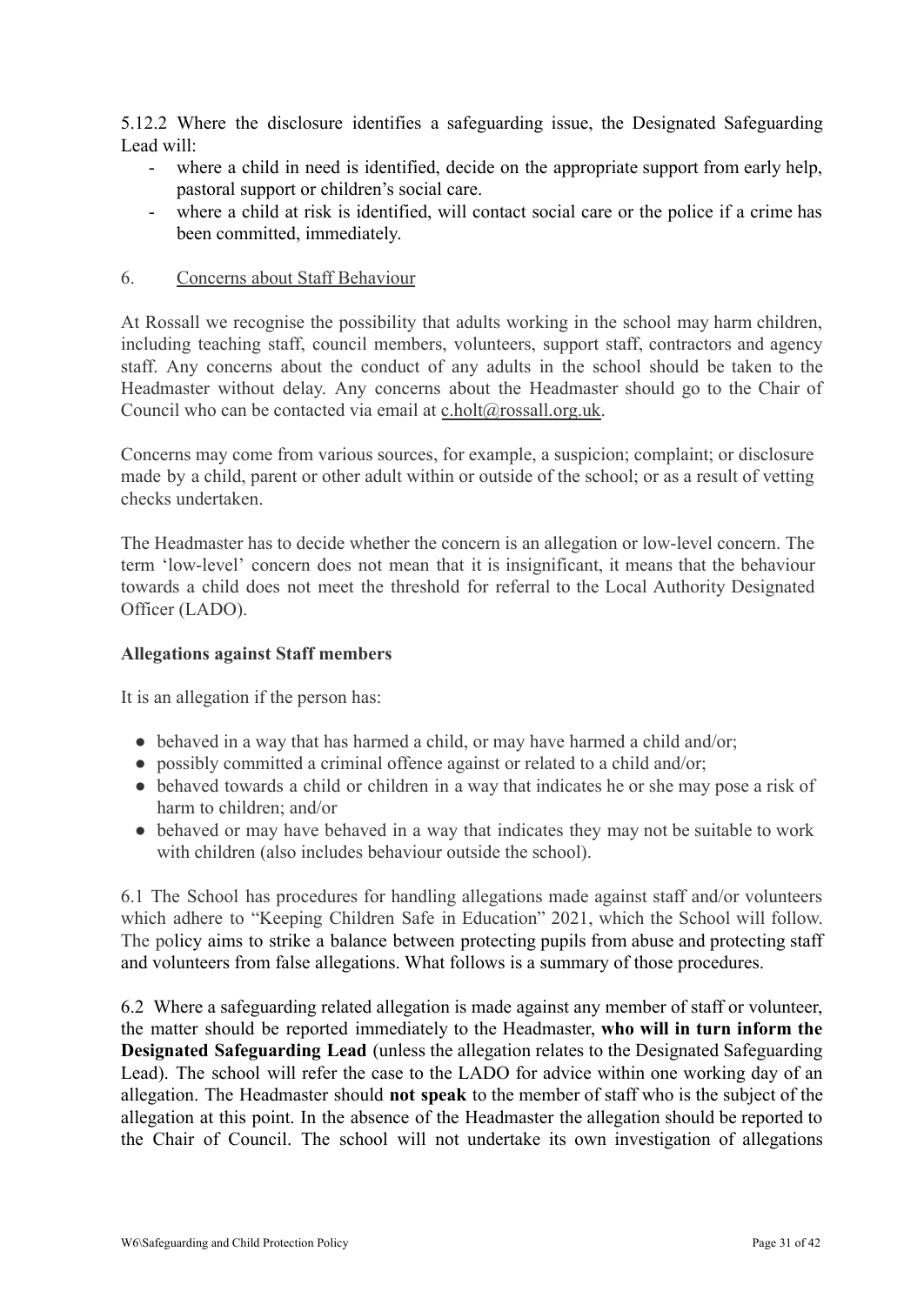without prior consultation with the LADO and/or the police in more serious cases so as not to jeopardise statutory investigations.

6.3 Where a safeguarding related allegation is made against the Designated Safeguarding Lead, the matter should be reported immediately to the Headmaster, who will not in this case refer to the Designated Safeguarding Lead. In the absence of the Headmaster the allegation should be reported to the Chair of Council.

6.4 Where a safeguarding related allegation is made against the Headmaster, the person receiving the allegation should immediately inform the Chair of Council and must **not** notify the Headmaster.

6.5 Where there are concerns about members of Council the member of staff should contact the LADO without delay.

6.6 A decision as to how to proceed and eventually whether or not to suspend a member of staff or volunteer will be taken by the Headmaster **following consultation with the LADO.** The **Chair of Council** will be informed. Suspension is not an automatic response and the decision will be taken according to the circumstances of each particular case. The decision as to whether or not to suspend the Headmaster is taken by the Chair of Council alone (having consulted the relevant authorities).

6.7 In considering the available options, including redeployment of the member of staff or volunteer, the LADO, the Chair of Council and the Headmaster will ensure that their primary concerns are the safety and wellbeing of the pupils, together with the need for a full and fair investigation which will be led by the LADO.

6.8 As noted in Section 2, a referral will be made to the DBS promptly where we cease to use the services of any person (staff member (including agency staff), peripatetic teacher, volunteer or any other person) because it is considered that the person may be unsuitable to work with children. Referrals should be made as soon as possible, and ordinarily on conclusion of an investigation, when an individual is removed from working in regulated activity which could include being suspended, or is redeployed to work that is not regulated activity. The school will also consider making a referral to the Teaching Regulation Agency (TRA) where a teacher has been dismissed (or has resigned in lieu of dismissal or possible dismissal) and a prohibition order may be appropriate.

6.9 Where required to do so, we will provide information requested by the DBS or TRA in respect of a member of staff or volunteer in accordance with our legal duty.

6.10 Communication with the School community about safeguarding related allegations shall only be made following consultation with the LADO and any investigating authorities. The Legal department will advise on statutory restrictions on publication of details of allegations.

6.11 Following any substantiated staff allegation, the School will work with the LADO to determine any improvements necessary.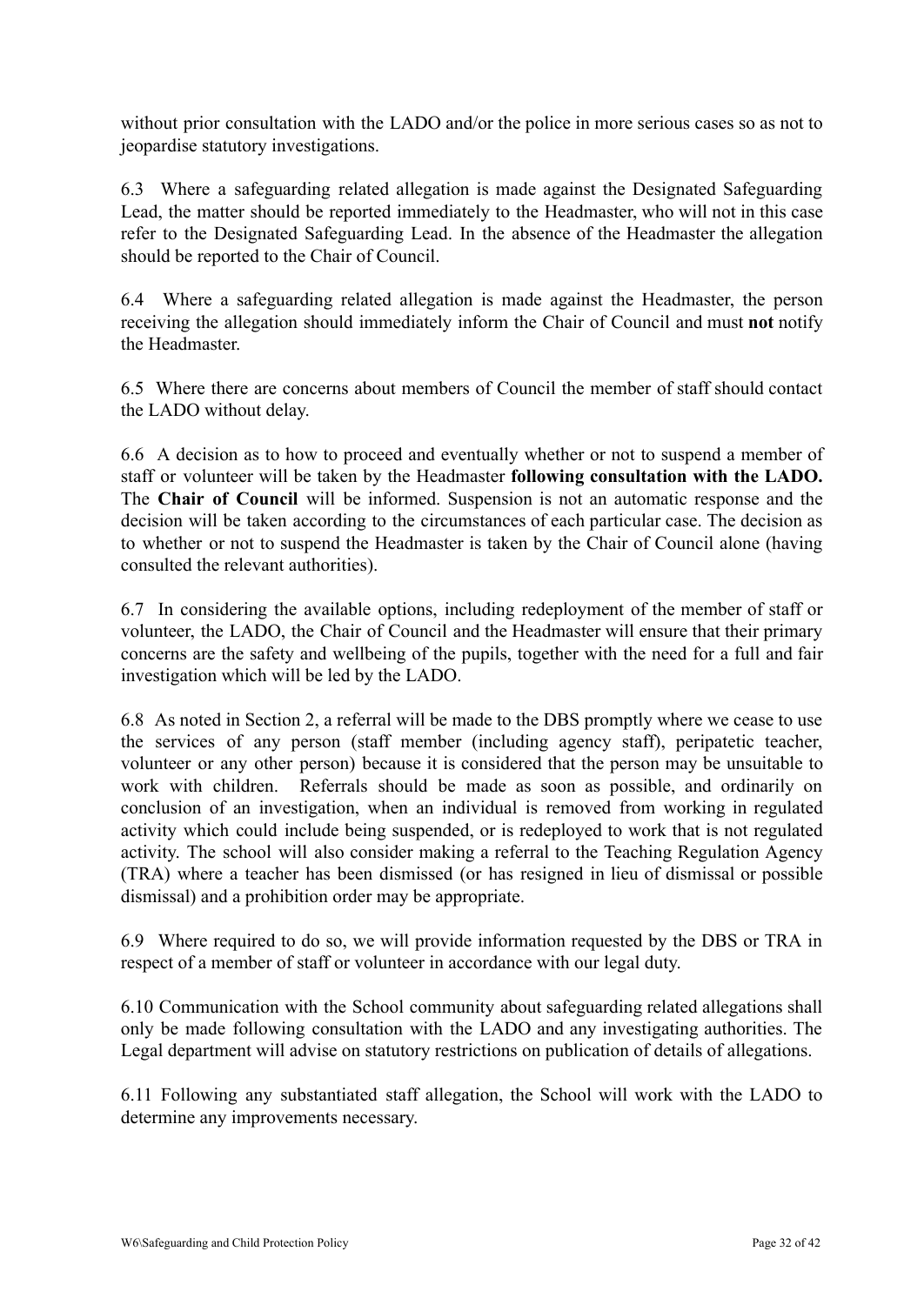6.12 Should an allegation relate to a member of residential staff the school will work to help the member of staff find alternative accommodation away from the school campus should that be deemed necessary and/or appropriate.

6.13 The Headmaster and/or Chair of Council may choose, at any stage, to report to Mr Ewart and/or Mr Potts, members of Council with oversight of Safeguarding, any matters relating to Safeguarding which have been referred to them, including allegations against staff.

## **Low-level Concerns**

Concerns may be graded Low-level if the concern does not meet the criteria for an allegation; and the person has acted in a way that is inconsistent with the staff code of conduct, including inappropriate conduct outside of work. Example behaviours include, but are not limited to:

- being over friendly with children;
- having favourites:
- taking photographs of children on their mobile phone;
- engaging with a child on a one-to-one basis in a secluded area or behind a closed door; or,
- using inappropriate sexualised, intimidating or offensive language.

If the concern has been raised via a third party, the Headmaster should collect as much evidence as possible by speaking:

- directly to the person who raised the concern, unless it has been raised anonymously;
- to the individual involved and any witnesses.

Reports about supply staff and contractors should be notified to their employers, so any potential patterns of inappropriate behaviour can be identified.

Staff should be encouraged and feel confident to self-refer, where, for example, they have found themselves in a situation which could be misinterpreted, might appear compromising to others, and/or on reflection they believe they have behaved in such a way that they consider falls below the expected professional standards.

Low-level concerns should be recorded in writing, including:

- name\* of individual sharing their concerns
- details of the concern
- context in which the concern arose
- action taken

(\* if the individual wishes to remain anonymous then that should be respected as far as reasonably possible)

Records will be kept confidential, held securely and comply with the Data Protection Act 2018. Such information will be kept at least until the individual leaves the School's employment.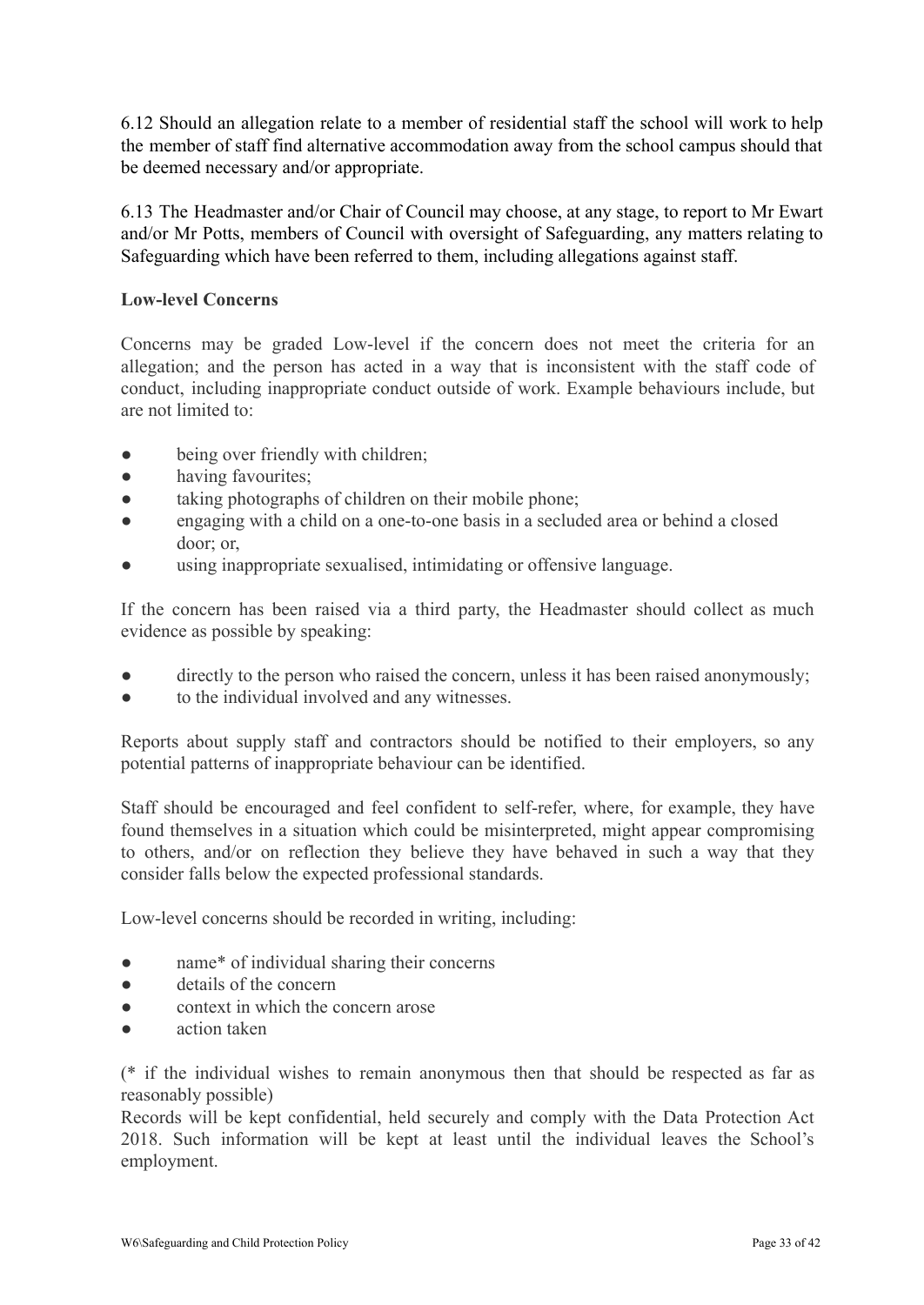Records will be reviewed so that potential patterns of concerning, problematic or inappropriate behaviour can be identified.

If a concerning pattern of behaviour is identified and now meets the criteria for an allegation, then the matter will be referred to the LADO.

The records' review might identify that there are wider cultural issues within the School that enabled the behaviour to occur. This might mean that policies or processes could be revised

- <span id="page-33-0"></span>7. Roles and Responsibilities
- 7.1 Every member of staff, members of the School Council, and every volunteer who assists the School should:
- 7.1.1 recognise that safeguarding is the responsibility of everyone
- 7.1.2 protect pupils from abuse
- 7.1.3 be aware of the School's safeguarding procedures including the reading of Keeping Children Safe in Education – Part 1 and Annex B (September 2021)
- 7.1.4 know how to access and implement those procedures
- 7.1.5 follow those procedures at all times

7.1.6 know the identity of the School's Designated Safeguarding Lead/s (DSLs) and to whom one should speak in the absence of the Designated Safeguarding Lead/s

- The DSLs are Emma Williams (Y7 and above) and Matt Turner (Y6 and below)
- Deputy DSLs are Nick Crombie (KS5), Catherine Stacker (KS4), Clare Cohen (KS3), Nikola Stott (Nursery and Infants), Stephanie Capstick (Support Staff and Holidays).
- In the absence of both DSLs, any of the Deputy DSLs can be contacted.
- Both Designated Safeguarding Leads can be contacted by mobile phone when they are off site
- Alternatively, the Headmaster can also be contacted.

7.1.7 recognise that anybody can make a referral to Children's Social Care

7.1.8 report all safeguarding concerns to the Designated Safeguarding Lead (subject to paragraphs 5.11.3, 6.3 and 6.4 of this Policy)

7.1.9 keep a record of any safeguarding concern, conversation or incident (in accordance with paragraph 5.10 of this Policy)

7.1.10 undertake appropriate training including refresher training at least every three years.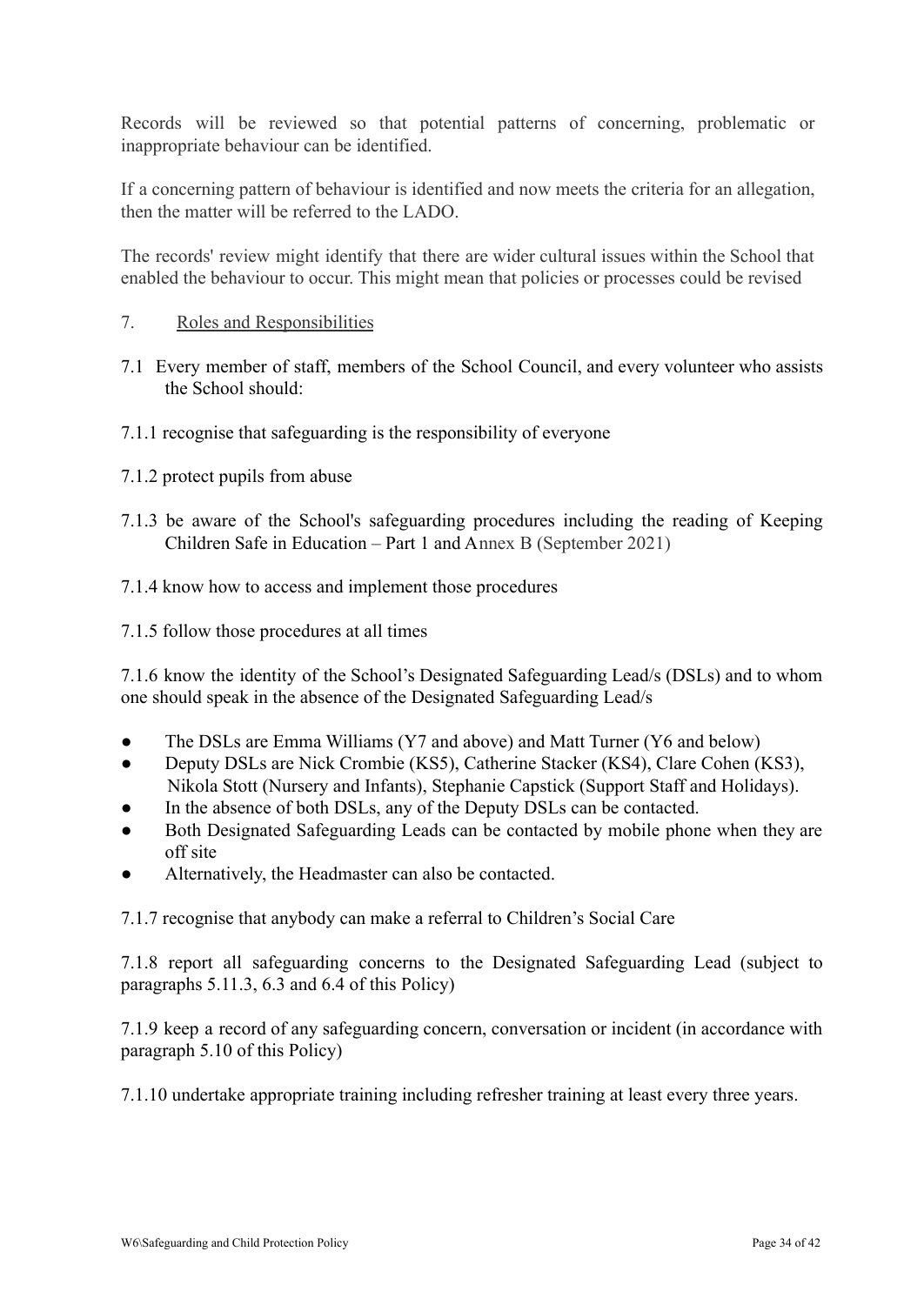7.1.11 where children are engaged in one-to-one teaching (for example music, drama or sport), particular regard needs to be made to arrangements. Individual tuition should only take place in rooms with glass panels in the doors and/or internal windows in corridors.

7.1.12 ensure that any visiting speakers invited by either staff or pupils are suitable and appropriately supervised as well as following the usual School Visitor procedures

#### <span id="page-34-0"></span>8. Referring Concerns to Children's Social Care

8.1 The decision to make a referral which could activate a child protection investigation, and the issue of gaining parental consent, are serious matters and require careful judgement. The decision to refer will normally be taken by the Headmaster or by the Designated Safeguarding Lead, who will liaise with the Headmaster as appropriate, following consultation as appropriate with the LADO/ children's social care and the Chair of Council. In cases of serious harm the police will be informed from the outset.

8.2 The Headmaster and/or Designated Safeguarding Lead should take legal advice following any referral made to children's social care or the police.

8.3 Subject to 8.1 above and the advice of the LADO/Children's Social Care, the consent of parents should be obtained before making a formal referral, unless to do so could place the child at risk of significant harm.

8.4 In accordance with paragraph 5.12.2 of this Policy, where the disclosure relates to actual abuse or the suspicion of abuse, the Designated Safeguarding Lead will report the disclosure to children's social care within 24 hours.

8.5 In the event of the School making a referral to children's social care, they should agree with the recipient of the referral what exactly the child and parents will be told, by whom and when. The Designated Safeguarding Lead should ask to be kept informed of the timing of the strategy discussion between children's social care and the police, which will decide whether and how to investigate. The Designated Safeguarding Lead should be prepared to contribute to the strategy discussion.

8.6 Children's social care are required to acknowledge written referrals within one working day, although schools should expect a prompt response in cases which appear to be urgent. If the School has not heard from children's social care after two working days the School should contact children's social care again. A record of each contact with children's social care, including the name of the officer with whom the School has spoken should be kept.

8.7 If at any point, there is a risk of immediate serious harm to a child, a referral should be made to children's social care immediately. **Anybody can make a referral.** If the child's situation does not appear to be improving the staff member with concerns should press for reconsideration. Concerns should always lead to help for the child at some point.

8.8 The flowchart *Action when a child has suffered or is likely to suffer harm* from KCSIE (2021) illustrates the action that should be taken when there are concerns about a child. (Appendix A)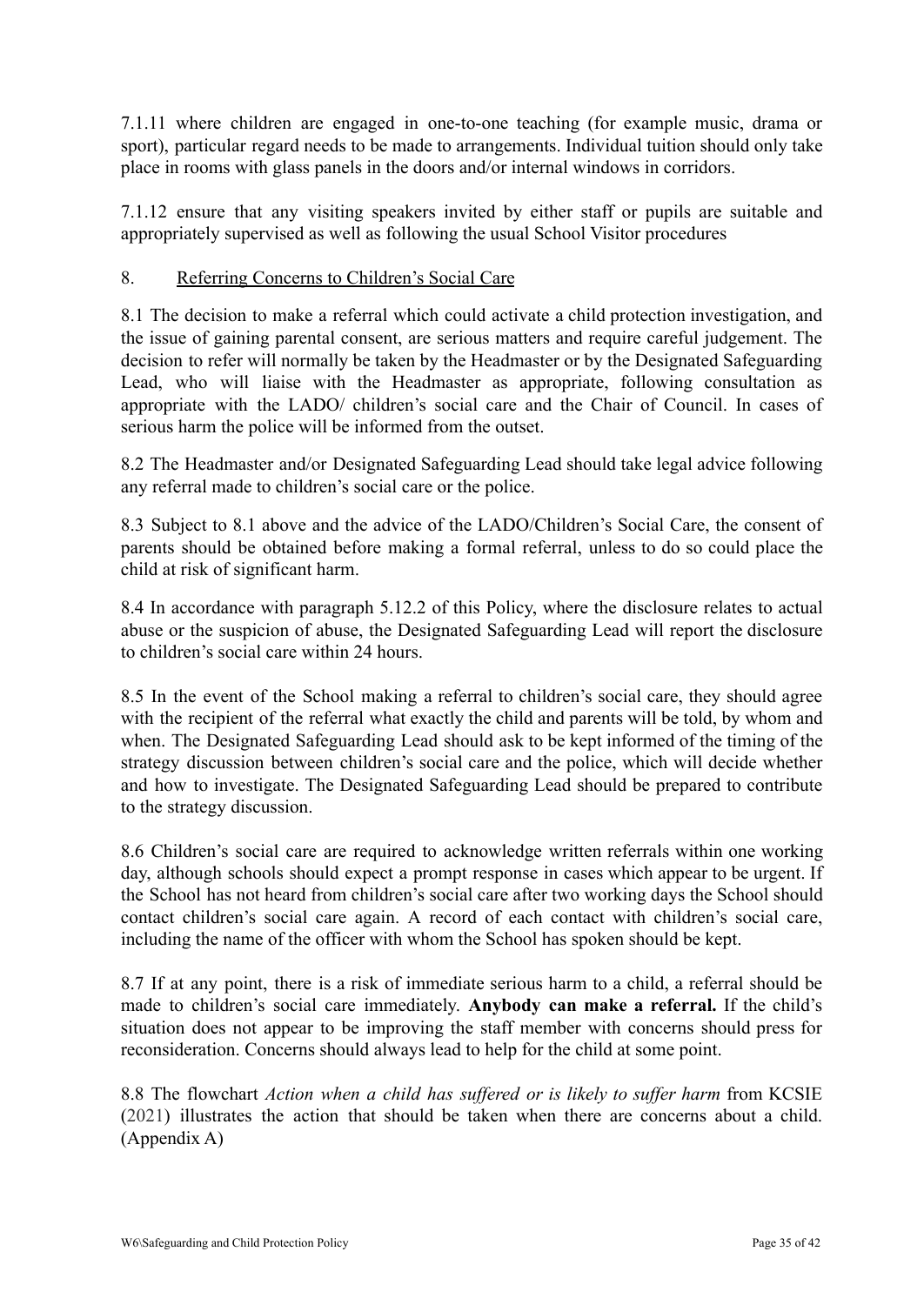8.9 Should it be decided, following the use of the flowchart and referral to Children's Social Care that a child is in need of additional help from one or more agencies be needed, the school will work with agencies and, where appropriate, use the Early Help / Common Assessment Framework (CAF), Team Around the Child (TAC) or Team Around the Family (TAF) approaches. The school will also work with agencies who can provide help and support including CAMHS and the Primary Care Trust (through the school's liaison nurse). The school will also work with relevant agencies in case of Children Missing Education

8.10 The School has a responsibility to support all children who may, at any time, be in need of additional help and will work closely with children, their families and any relevant agencies in order to provide the best support for a child.

# 8.11 Early Help

All school staff should be prepared to identify children who may benefit from early help. Early help means providing support as soon as a problem emerges at any point in a child's life, from the foundation years through to the teenage years. In the first instance, staff should discuss early help requirements with the Designated Safeguarding Lead. Staff may be required to support other agencies and professionals in an early help assessment.

#### <span id="page-35-0"></span>9. Whistle-blowing

Where there are concerns about the way that safeguarding is carried out in the school, staff should refer to the Whistle-blowing Policy.

A whistleblowing disclosure must be about something that affects the general public such as:

- a criminal offence has been committed, is being committed or is likely to be committed
- an legal obligation has been breached
- there has been a miscarriage of justice
- the health or safety of any individual has been endangered
- the environment has been damaged
- information about any of the above has been concealed.

The NSPCC runs a whistleblowing helpline on behalf of the government, the number is 0808 800 5000.

#### <span id="page-35-1"></span>10. Monitoring and Review

The working of this Policy will be monitored by the Designated Safeguarding Lead in the School and will report as required to the Headmaster.

The reviews of procedures, and the review of safeguarding incidents that have arisen and how they were managed, will be undertaken by Mr Ewart and Mr Potts during the Easter Term, and at any other appropriate times during the year. A written report will be submitted to the Chairman of Council, and presented for consideration at the Council Meeting in March annually, or at any other time as requested.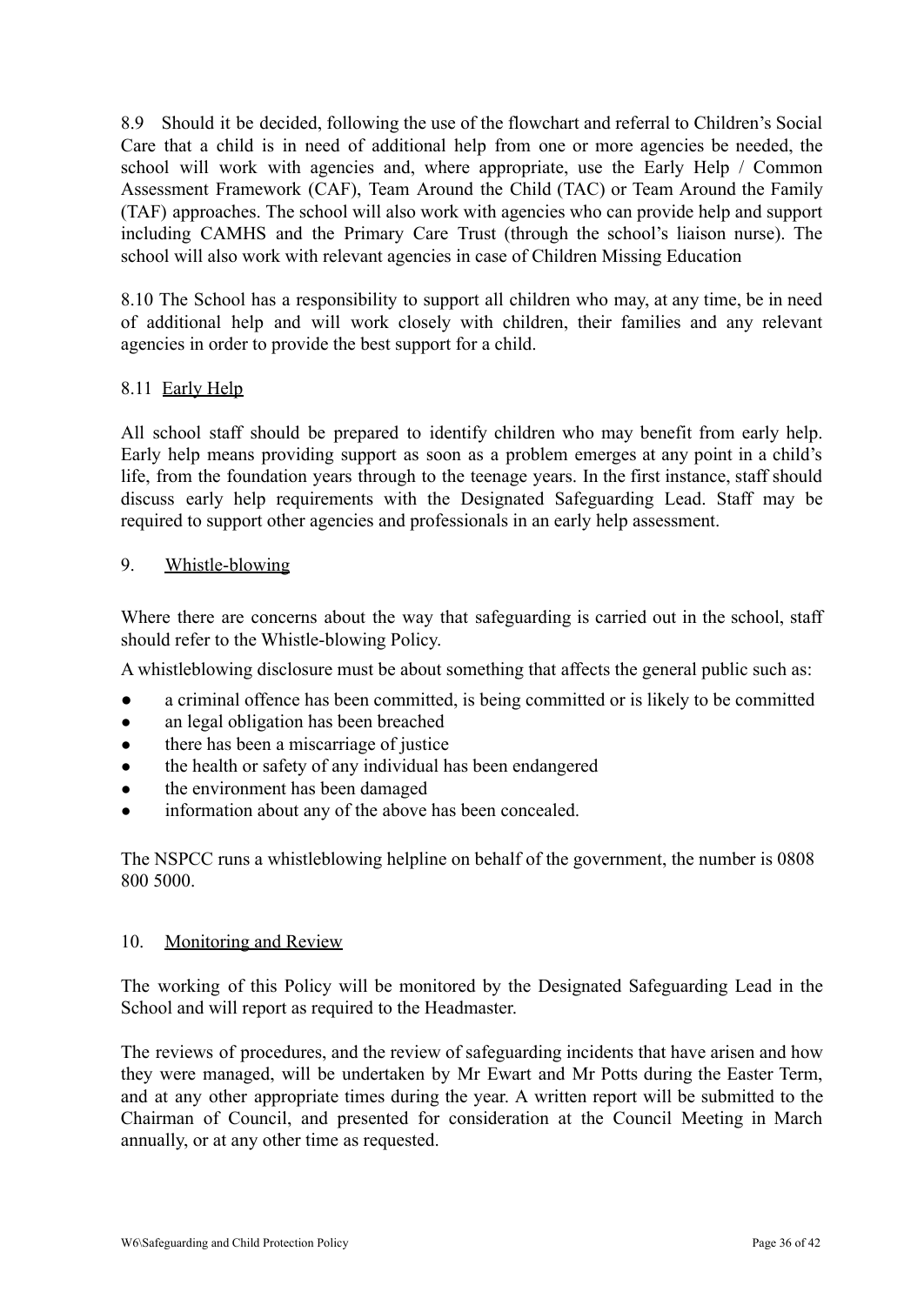This Policy will also be reviewed as necessary to reflect changes in legislation, guidance and practice. This process is carried out to ensure that the School is continuing to provide the very highest standard of safeguarding possible.

Any deficiencies or weaknesses identified in this Policy or in any of the School's child protection arrangements will be remedied without delay.

## <span id="page-36-0"></span>11. Equal Opportunities

In meeting its safeguarding obligations the school will be mindful of the obligations under the Equality Act 2010, which covers discrimination against a pupil or prospective pupil on grounds of sex, race, caste, disability, religion or belief, sexual orientation, gender reassignment, pregnancy or maternity. All staff, volunteers and council with responsibilities under this Policy must take into account the Equal Opportunities Policy when discharging their duties.

#### <span id="page-36-1"></span>12. Training

Induction Training for all staff is mandatory and includes

- $\bullet$  the child protection policy;
- Keeping Children Safe in Education;
- the peer-on-peer abuse policy;
- $\bullet$  the pupil behaviour policy;
- the code of conduct for staff;
- the online safety policy:
- the safeguarding response to children who go missing from education;
- the role of the designated safeguarding lead (including the identity of the designated safeguarding lead and any deputies).

DSLs and DDSLs – attend training every two years; and in addition to formal training, their knowledge and skills are refreshed at regular intervals.

All other staff – will receive regular safeguarding and child protection updates as required, but at least annually, to provide them with relevant skills and knowledge to safeguard children effectively. All teaching staff will complete Educare courses in Child Protection, Peer-on-Peer Abuse and the Prevent Duty annually.

Safer Recruitment training is available to all relevant staff and council members who are involved in the recruitment process via Educare.

#### <span id="page-36-2"></span>13. Confidentiality of Information

The Data Protection Act 2018 and GDPR do not prevent the sharing of information for the purposes of keeping children safe. This includes allowing practitioners to share information without consent.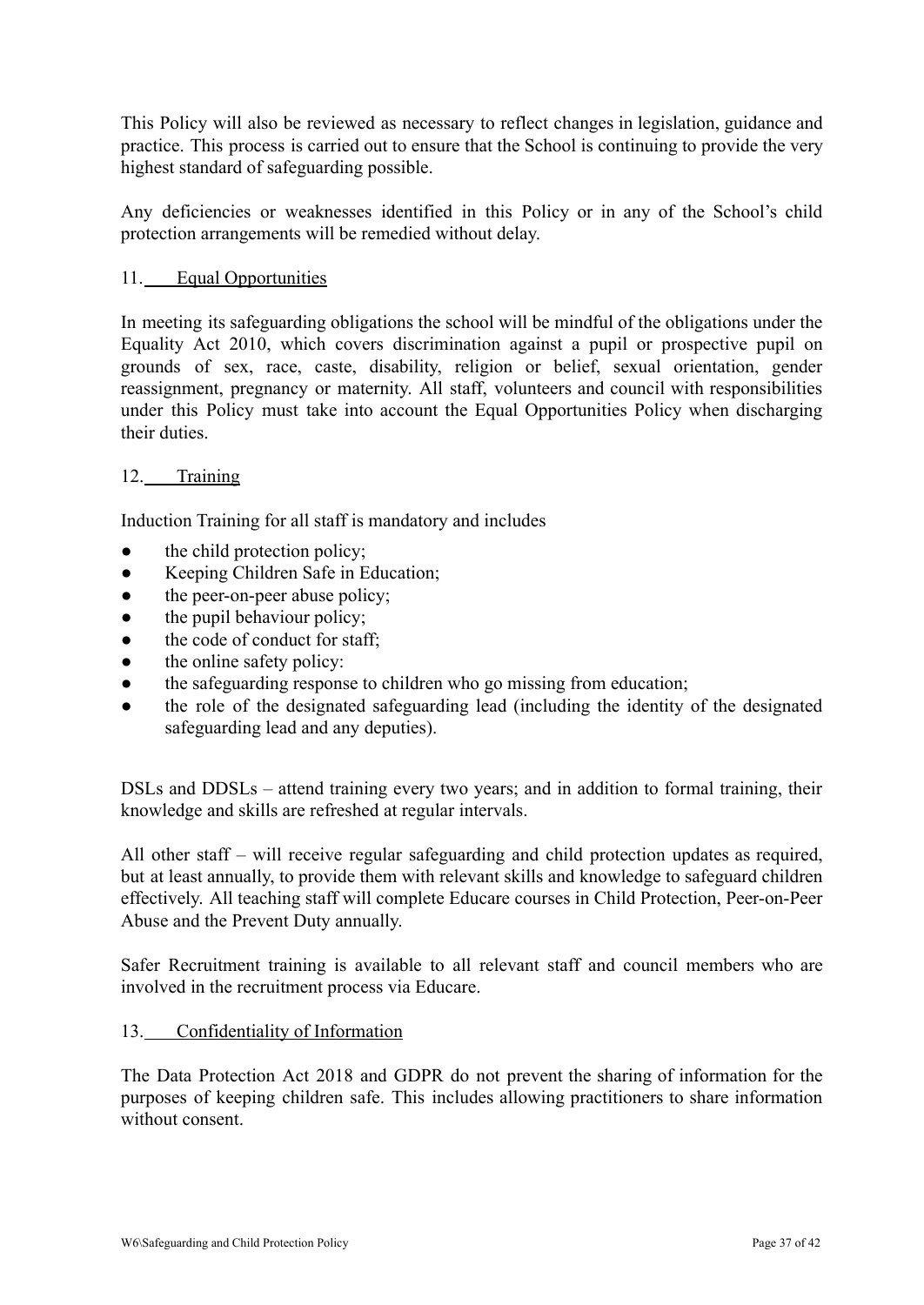# <span id="page-37-0"></span>14. Key Contacts

<span id="page-37-1"></span>14.1 School

Rossall School Tel: 01253 774201

# Designated Safeguarding Leads (DSL)

| Mrs Emma Williams<br>Collector General Boarding and DSL<br>for Years $7-13$ )              | email:<br>$e.$ williams@rossall.org.uk | Tel: | 01253 774281 (office)<br>07979 220800 (mobile) |
|--------------------------------------------------------------------------------------------|----------------------------------------|------|------------------------------------------------|
| Mr Matt Turner<br>(Head of Prep, Pre-prep and<br>Nursery and DSL for Years 6 and<br>below) | email:<br>m.turner@rossall.org.uk      | Tel: | 01253 774275 (office)<br>07872 469585 (mobile) |

Note: in the absence of either of the above, the other DSL can be contacted

# Deputy Safeguarding Leads

| Mr Nick Crombie (Key Stage 5)       | email:                                                                              | Tel: 01253 774262 |
|-------------------------------------|-------------------------------------------------------------------------------------|-------------------|
|                                     | n.crombie@rossall.org.uk                                                            |                   |
| Mrs Catherine Stacker (Key Stage 4) | email:                                                                              |                   |
|                                     | $c.\ensuremath{\text{stacker}}\xspace(\ensuremath{\text{a}}\xspace)$ rossall.org.uk | Tel: 01253 774201 |
|                                     |                                                                                     |                   |
| Mrs Clare Cohen (Key Stage 3)       | email:                                                                              |                   |
|                                     | $c$ .cohen@rossall.org.uk                                                           | Tel: 01253 774201 |
| Ms Nikola Stott, Head of Nursery    | email:                                                                              | Tel: 01253 774298 |
| (Nursery and Infants)               | n. stott@rossall.org.uk                                                             |                   |
| Mrs Stephanie Capstick, HR          | email:                                                                              | Tel: 01253 774257 |
| (Support Staff and Holidays)        | s.capstick@rossall.org.uk                                                           |                   |
|                                     |                                                                                     |                   |

#### **Other Contacts**

| Mr Jeremy Quartermain       | email: headmaster@rossall.org.uk | Tel: | 01253 774247    |
|-----------------------------|----------------------------------|------|-----------------|
| (Headmaster)                |                                  |      | (office)        |
| Mr Chris Holt               | Postal Address:                  | Tel: | 01253 774247    |
| (Chair of Council)          | c/o Mrs O Roberts, Rossall       |      | (school office) |
|                             | School, Broadway, Fleetwood,     |      |                 |
|                             | FY78JW                           |      |                 |
| Mr David Ewart (Member of   | Postal Address:                  | Tel: | 01253 774247    |
| Council with responsibility | c/o Mrs O Roberts, Rossall       |      | (school office) |
| for Safeguarding)           | School, Broadway, Fleetwood,     |      |                 |
|                             | FY78JW                           |      |                 |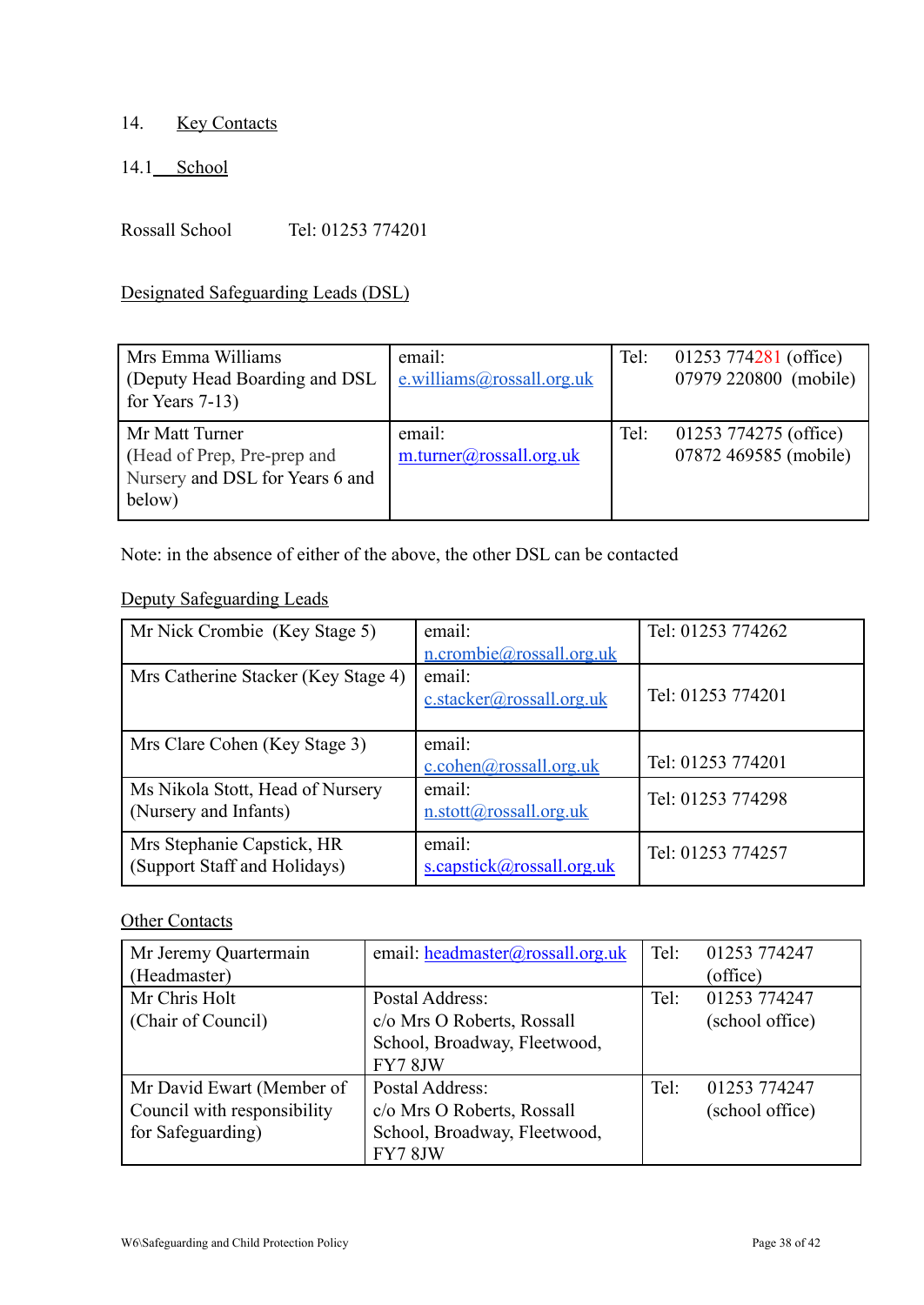#### <span id="page-38-0"></span>14.2 Multi-agency Contacts

# **Anyone can raise a concern about the safety and welfare of a child by calling 0300 123 6720 (or between 5.00pm - 8.00am on 0300 123 6722.)**

Childrens Safeguarding Assurance Partnership (Lancashire)

Tel: 01772 536954

email: lscbtu@lancashire.gov.uk

**Lancashire Schools Safeguarding Officer** Victoria Wallace **[Victoria.Wallace@lancashire.gov.uk](mailto:Victoria.Wallace@lancashire.gov.uk)**

**Referrals (Lancashire Children's Social Care): for Children in Need and Children at Risk** Tel: 0300 123 6720 / 6722 (out of hours) email: [cypreferrals@lancashire.gov.uk](mailto:cypreferrals@lancashire.gov.uk)

#### **Local Authority Designated Officer (LADO)**

Tim Booth / Shane Penn / Donna Green 01772 536694

LADO.admin@lancashire.gov.uk

#### **Children Missing Education**

The Education Support Centre Union Street **Chorley** Lancashire

Tel: 01257 517333 email: [cme@lancashire.gov.uk](mailto:cme@lancashire.gov.uk)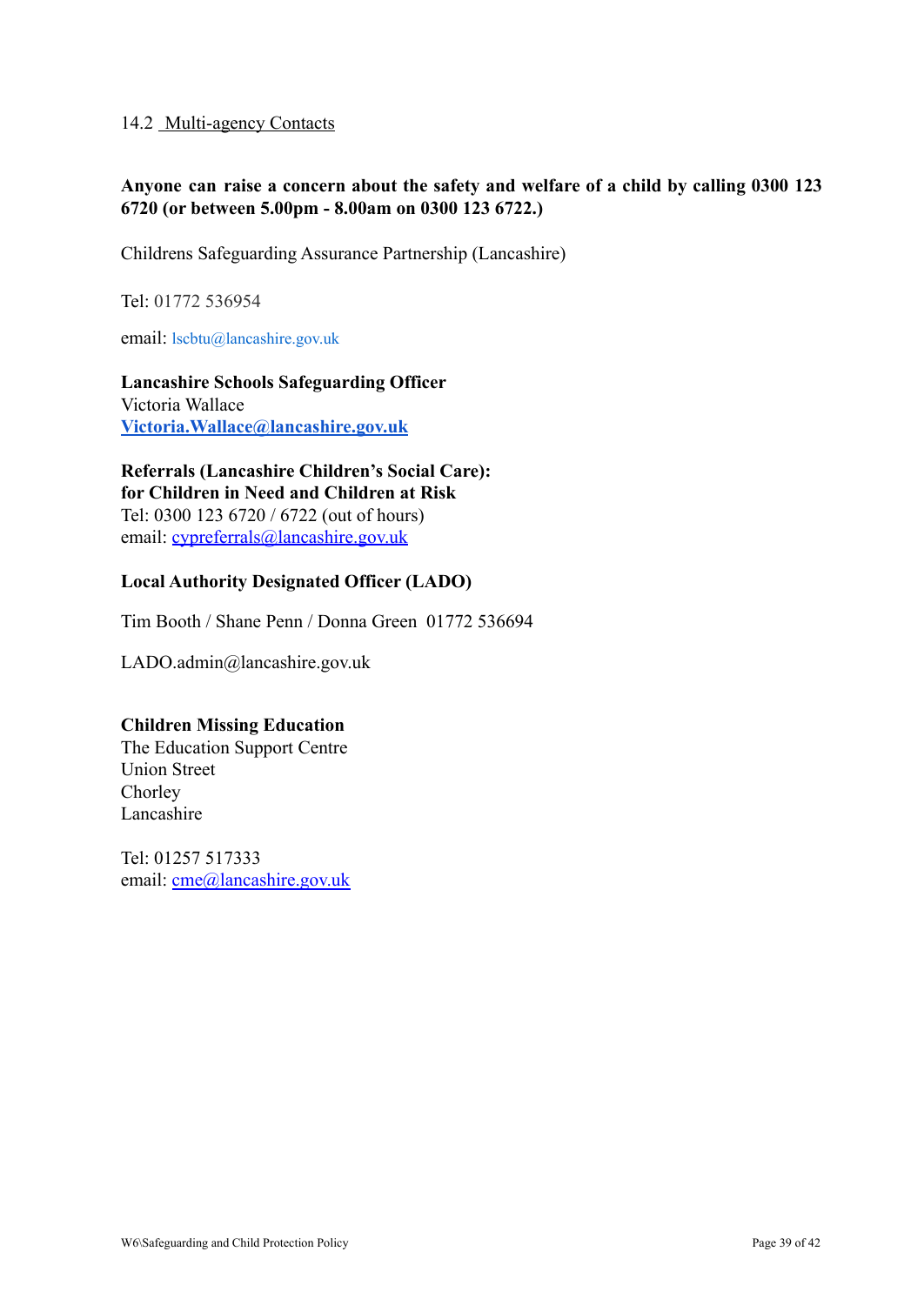As the School lies close to authority boundaries, many students live in the Blackpool Council area. \*

Their details are:

Blackpool Children's Social Care Number One Bickerstaffe Square Talbot Road Blackpool FY1 3AH Email: [social.services@blackpool.gov.uk](mailto:social.services@blackpool.gov.uk) Tel: 01253 477299

Sending a safeguarding referral / alert about a child: Email: [duty.assessment@blackpool.gov.uk](mailto:duty.assessment@blackpool.gov.uk) Tel: 01253 477299.

# **Prevent Duty**

Department for Education (Extremism advice) Email: [counter.extremism@education.gsi.gov.uk](mailto:counter.extremism@education.gsi.gov.uk) Tel: 0207 340 7264

**Lancashire County Council** Pam Smith, equality and cohesion manager, Email: [Pam.Smith@lancashire.gov.uk](mailto:Pam.Smith@lancashire.gov.uk) Tel: **01772 530591**

| Police non-emergency number | Tel: 101          |
|-----------------------------|-------------------|
| Crimestoppers               | Tel: 0800 555 111 |
| Anti-terrorism helpline     | Tel: 0800 789 321 |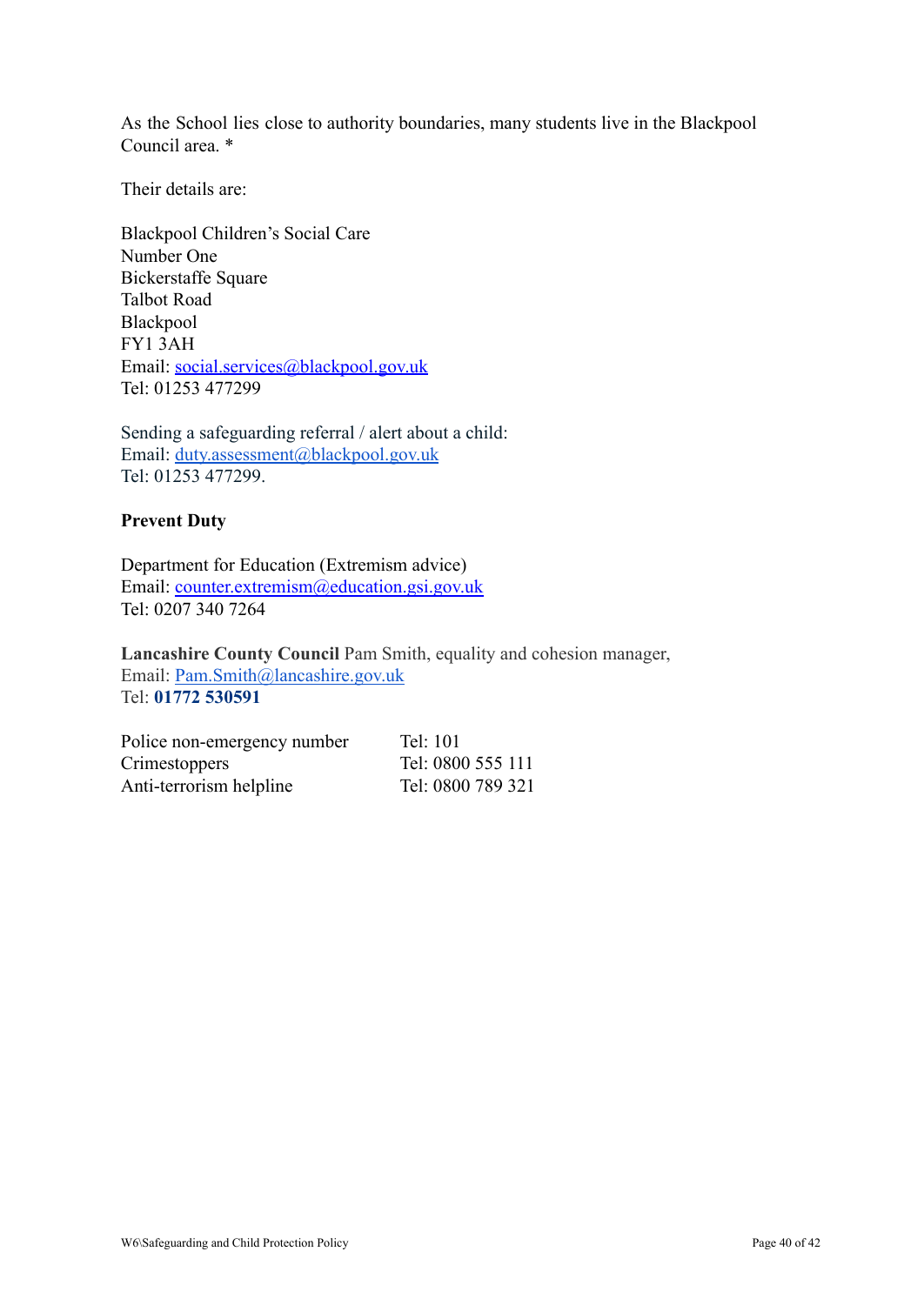# <span id="page-40-0"></span>Actions where there are concerns about a child



(2) Early help means providing support as soon as a problem emerges at any point in a child's life. Where a child would benefit from co-ordinated early help, an early help inter-agency assessment should be arranged. Chapter one of Working Together to Safeguard Children provides detailed guidance on the early help process. (3) Referrals should follow the process set out in the local threshold document and local protocol for assessment. Chapter one of Working Together to Safeguard Children.

(4) Under the Children Act 1989, local authorities are required to provide services for children in need for the purposes of safeguarding and promoting their welfare. Children in need may be assessed under section 17 of the Children Act 1989. Under section 47 of the Children Act 1989, where a local authority has reasonable cause to suspect that a child is suffering or likely to suffer significant harm, it has a duty to make enquiries to decide whether to take action to safeguard or promote the child's welfare. Full details are in Chapter one of Working Together to Safeguard Children

(5) This could include applying for an Emergency Protection Order (EPO).